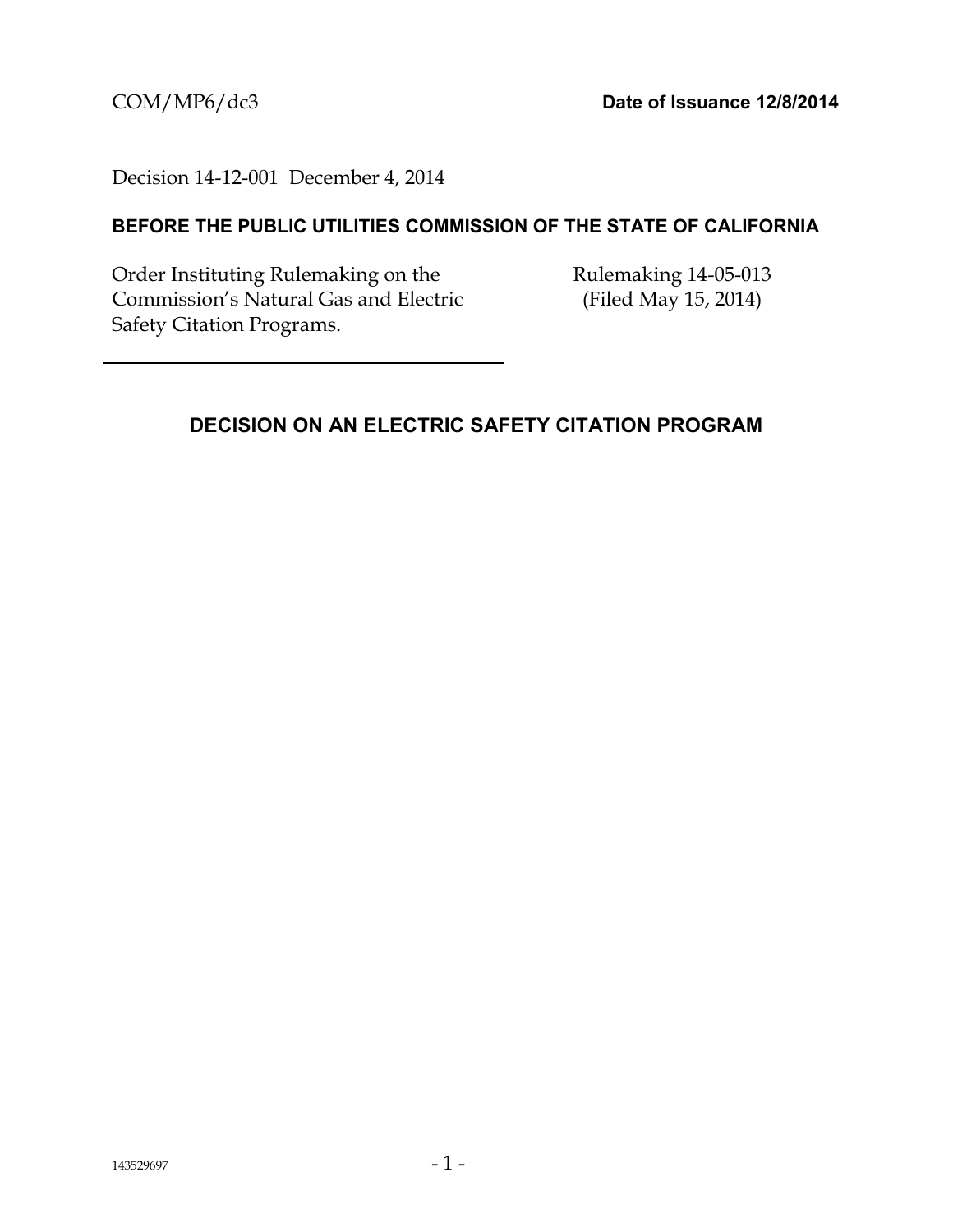# **TABLE OF CONTENTS**

### **Title Page**

|    | DECISION ON AN ELECTRIC SAFETY CITATION PROGRAM1             |  |  |
|----|--------------------------------------------------------------|--|--|
|    |                                                              |  |  |
| 1. |                                                              |  |  |
| 2. |                                                              |  |  |
|    |                                                              |  |  |
|    |                                                              |  |  |
|    |                                                              |  |  |
|    | 2.4. Further Need for an Electric Safety Citation Program 10 |  |  |
| 3. | Delegation of Citation Authority to Commission Staff11       |  |  |
| 4. |                                                              |  |  |
| 5. |                                                              |  |  |
| 6. | Response to Arguments Raised Opposing the Proposed           |  |  |
|    |                                                              |  |  |
|    |                                                              |  |  |
|    |                                                              |  |  |
|    | 6.3. Meet and Confer Requirement and Opportunity to Cure     |  |  |
|    |                                                              |  |  |
|    |                                                              |  |  |
|    | 6.5. Which Violations Should Be Subject to a Citation?  24   |  |  |
|    |                                                              |  |  |
|    |                                                              |  |  |
|    |                                                              |  |  |
|    |                                                              |  |  |
| 7. |                                                              |  |  |
| 8. |                                                              |  |  |
|    |                                                              |  |  |
|    |                                                              |  |  |
| 9. |                                                              |  |  |
|    |                                                              |  |  |
|    |                                                              |  |  |
|    |                                                              |  |  |

| <b>Appendix A: Citation Procedures and Appeal Process</b>              |
|------------------------------------------------------------------------|
| <b>Appendix B:</b> Summary of Comments to the Proposed Electric Safety |
| Citation Program                                                       |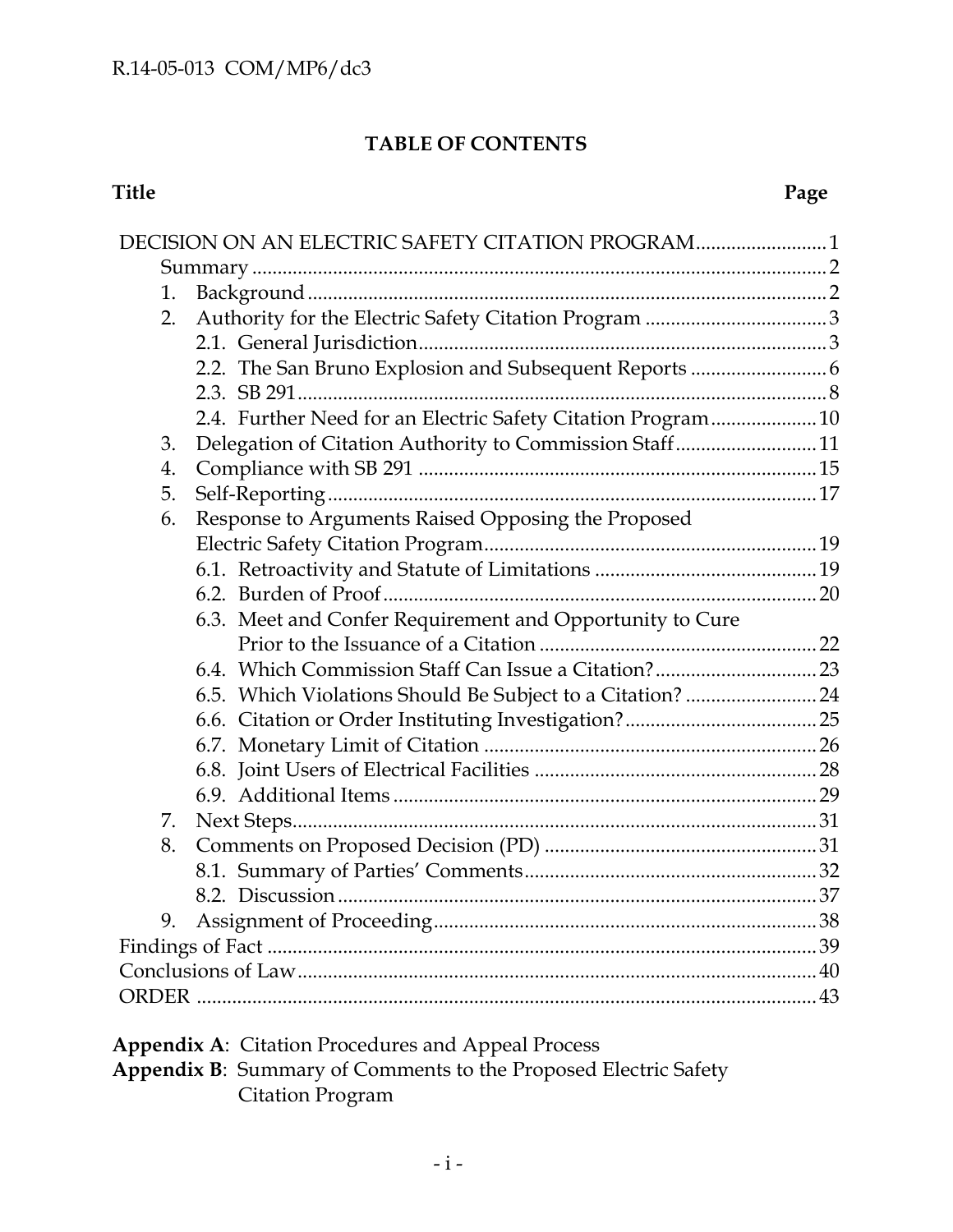# <span id="page-2-0"></span>**DECISION ON AN ELECTRIC SAFETY CITATION PROGRAM Summary**

This decision adopts an electric safety citation program to further implementation of the Commission's natural gas and electric safety enforcement programs. The electric safety citation program applies to electrical corporations owning and operating electrical supply facilities. This electric safety citation program also satisfies the requirement in Senate Bill 291 (Stats. 2013, Ch. 601) signed by the Governor on October 5, 2013, to develop and implement a safety enforcement program for electrical corporations by January 1, 2015. The Commission previously adopted a natural gas safety citation program in Resolution ALJ-274, on December 1, 2011. This proceeding remains open to, among other things, provide a forum for making improvements and refinements to the Commission's natural gas and electric safety citation programs.

#### <span id="page-2-1"></span>**1. Background**

 $\overline{a}$ 

The Commission issued this rulemaking to further the implementation of its natural gas and electric safety enforcement programs. The Commission designated as this rulemaking's first priority the implementation of a new electric safety citation program, in compliance with Senate Bill (SB) 291<sup>1</sup> discussed below. The Order Instituting Rulemaking (OIR) attached a proposed

<sup>1</sup> SB 291 (Stats. 2013, Ch. 601), signed by the Governor on October 5, 2013, added § 1702.5 to the Public Utilities Code. It requires the Commission to develop and implement a safety enforcement program for gas corporations and electrical corporations by July 1, 2014 and January 1, 2015 respectively. SB 291 is discussed more fully below.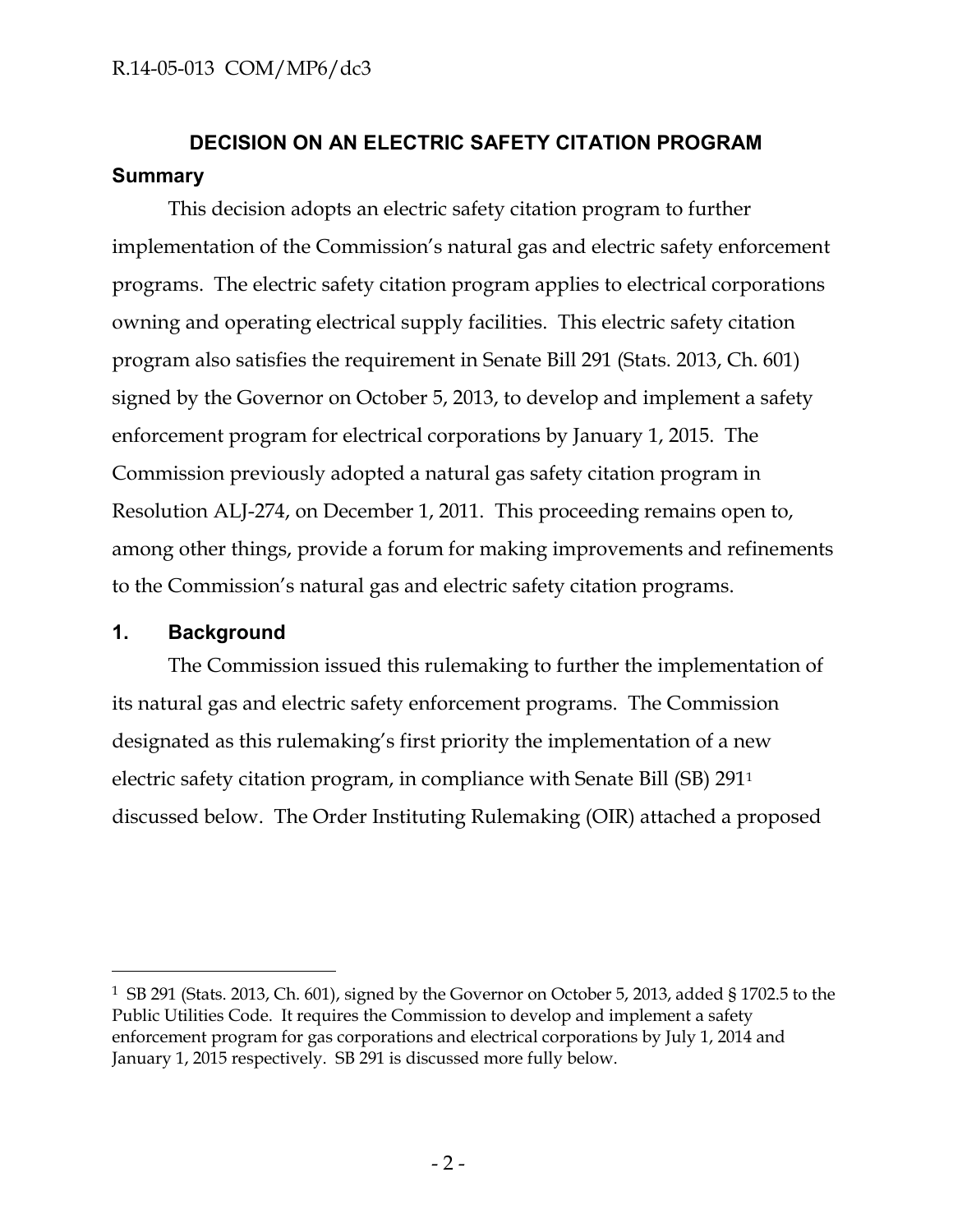electric safety citation program as Attachment B and sought the parties' comments on this proposal.<sup>2</sup>

The following parties filed timely opening comments: Coalition of California Utility Employees (CUE), Energy Producers and Users Coalition, Office of Ratepayer Advocates (ORA), PacificCorp, d/b/a Pacific Power (PacifiCorp), Bear Valley Electric Service, a division of Golden State Water Company, and Liberty Utilities LLC, (collectively CASMU), Pacific Gas and Electric Company (PG&E), San Diego Gas & Electric Company (SDG&E), and Southern California Edison Company (Edison). The following parties filed timely reply comments: ORA, PG&E, SDG&E, and Edison. These comments are summarized in Appendix B and are discussed more fully in the decision below.

### <span id="page-3-1"></span><span id="page-3-0"></span>**2. Authority for the Electric Safety Citation Program**

### **2.1. General Jurisdiction**

 $\overline{a}$ 

The Commission has broad regulatory authority, as set forth in Article XII of the California Constitution and Pub. Util. Code § 701 et seq.3 Section 701 authorizes the Commission to "supervise and regulate every public utility in the State … and do all things, whether specifically designated in [the Public Utilities Act] or in addition thereto, which are necessary and convenient in the exercise of such power and jurisdiction."

<sup>&</sup>lt;sup>2</sup> Opening comments on the proposed electric safety citation program were due on June 20, 2014 and replies were due on July 7, 2014. After the August 13, 2014 prehearing conference, the assigned Commissioner issued his Commissioner's Scoping Memo and Ruling (Scoping Memo) on September 26, 2014, which determined that no further hearings were necessary prior to issuing the proposed decision on the electric safety citation program and determined that such proposed decision would issue by October 31, 2014.

<sup>&</sup>lt;sup>3</sup> All statutory citations are to the California Public Utilities Code unless otherwise stated.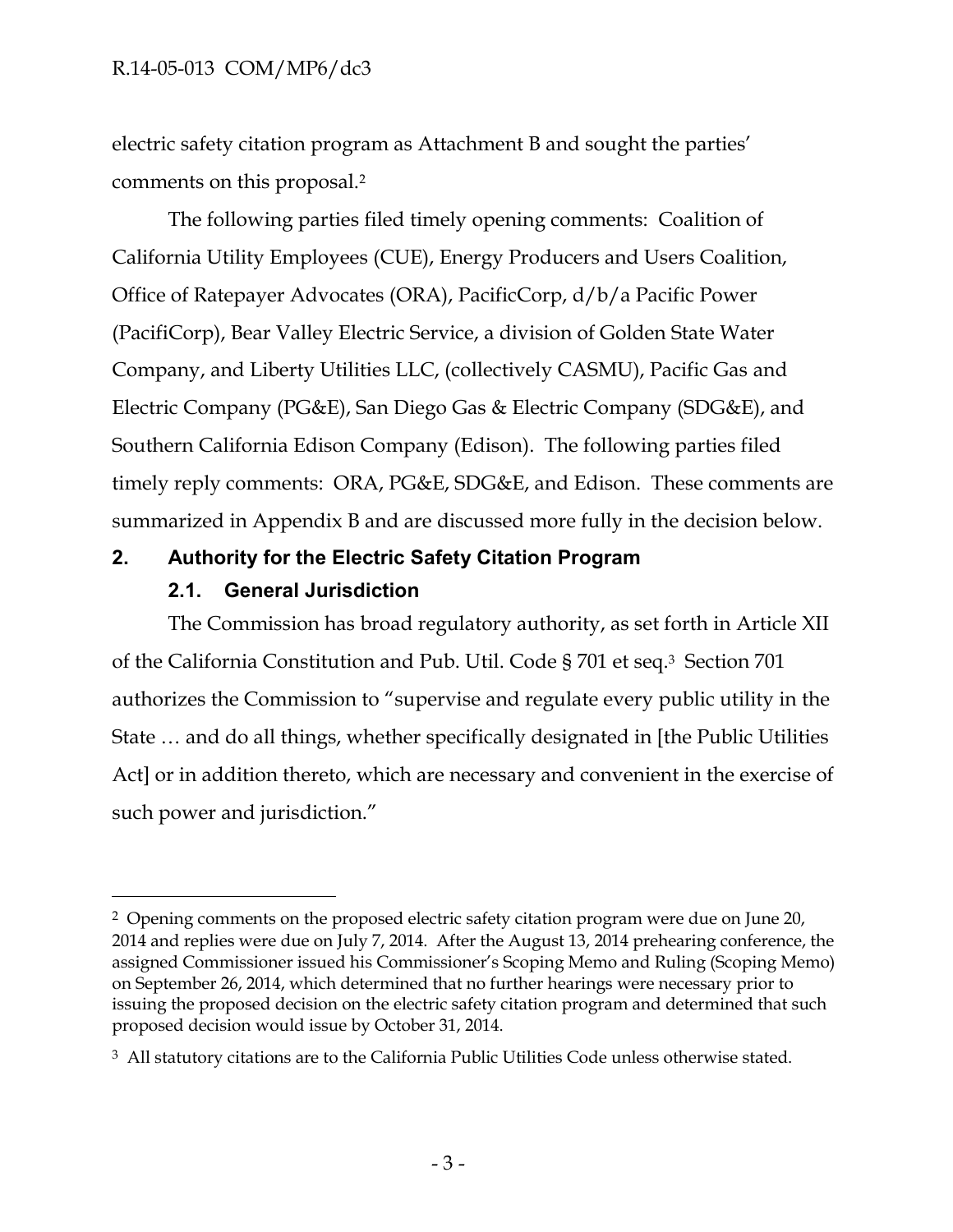As mandated in § 702:

Every public utility shall obey and comply with every order, decision, direction, or rule made or prescribed by the commission in the matters specified in this part, or any other matter in any way relating to affecting its business as a public utility, and shall do everything necessary or proper to secure compliance therewith by all of its officers, agents, and employees.

Pursuant to § 451 each public utility in California must:

[F]urnish and maintain such adequate, efficient, just and reasonable service, instrumentalities, equipment, and facilities,… as are necessary to promote the safety, health, comfort, and convenience of its patrons, employees, and the public.

Indeed, the Commission has stated that "[t]he duty to furnish and

maintain safe equipment and facilities is paramount for all California public

```
utilities." (Decision (D.) 11-06-017.)
```
 $\overline{a}$ 

Pursuant to § 2101, the Commission is directed to:

… see that the provisions of the Constitution and the statutes of this State affecting public utilities, the enforcement of which is not specifically vested in some other officer or tribunal, are enforced and obeyed and that violations thereof are promptly prosecuted and penalties due the state therefor recovered and collected…

Pursuant to § 768<sup>4</sup> and other relevant authority, the Commission has adopted, and at various times amended the following General Orders (GOs) and their precursors concerning the utilities' electrical system including:

<sup>&</sup>lt;sup>4</sup> In relevant part, § 768 provides that the Commission "may, after a hearing, require every public utility to construct, maintain, and operate its line, plant, system, equipment, apparatus, tracks, and premises in a manner so as to promote and safeguard the health and safety of its employees, passengers, customers, and the public. The commission may establish uniform or other standards of construction or equipment, and require the performance of any other act which the health or safety of its employees, passengers, customers, or the public may demand."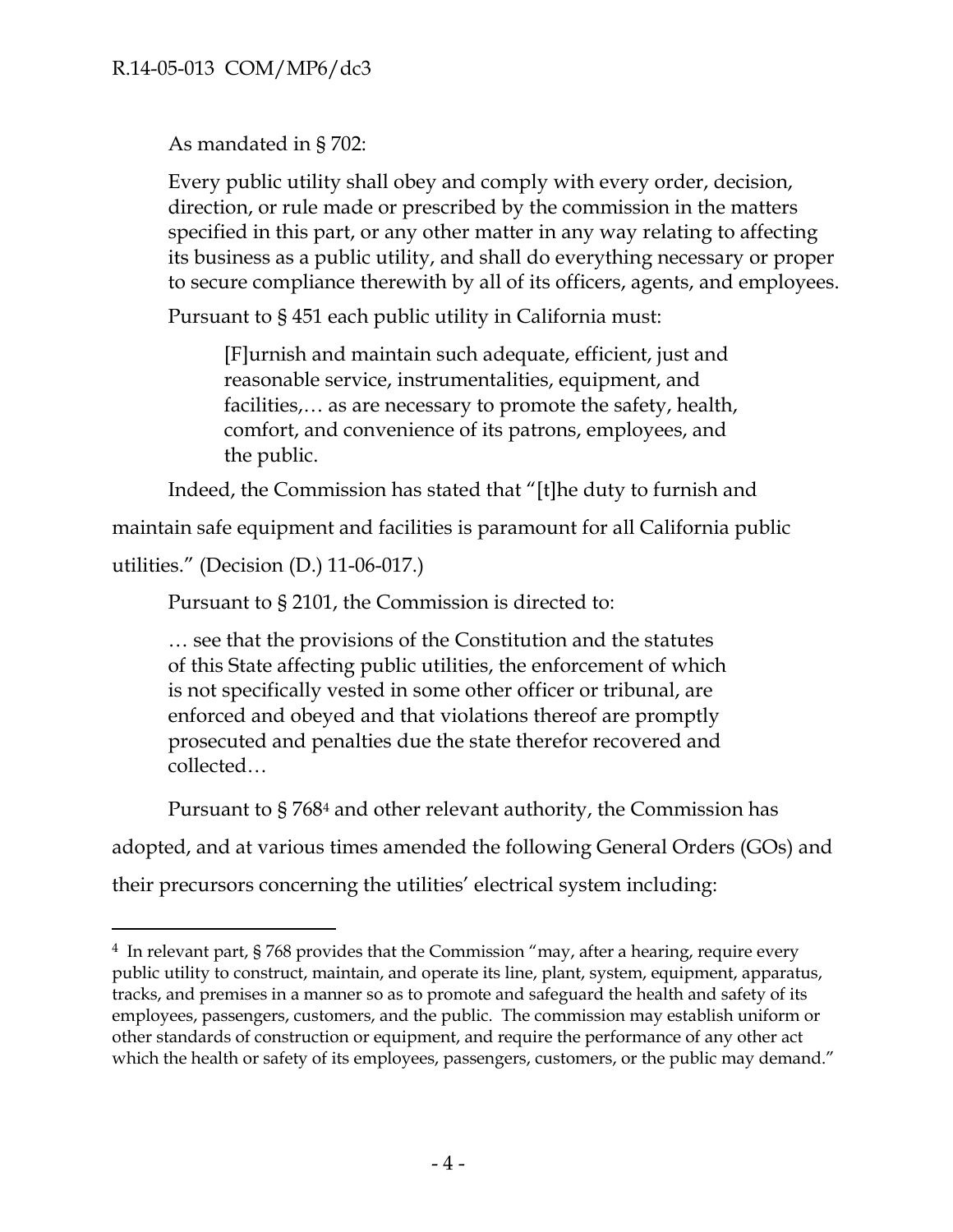- **GO 95, Rules for Overhead Electric Line Construction.** This GO was first adopted in 1941, in D.34884, and prescribes the rules governing the design, construction and maintenance of overhead electrical supply facilities;
- **GO 128, Rules for Construction of Underground Electric Supply and Communication Systems***.* This GO was first adopted in 1967, in D.73195 and D.73462, and prescribes the rules governing the design, construction, and maintenance of underground and pad-mounted electrical supply and communication facilities;
- **GO 165, Inspection Cycles for Electric Distribution Facilities.** This GO was first adopted in 1997, in D.97-03-070, and prescribes the rules governing inspection cycles for electrical supply facilities;
- **GO 166, Standards for Operation, Reliability and Safety During Emergencies and Disasters.** This GO was first adopted in 1998, in D.98-07-097, and sets standards for operation during emergencies; and
- **GO 174, Rules for Electric Utility Substations.** This GO was first adopted in 2012, in D.12-10-029, and prescribes the rules governing the design, construction and maintenance of electric substations.

Additionally, the Commission enforces the Public Utilities Code, and has enacted various decisions and resolutions related to electrical supply facilities.

Section 7 allows the Commission to delegate certain tasks to Commission staff. The Commission may lawfully delegate to its staff the performance of certain functions, including the investigation of facts preliminary to agency action and the assessment of specific penalties for certain types of violations. (D.09-05-020 at 8.) The primary purpose of an effective enforcement program should be to deter misbehavior or illegal conduct by utilities and other entities subject to Commission jurisdiction, thereby ensuring that both the employees of the corporation and the public it serves are properly protected from the inherent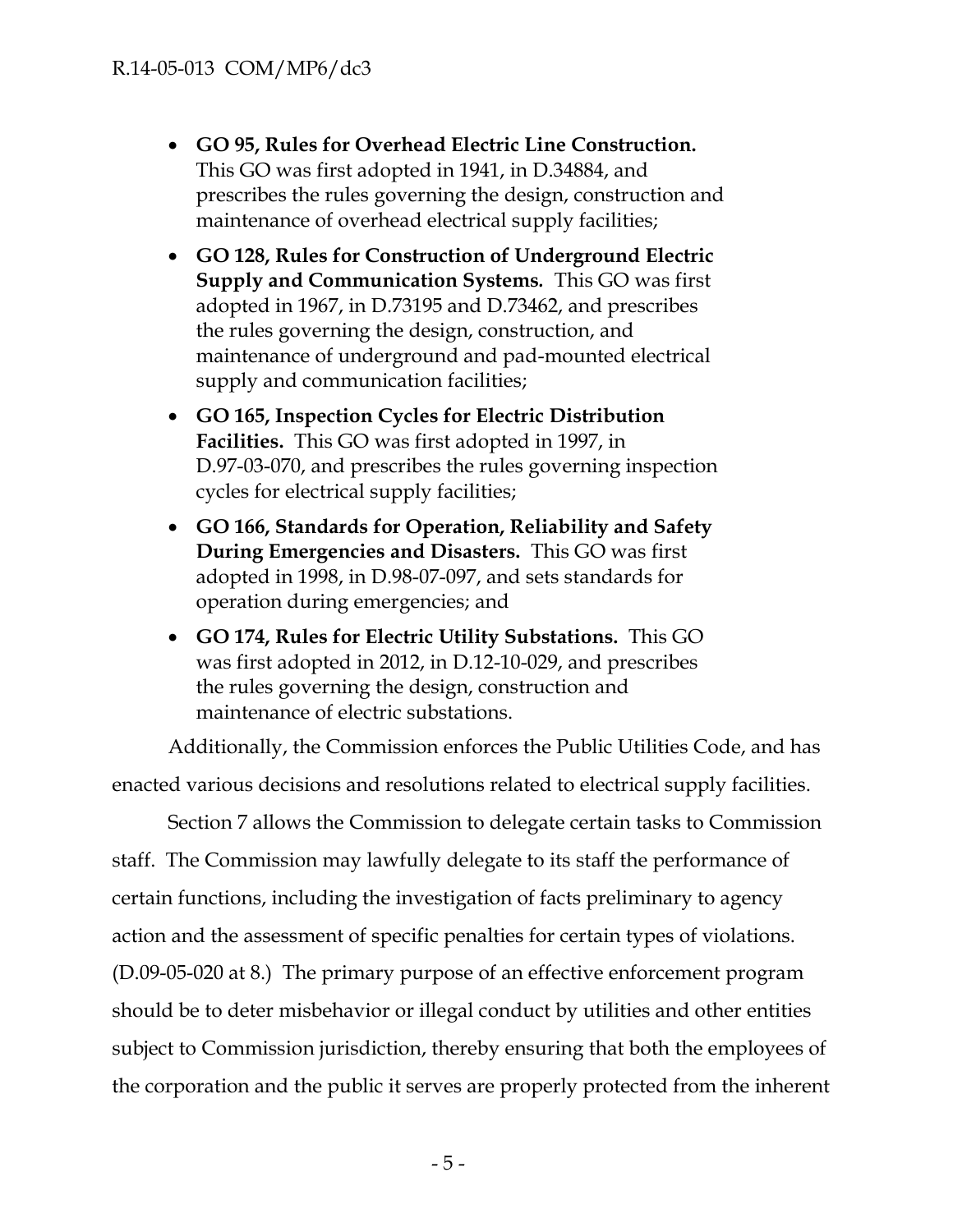$\overline{a}$ 

hazards of providing their services. To increase the effectiveness of the Commission's safety program, it is reasonable to provide staff with an additional enforcement procedure to ensure that corporations owning or operating electrical supply facilities adhere to their statutory and service obligations.<sup>5</sup>

### **2.2. The San Bruno Explosion and Subsequent Reports**

<span id="page-6-0"></span>On September 23, 2010, the Commission established an Independent Review Panel (Panel) to gather and review facts related to the causes of the September 9, 2010 San Bruno explosion, and to make recommendations for the safe management of natural gas transmission lines going forward. Among other things, the Panel recommended that the Commission "should seek to align its … enforcement authority with that of the Office of the State Fire Marshal's (OSFM) by providing … staff with additional enforcement tools modeled on those of the OSFM and the best from other states."6 The Panel noted that the Pipeline Safety Division of the OSFM had the authority to initiate and conclude enforcement actions and to assess civil penalties, without resorting to the formal procedures that were then the only option at the Commission.

On August 30, 2011, the National Transportation Safety Board (NTSB) adopted its Pipeline Accident Report on the San Bruno explosion, which also

<sup>5</sup> The Commission's jurisdiction to create citation programs is well-established. The Commission has adopted similar citation programs in several other areas. *See* the Commission Resolutions delineated in Resolution ALJ-299 including but not limited to Resolution ALJ-187 (appeal procedures for household goods carriers, charter party carriers, and passenger stage corporations), Resolution E-4195 (resource adequacy), Resolution E-4257 (renewables portfolio standard filing requirements), ROSB-002 (transportation/railroad), Resolution UEB-002 (telecommunications), Resolution USRB-001 (propane), Resolution ALJ-274 (gas), Resolution W-4799 (water and sewer), and Resolution E-4550 (failure to comply with Permits to Construct or Certificates of Public Convenience and Necessity issued pursuant to the California Environmental Quality Act (CEQA)).

<sup>6</sup> Independent Review Panel Report, Recommendation 6.7.3.1 at 104.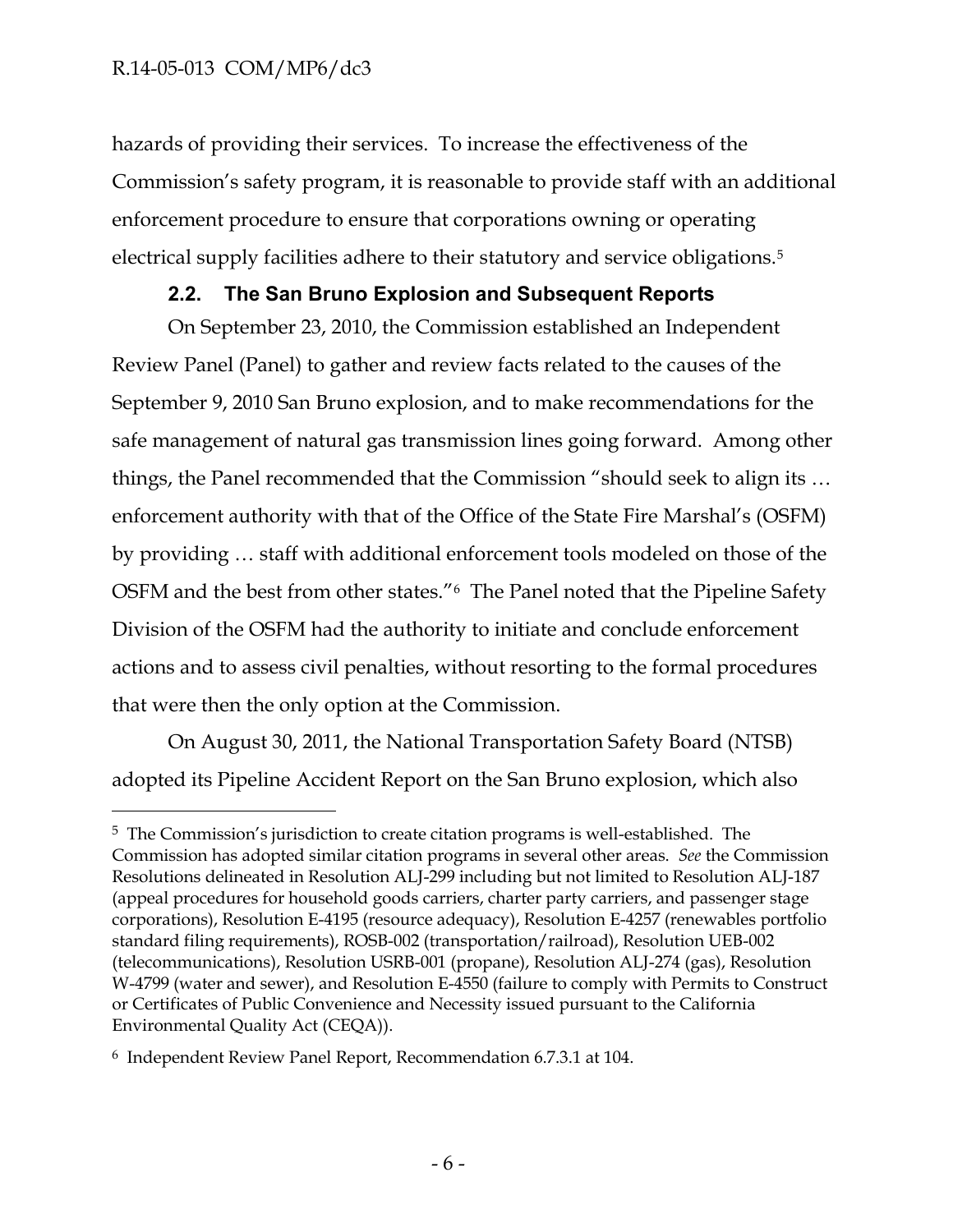$\overline{a}$ 

made recommendations regarding the Commission's enforcement authority and procedures. Similar to the Independent Review Panel Report, the NTSB recommended that the Governor of the State of California expand the Commission's Pipeline Safety Division staff enforcement authority and ensure that Commission staff has the authority to issue fines and penalties.

Both reports noted that the Commission's traditional enforcement procedures, under which staff would investigate and prepare a report and proposal for a formal Commission Order Instituting Investigation (OII), were cumbersome and limited the Commission's ability to quickly address safety violations.

In response to the recommendations in these reports, the Commission adopted Resolution ALJ-274 on December 1, 2011, instituting a gas safety citation program. Resolution ALJ-274 delegated specified authority to the Commission's Safety and Enforcement Division (SED)<sup>7</sup> or other staff designated by the Executive Director to issue citations to all gas corporations to enforce compliance with the Commission's GO 112-E, including federal regulations that the GO incorporates by reference.<sup>8</sup>

Under Resolution ALJ-274, staff is delegated the authority to require immediate correction of violations and to levy fines for violations in the amounts prescribed by § 2107. Each violation is a separate and distinct offense, and each day of an ongoing violation may be cited as a separate and distinct offense,

<sup>7</sup> SED was then known as the Consumer Protection and Safety Division (CPSD).

<sup>8</sup> GO 112-E contains specific rules governing the design, construction, testing, maintenance, and operation of utility gas gathering, transmission, and distribution pipeline systems and supplements compliance with the federal standards set forth in the Code of Federal Regulations Title 49, Parts 190, 191, 192, 193, and 199.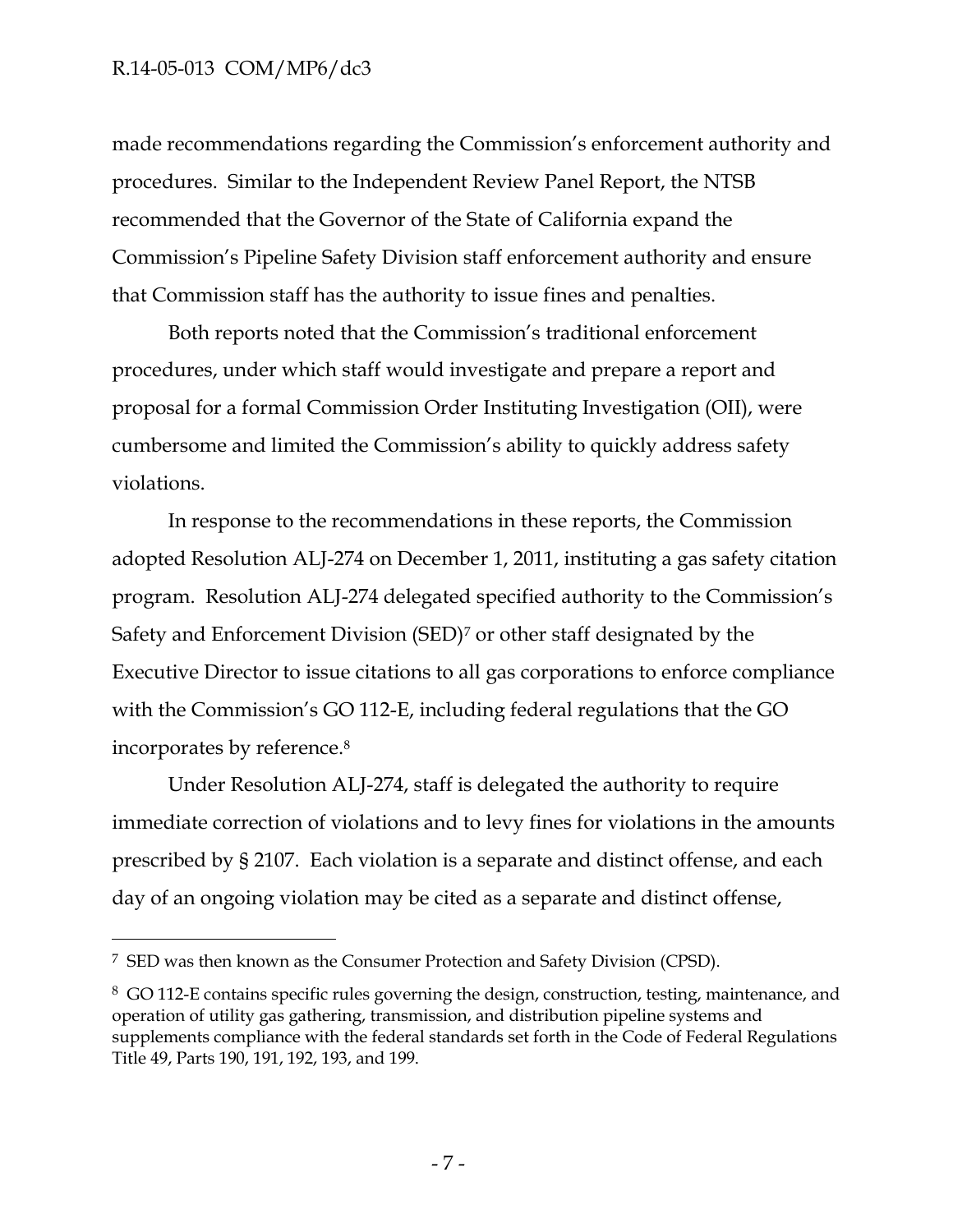consistent with § 2108. Resolution ALJ-274 also requires the gas corporations to notify local authorities when a citation is issued in their jurisdiction, and sets forth the process for appealing a citation.

A proposed electric safety citation program (designated as Draft Resolution ESRB-4), which was scheduled to appear on the agenda of the February 5, 2014 Commission meeting, would have instituted a similar citation program for electrical supply facilities, but was withdrawn by staff in anticipation of a possible rulemaking implementing SB 291.

#### **2.3. SB 291**

<span id="page-8-0"></span>As stated above, SB 291 requires the Commission to develop and implement a safety enforcement program for gas corporations and electrical corporations by July 1, 2014, and January 1, 2015, respectively:

The commission shall, in an existing or new proceeding, develop and implement a safety enforcement program applicable to gas corporations and electrical corporations which includes procedures for monitoring, data tracking and analysis, and investigations, as well as issuance of citations by commission staff, under the direction of the executive director. The enforcement program shall be designed to improve gas and electrical system safety through the enforcement of applicable law, or order or rule of the commission related to safety using a variety of enforcement mechanisms, including the issuance of corrective actions, orders, and citations by designated commission staff, and recommendations for action made to the commission by designated commission staff. (Section 1702.5(a).)

In the OIR, the Commission stated that because SB 291 sets a relatively short deadline for the Commission to implement an electric safety citation program, the first priority of this proceeding is to develop and implement that program, consistent with the requirements of SB 291, which includes various requirements, including that the citation program: 1) consider voluntary utility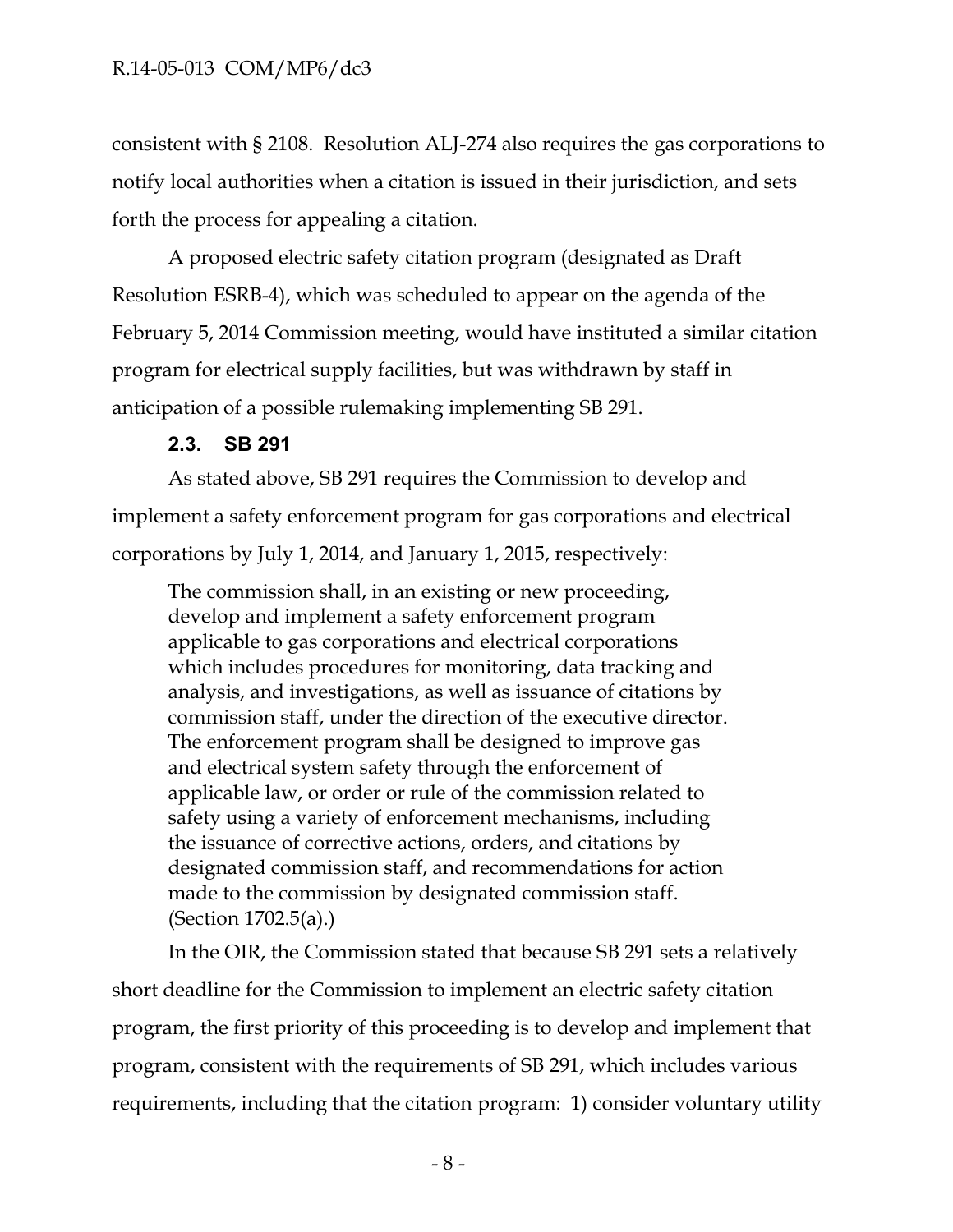$\overline{a}$ 

reporting and resolution of violations, as well as the gravity of the violation and the prior history of violations; 2) provide reasonable notice of violations; 3) include an administrative limit on the amount of monetary penalties; 4) have an appeals process, and 5) conclude safety enforcement actions within a reasonable amount of time.<sup>9</sup>

In the OIR, the Commission stated that in developing and implementing the electric safety citation program (and in improving and refining both the electric and gas safety citation programs), the Commission intended for these programs to be similar in structure and process. Although acknowledging differences between the gas and electric systems and their operations, potential hazards, and regulatory regimes, the Commission stated that making safety citation programs similar simplifies the practical implementation and application of those programs and should be helpful to both regulated entities and the Commission's safety enforcement staff. Accordingly, the Commission concluded that the initial electric safety citation program should be generally similar to the existing gas safety citation program, and once the initial electric safety citation program is in place, as required by SB 291, further improvements and refinements to both the electric and gas safety citation programs will be considered.<sup>10</sup>

<sup>&</sup>lt;sup>9</sup> The OIR found that because the existing ALJ-274 gas safety citation program complies with SB 291, the Commission does not need to address development and implementation of an SB 291-compliant gas safety citation program. (OIR at 8.) This decision does not address in any way the Commission's gas safety citation program.

 $10$  The Commission stated that improvements derived from its experience with the gas safety citation program can be incorporated, along with elements unique to the electric system, but the overall structure and processes should not be radically different from those applicable to gas. (OIR at 9.)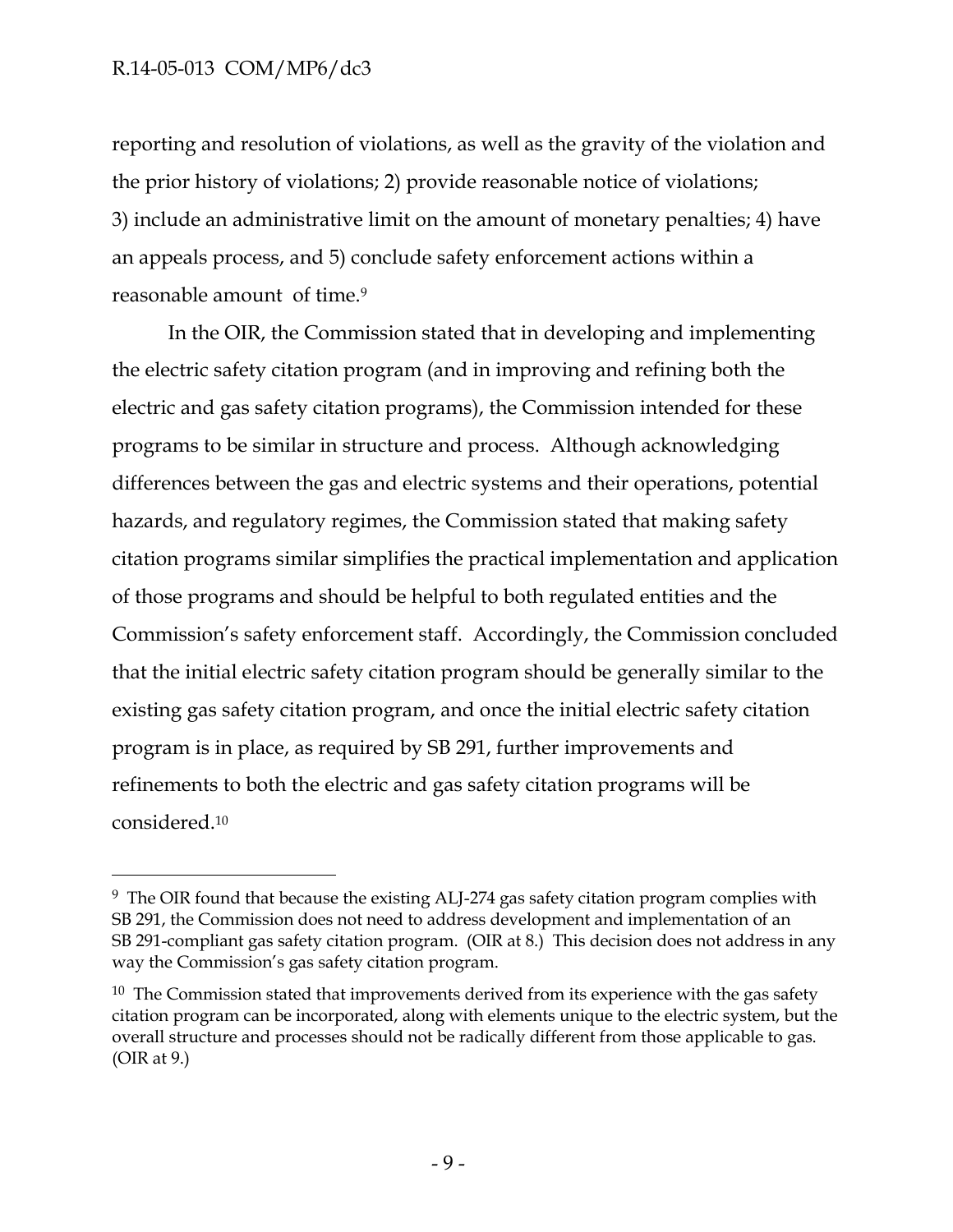The Commission further found that, consistent with its goal of meeting the SB 291 statutory deadline, and consistent with its previously approved gas safety citation program, staff will have the same scope of delegated authority for implementing and applying the electric safety citation program as with the gas safety citation program. After the issuance of the interim decision on the electric safety citation program, the Commission stated that issues relating to the improvement and refinement of the gas and electric safety citation programs and related issues may be addressed.

## **2.4. Further Need for an Electric Safety Citation Program**

<span id="page-10-0"></span>As the draft electric safety citation program stated, the potentially hazardous nature of electrical supply facilities is not speculative. There have been a number of incidents in the past decade involving electrical supply facility failures, including:

- The Southern California Witch, Rice, and Guejito Fires of 2007 respectively allegedly caused by two overhead electrical conductors that came into contact with each other; by a tree limb falling on two electrical conductors, knocking them to the ground; and by communication lashing wires contacting overhead electrical conductors (Investigation (I.) 08-11-006 and I.08-11-007);
- The Malibu Canyon Fire of 2007 allegedly caused by overloaded electrical supply facilities which collapsed during windy conditions (I.09-01-018);
- The January 2011 Acacia Avenue incident in San Bernardino County in which a broken overhead electrical conductor allegedly resulted in three fatalities; and the fall 2011 windstorm in Southern California (I.14-03-004);
- The 2011 North Fork incident near Yosemite in which two overhead electrical conductors came into contact allegedly because of inadequate clearance, injuring a utility employee who was working on them;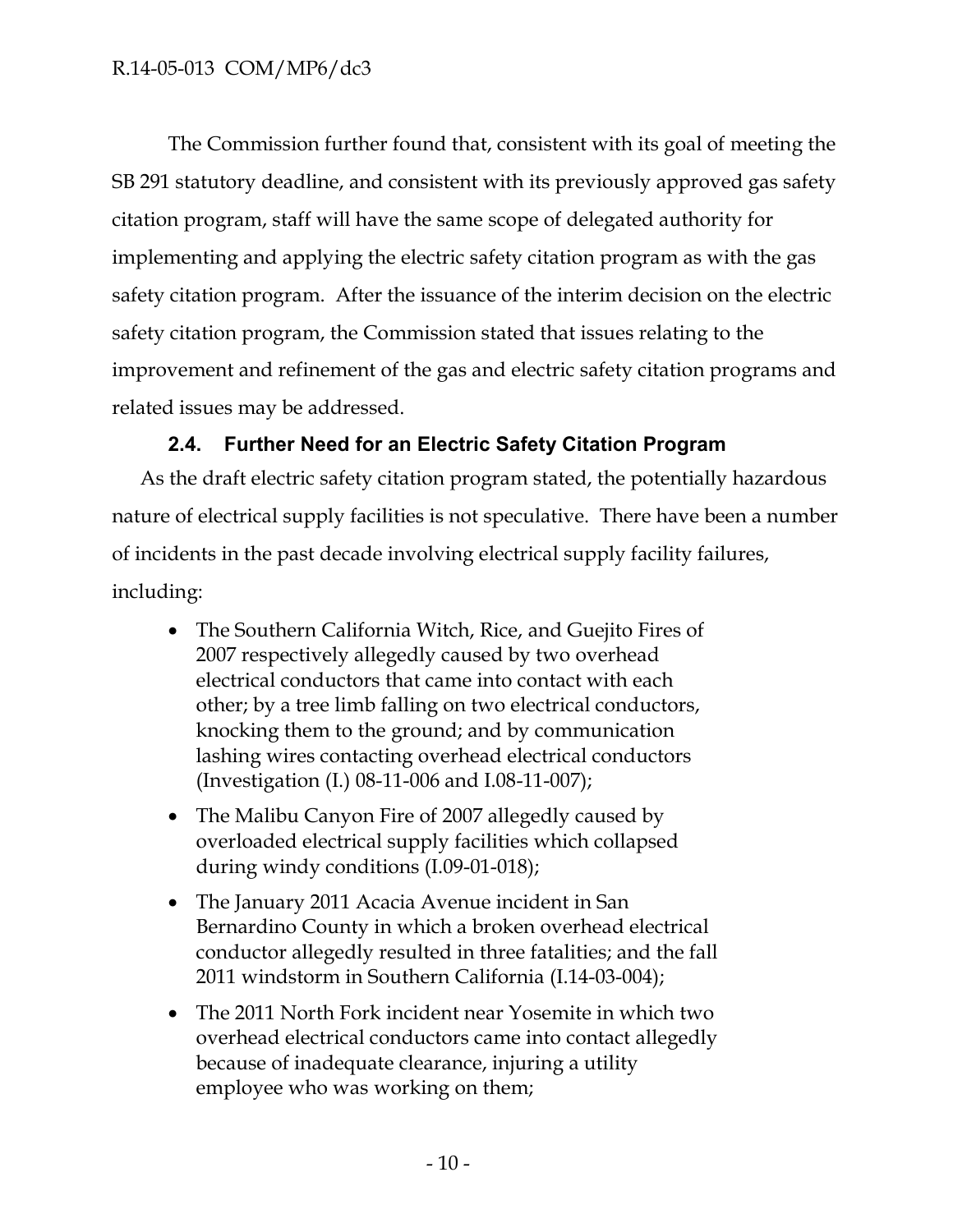- The 2012 Templeton incident near the Central Coast in which a utility compliance inspector was injured allegedly when he made contact with energized facilities;
- The 2012 Ridgecrest incident in Southern California in which a bird allegedly caused an overhead conductor to fail, resulting in a child suffering burns;
- The 2012 Whittier incident in which a power line broke allegedly due to a tree growing between the primary lines, resulting in a fatality; and
- The 2012 San Mateo incident in which an overhead conductor failed allegedly due to animal contact, resulting in a fatality.

## <span id="page-11-0"></span>**3. Delegation of Citation Authority to Commission Staff**

The delegated authority approved today is designed to allow SED staff, or such other staff as may be designated by the Executive Director, to issue citations as part of their duties to help ensure the safety of electric facilities and operating practices. The Commission delegates this authority to staff to require the immediate cure of the cited violations and requires staff to levy penalties for violations as discussed more fully below. Such authority does not in any way diminish the primary responsibility of the electrical corporations owning or operating electrical supply facilities to operate and maintain their facilities in a safe manner.

The Commission finds it is reasonable and necessary to delegate to staff the ability to issue citations to any electrical corporation owning or operating electrical supply facilities for violations of GOs 95, 128, 165, 166, 174, or other related decisions, codes or regulations applicable to electrical supply facilities. Such authority will significantly enhance the procedural enforcement tools available to staff and should help to ensure prompt correction of violations.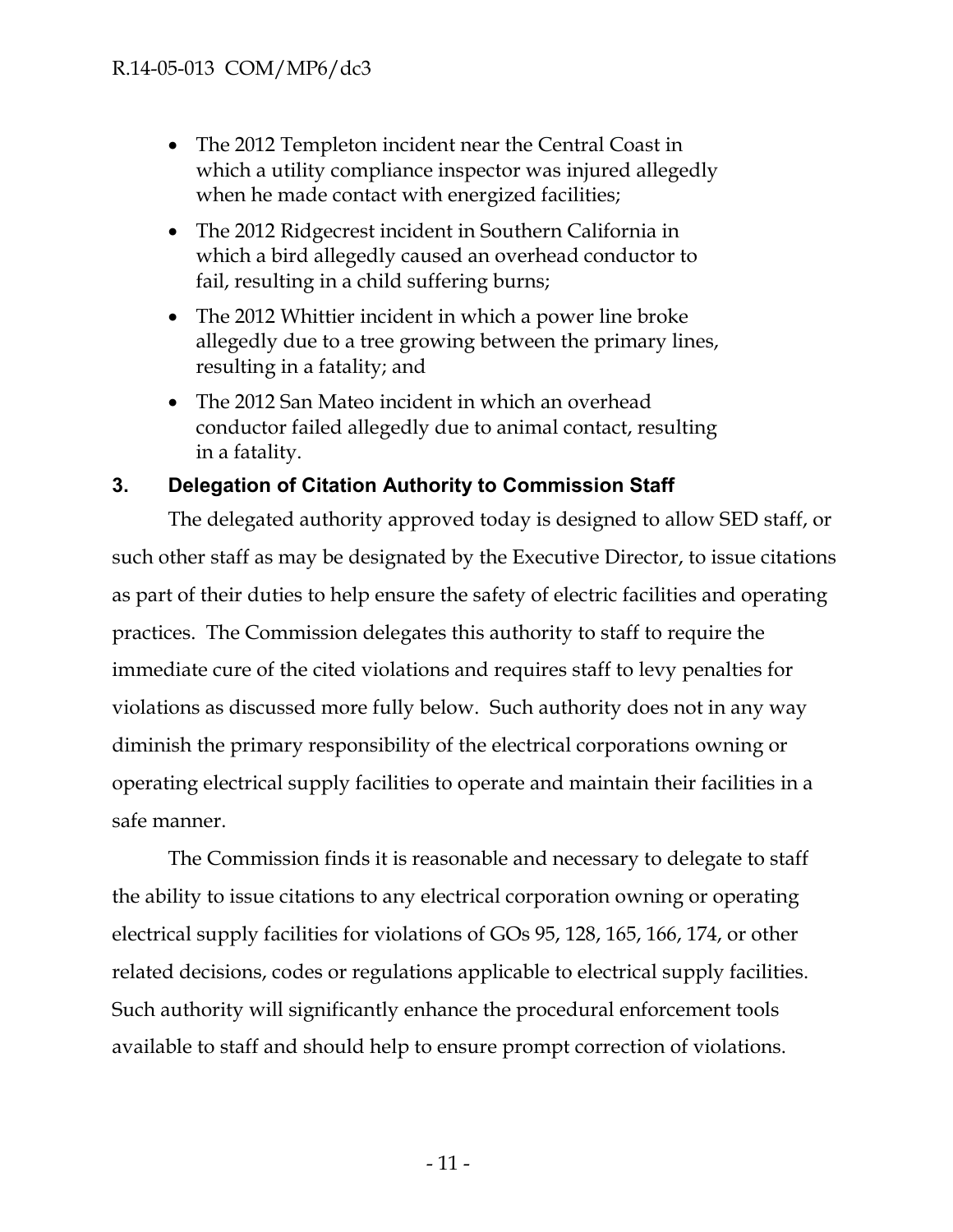$\overline{a}$ 

This decision gives staff<sup>11</sup> the authority to issue a written citation to any electrical corporation owning or operating electrical supply facilities for violations that occurred both before and after the date of this decision. This is to allow staff to issue citations for events that occurred prior to the date of this decision, not to impose new penalties for previously-issued notices of violations. The primary purpose of this citation authority is to provide staff with the ability to issue citations for violations on a going forward basis, including those identified through audits, incident investigations, and customer complaints.

In issuing a citation, SED staff (or other designated staff) is required to state the specific violation, the number of offenses, and the amount of the penalty, and to provide information about how to appeal the citation, consistent with the provisions set forth in Appendix A to this decision. This decision grants staff the authority to issue such written citations to help implement its existing authority to require that the violation be corrected at, or soon after the time staff identifies a violation, notwithstanding any existing utility schedule for repairs. Citations may be issued for violations, and penalties levied, regardless of the status of the corporation's schedule for repairs.

In assessing a penalty, staff shall determine penalties for each violation at the maximum set out in § 2107. Pursuant to § 2108, each violation is a separate and distinct offense and to the extent that a violation is ongoing, each day's continuance is a separate and distinct citable offense which staff may cite. Thus, staff shall initially determine potential penalties based on the number of days

 $11$  As stated above, "staff" is defined as SED staff or other staff as may be designated by the Commission's Executive Director. *See* Section 6.4 below for a discussion on which Commission staff can issue a citation under this program.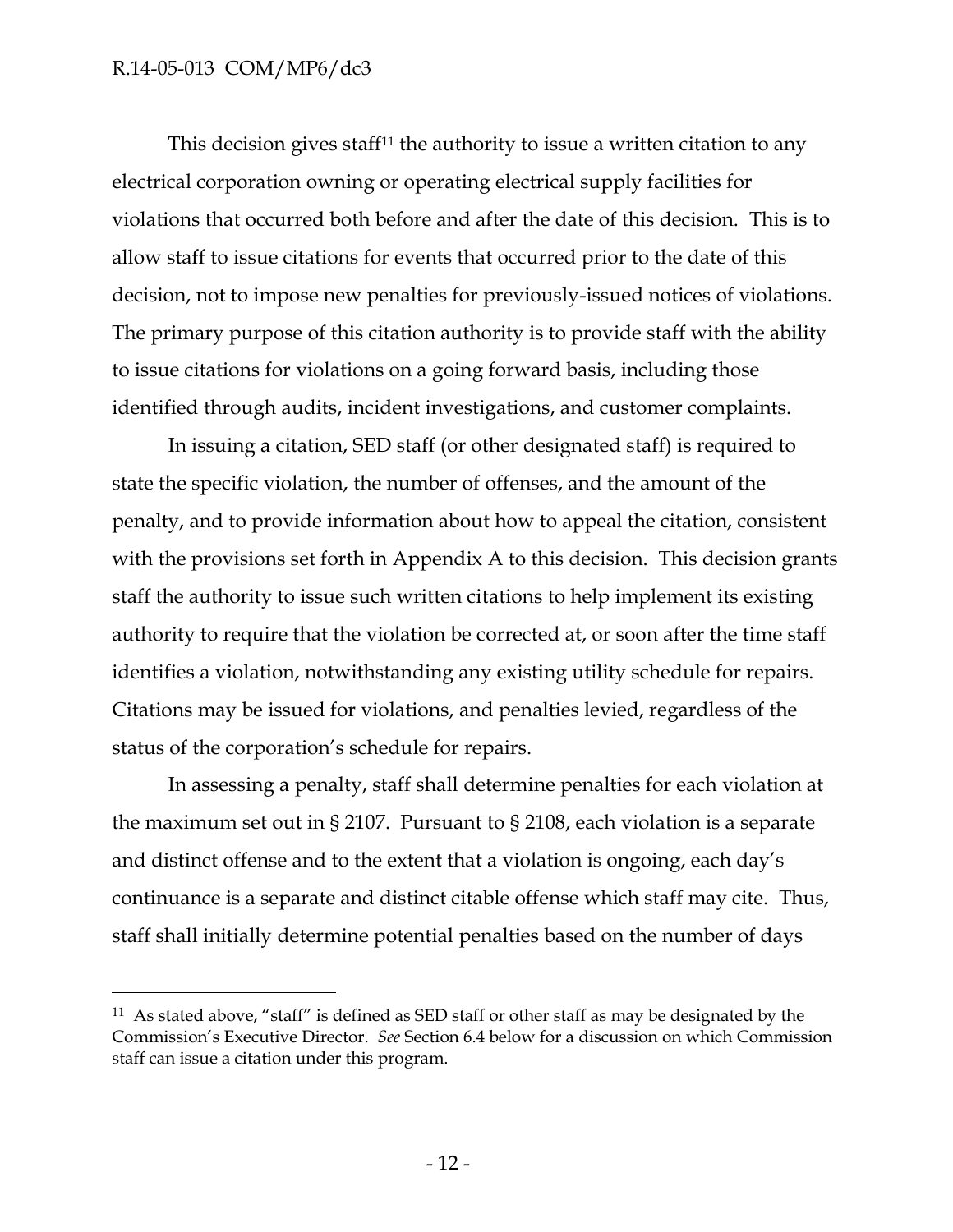that the violation has taken place. However, staff then has the discretion to assess penalties on something less than a daily basis and thus to reduce the maximum penalties based upon consideration of the factors set forth in § 1702.5(a)(1), § 2104.5, D.98-12-075, and Resolution ALJ-277 issued April 20, 2012.

Payment of a citation or filing a Notice of Appeal does not excuse the electrical corporation from curing the violation, nor does it prevent staff or the Commission from taking other remedial measures, including but not limited to issuing corrective orders and other compliance orders, such as an expedited order to show cause (OSC) and/or proposing or issuing an OII.

The Commission has a mandate to ensure that utilities provide safe and reliable service at reasonable rates; authorizing staff to issue citations will help to fulfill that mandate. Consistent with that mandate, the Commission requires that cited electrical corporations correct any violations as soon as feasible, consistent with maintaining a safe and reliable system and prioritizing the safety of the public and electrical corporation employees.

Violations that constitute immediate safety hazards shall be corrected immediately. Violations that do not constitute immediate safety hazards shall be corrected in 30 calendar days. If other violations that do not constitute immediate safety hazards cannot be corrected within 30 calendar days after the citation is served, then the respondent receiving the citation shall submit a detailed Compliance Plan to the Director of SED within 30 days after the citation is served, unless the utility and the Director of the SED, before the expiration of the 30 day period, agree in writing to another date, reflecting the soonest that the corporation can correct the violations. In addition, notwithstanding a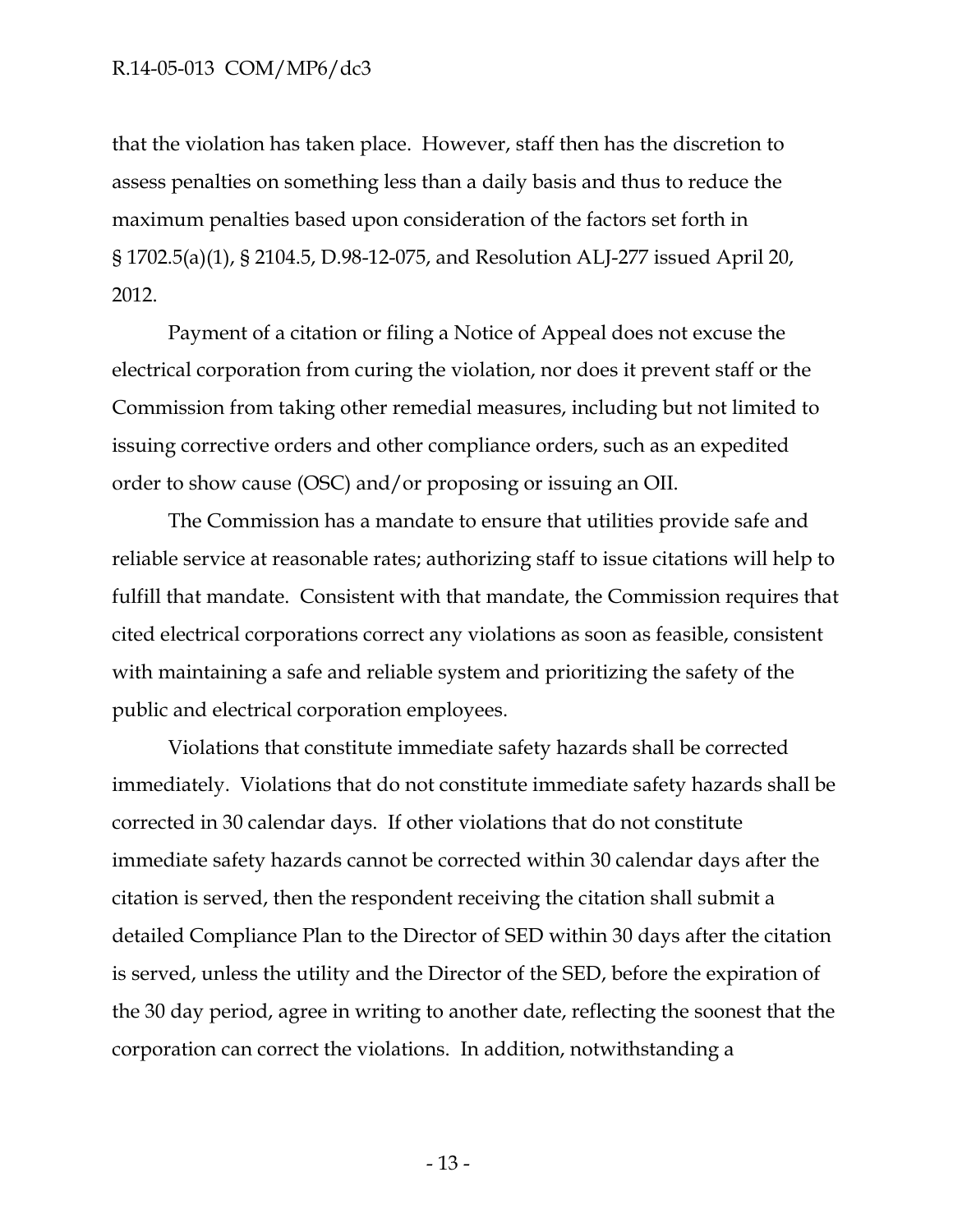Compliance Plan or a repair schedule, penalties may continue to accrue for each day of an ongoing violation until the violation is corrected.

The penalty payments pursuant to these citations shall be the responsibility of the shareholders of the electrical corporations and are not to be recovered in rates or otherwise directly or indirectly charged to their ratepayers.

The respondent recipient of the citation may either pay the penalty or file a Notice of Appeal. The specific procedures for issuing citations and for filing a Notice of Appeal are set forth in Appendix A to this decision. In short, the respondent has 30 days to appeal the citation, the citation shall state how an appeal is filed (consistent with Resolution ALJ-299), and the citation shall notify the respondent of its right to have a hearing, to have a representative at the hearing, to request a transcript and to request an interpreter. Penalties are stayed during the appeal process, but filing a Notice of Appeal does not excuse the respondent from curing the violation.

Pursuant to Resolution ALJ-299, all citation appeals shall be filed with the Commission's Docket Office as of January 1, 2015; thus, the docket card for these citation appeals will be publicly available.

We note that nothing in the citation program approved today interferes with an electric corporation's obligation to maintain and operate its systems safely, nor with staff's ability to enforce those requirements, including invoking any necessary emergency response procedures to address immediate safety hazards, or any other procedures necessary to ensure that immediate safety hazards are promptly corrected. To the extent that staff discovers violations that constitute immediate safety hazards, staff has existing authority to ensure that those violations are promptly corrected.

- 14 -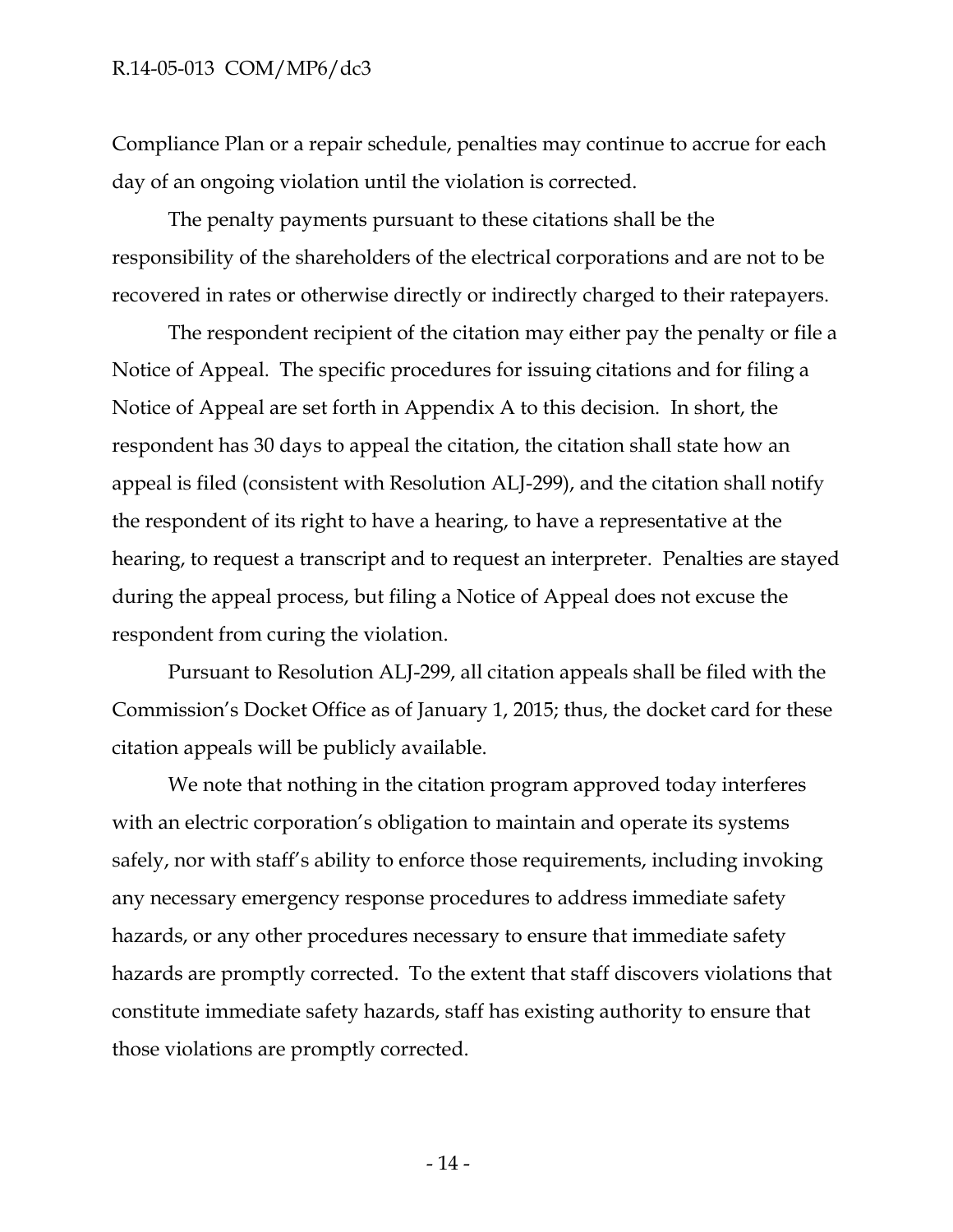Further, nothing in this decision limits or interferes with the Commission's ability to institute a formal proceeding regarding any alleged violations and to pursue additional enforcement action, regardless of any enforcement action taken at the staff level. (*See* e.g., § 1702.5(c).) The electric safety citation program approved today is cumulative to all other applicable provisions of state and federal law that provide for sanctions against violators, including but not limited to §§ 2112 and 2113, and does not affect or limit the tort liability of the electrical corporation.

#### <span id="page-15-0"></span>**4. Compliance with SB 291**

In the OIR initiating this proceeding, the Commission stated that in developing and implementing the electric safety citation program, the Commission intends for this program to be similar in structure and process to the gas safety citation program. The electric safety citation program we adopt today is similar to the gas safety citation program we adopted in Resolution ALJ-274.

In the OIR, we found that the existing gas safety enforcement program is in compliance with SB 291. With today's adoption of the electric safety citation program, we find the electric safety enforcement program is in compliance with SB 291.

SB 291 requires the electric safety enforcement program to include (a) procedures for monitoring, data tracking and analysis and investigations; and (b) a staff citation program, under the direction of the Commission's Executive Director. (Section 1702.5(a).) In its ongoing implementation of the statutes and GOs relating to electrical supply facilities listed in Section 2 above, the Commission already has procedures for monitoring, data tracking and analysis, and investigations of electric safety. The electric safety citation program we

- 15 -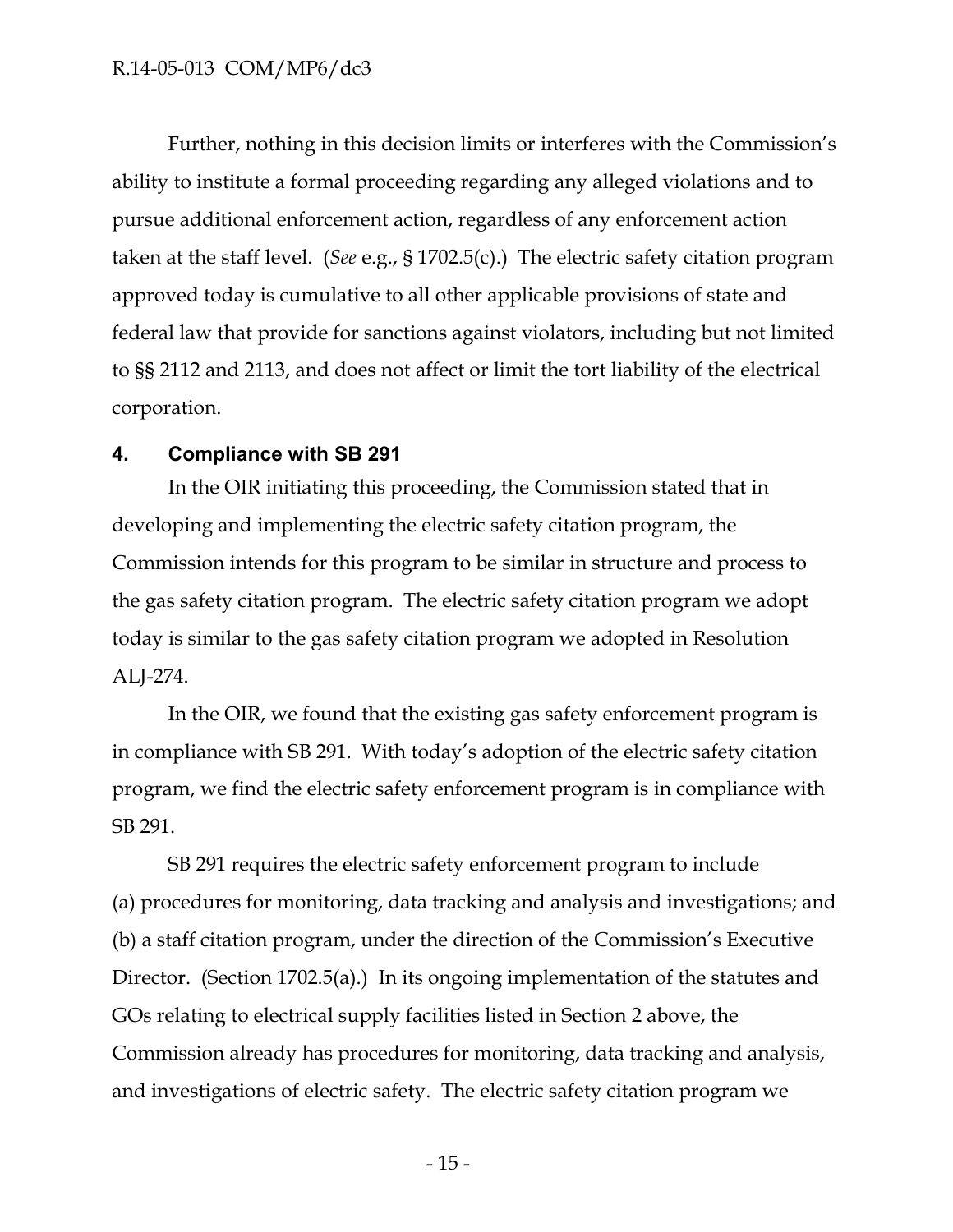approve today establishes a citation program to enable designated Commission staff to issue citations to electrical corporations for violations concerning operation on their electrical supply facilities as more fully described in this decision.

SB 291 also requires that the Commission use a variety of enforcement mechanisms to improve electric safety, including the issuance of corrective actions, orders and citations by designated Commission staff, and recommendations for action made to the Commission by designated Commission staff. (Section 1702.5(a).) Again, under this electric safety citation program, designated staff has the authority to require immediate correction of the violations, and to levy fines for violations in the amounts prescribed by § 2107. Furthermore, staff can make other recommendations for action to the Commission (e.g., issuing an expedited OSC or an OII) when necessary, such as when an underlying violation is unresolved or becomes part of a pattern and practice. (*See* Section 3 above.)

SB 291 requires the Commission to do a number of other things such as: when considering the issuance of citations and assessment of penalties, to take into account voluntary reporting of potential violations, voluntary removal or resolution efforts undertaken, the prior history of violations, the gravity of the violation, and the degree of culpability  $(S 1702.5(a)(1))$ ; provide notice of violation within a reasonable period of time after discovery of the violation (§ 1702.5(a)(2)); develop and implement an appeals process (§ 1702(b)); conclude a safety enforcement action within a reasonable period of time (§ 1702.5(c)); and adopt an administrative limit on the among of monetary penalty that may be set by Commission staff  $(\S 1702.5(a)(3))$ .

- 16 -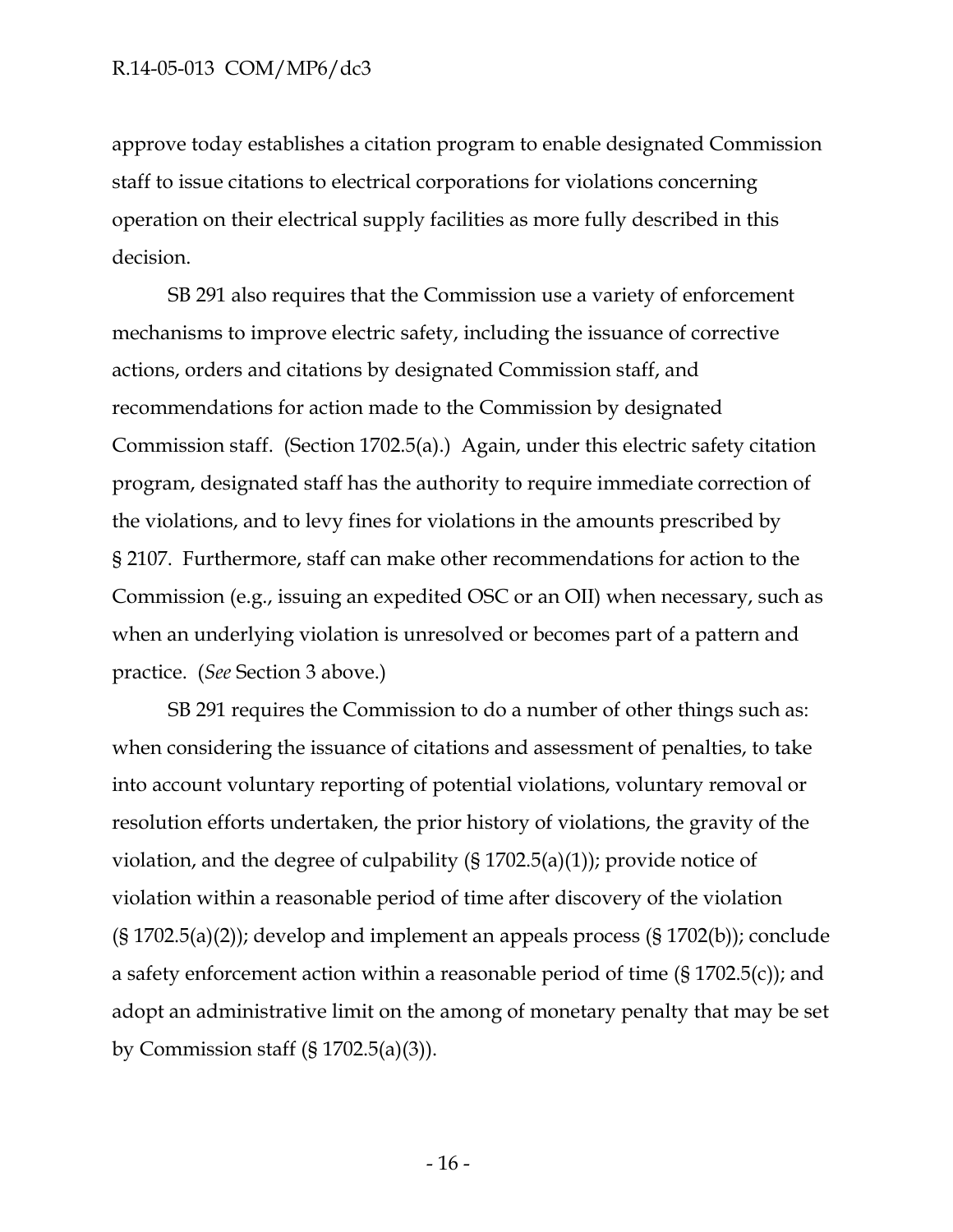The electric safety citation program meets the above requirements. Staff is to take into account if a utility timely self-identifies violations where no injury or damage has resulted in deciding whether to cite such violations, and the amount of the penalty if a citation issues. Further refinements to the self-reporting requirements will be established in Phase II. (*See* Section 5 below.) The program sets a limit (the statutory maximum as set forth in § 2107) on the amount of penalties staff should assess per violation, and also delegates staff the authority to assess the maximum penalties required by § 2107 on less than a daily basis, by considering the factors set forth in § 1702.5(a)(1), § 2104.5, D.98-12-075, and Resolution ALJ-277, issued April 20, 2012. (*See* Section 6.7 (Monetary Limit of Citation) for a further discussion and a response to utility arguments on this issue.)

Thus, similar to our conclusions in the OIR with respect to the gas safety enforcement program, we conclude that with today's adoption of the electric safety citation program, the Commission's electric safety enforcement program satisfies the requirements of SB 291. However, we note that this decision does not conclude our inquiry on these issues. The Commission intends to further improve and refine the Commission's gas and electric safety citation programs and address related issues in Phase II of this proceeding.

#### <span id="page-17-0"></span>**5. Self-Reporting**

Section I.E of the draft electric safety citation program states that:

Staff shall establish Self-Identified reporting requirements, which shall encompass what violations shall be self-reported. Those requirements shall be established by staff after holding workshops with interested parties and shall be posted on the Commission's website. To the extent that an electrical infrastructure provider corporation self-identifies and self-corrects violations and no injury or damage has occurred,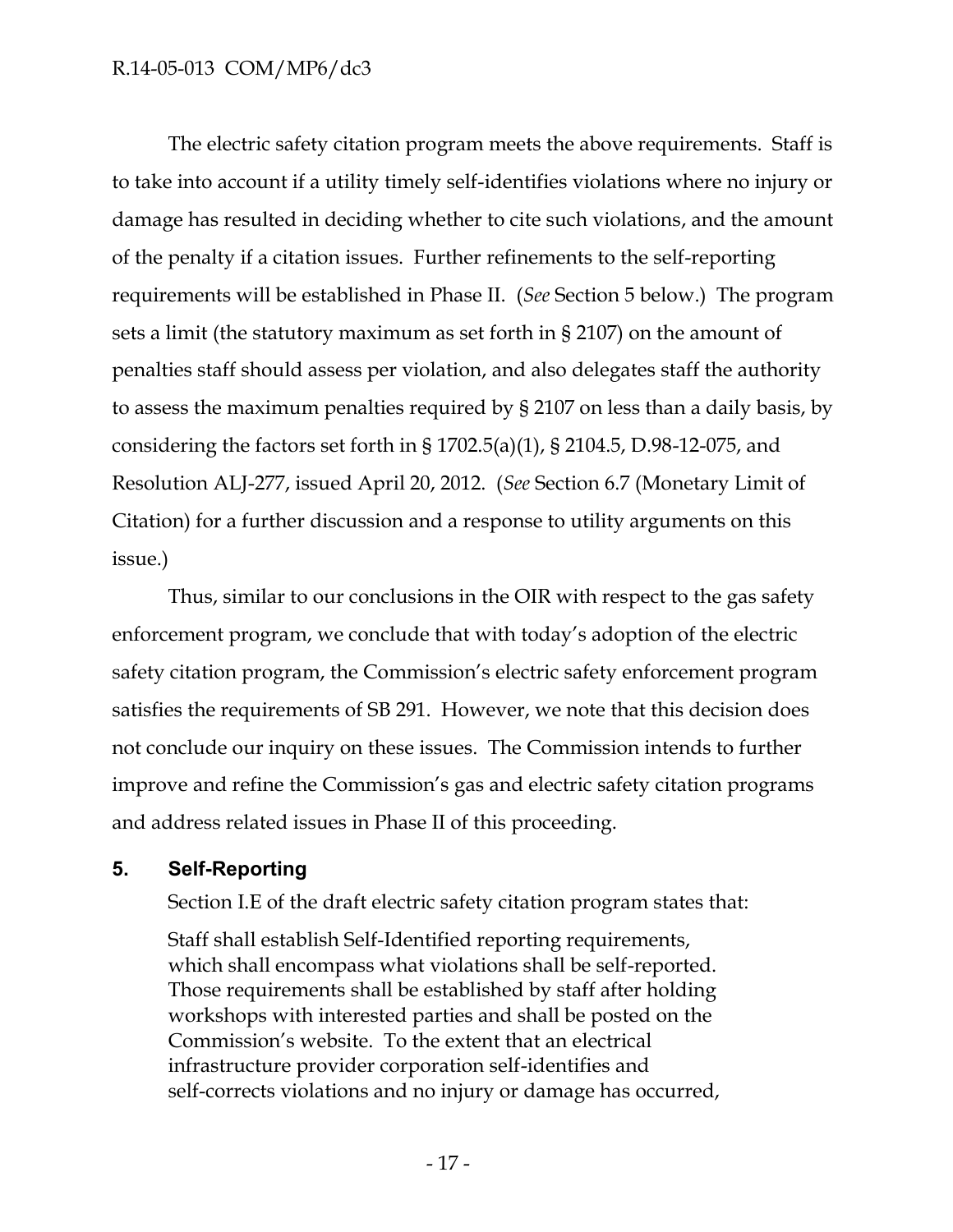staff shall consider such facts, in addition to those factors set forth in California Public Utilities Code § 2104.5 and Commission Decision No. 98-12-075, in determining whether a citation should be issued and the amount of the penalty if a citation is issued. The electrical corporation shall provide notification of such violations to Commission staff within thirty days of self-identification of the violation.

We affirm that to the extent that an electrical corporation self-identifies and self-corrects violations, reports the violation to Commission staff, and no injury or damage has occurred, that staff shall consider such facts, in addition to those factors set forth in § 1702.5(a)(1), § 2104.5, D.98-12-075 and Resolution ALJ-277, in determining whether a citation should be issued and in the amount of the penalty if a citation is issued. The electrical corporation shall provide notification of such violations to Commission staff within 30 days of self-identification of the violation. The electrical corporation's notification of the self-identified violation shall also state when the violation will be corrected, consistent with the time period in GO 95.

In Phase II of this proceeding, we will address, review and approve additional self-reporting requirements by Commission decision, which shall encompass reporting process and criteria, after a record on this issue is developed. In Phase II, we will also further address the issue of the period within which a utility must correct a self-identified and self-corrected violation. We do not intend to revisit the 30 day reporting requirement for self-identified violations in Phase II. We modify the draft electric safety citation program to provide that the assigned Commissioner and Administrative Law Judge (ALJ) will provide further direction for developing these self-reporting requirements, including the possibility of workshops, comments on various proposals or workshop report, etc. Self-identified reporting requirements should encourage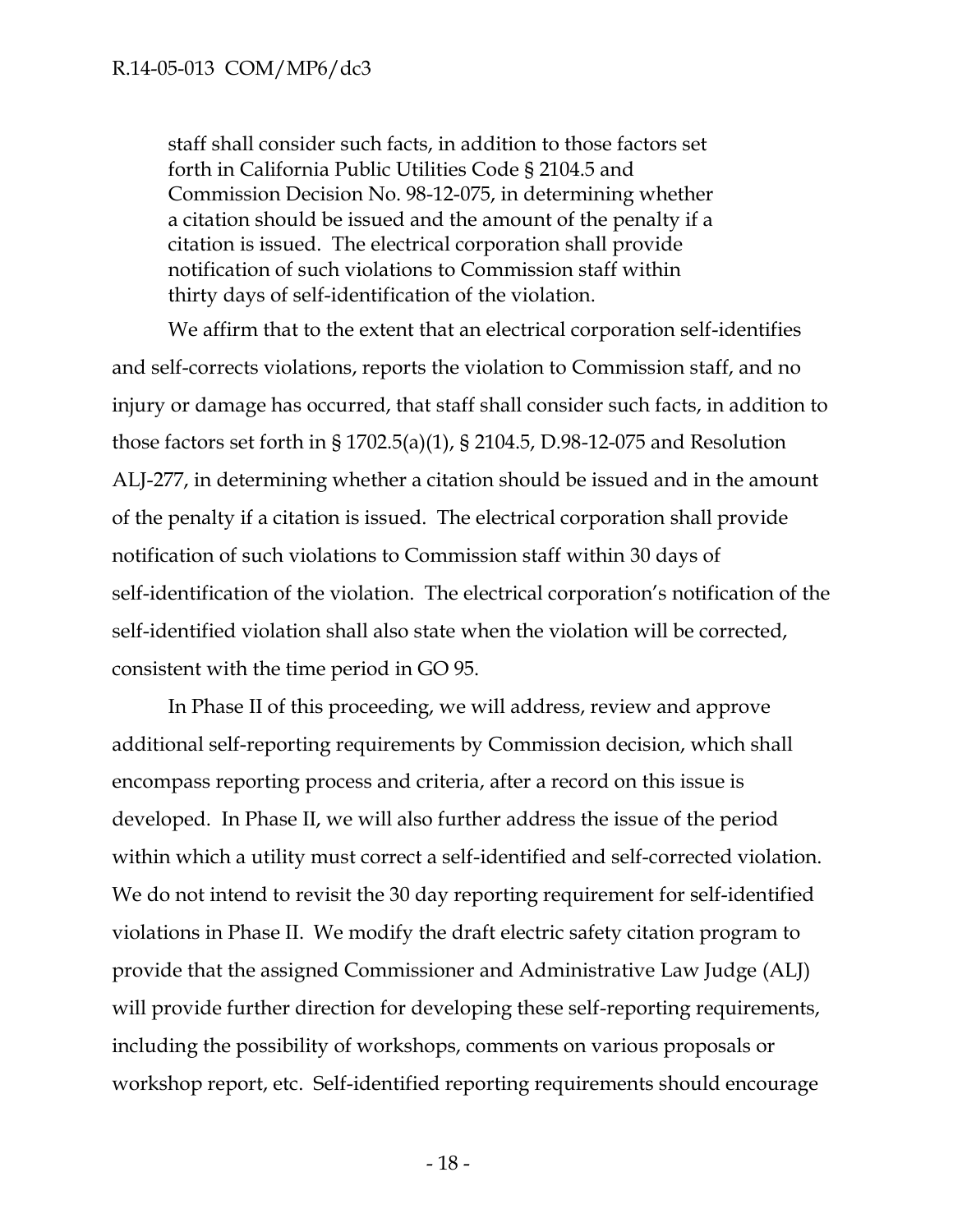electrical corporations to proactively identify and repair violations to avoid penalties, and to self-report violations, in order to avoid greater penalties.

### <span id="page-19-0"></span>**6. Response to Arguments Raised Opposing the Proposed Electric Safety Citation Program**

As set forth in Appendix B which summarizes the parties' comments to the proposed electric safety citation program, many parties commented and argued against implementing the proposed program. We address the chief concerns below. As stated in the Scoping Memo issued September 26, 2014, and in Section 7 (Next Steps) below, in Phase II, the Commission intends to review and refine certain elements of the electric safety citation program and the gas citation program, and address other issues as necessary and appropriate, as defined by the Assigned Commissioner and ALJ. We therefore delineate below any of the issues we may revisit in Phase II.

### **6.1. Retroactivity and Statute of Limitations**

<span id="page-19-1"></span>PG&E, Edison and SDG&E all argue that the electric safety citation program should apply prospectively only and that application of the citation program to violations that occur before the program is implemented violates the cited legal principle that statutes (in this case SB 291) should have only prospective application. PG&E also believes that issuing citations for violations which occur before the Commission adopts the electric safety citation program is contrary to SB 291, which states that the utility should receive notice of the violation within a reasonable period of time. SDG&E suggests implementing a one year statute of limitations from the date of discovery of the violation.

As stated in Section 2 above, the authority for implementing the electric safety citation program is broad; it is not limited to SB 291. The Commission implemented Resolution ALJ-274 establishing the gas safety citation program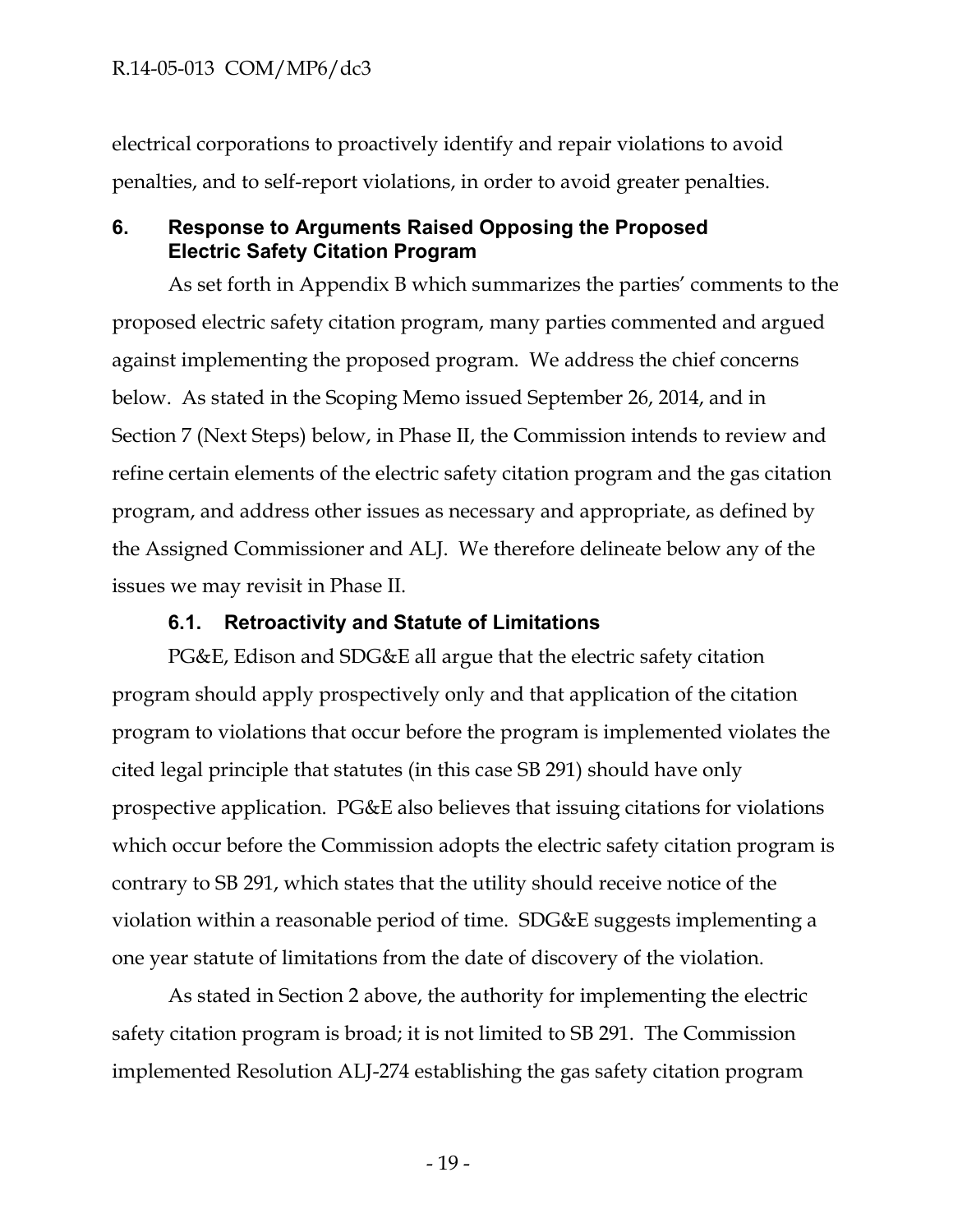relying on these broad authorities and prior to SB 291's enactment. The gas safety citation program applies to alleged violations which occurred before and after Resolution ALJ-274's enactment. Similarly, many of the other citation programs that the Commission has established are not limited to a prospective application. (*See* e.g., Resolution ALJ-299 and many of the citation programs listed therein.)<sup>12</sup>

The Commission has many enforcement tools, including initiating an OII, to enforce alleged violations of the rules subject to the electric safety citation program. This citation program is another tool to enforce applicable law. As ORA points out, the electric safety citation program establishes another enforcement tool to ensure utility compliance with safety requirements; any application of this tool is necessarily retrospective. It would not make sense to preclude the issuance of a citation for a violation that occurred two days before this decision was voted out.

As discussed above, the intent is to allow staff to issue citations for events that may have occurred prior to the date of this decision, not to impose new penalties for previously-issued notices of violations. For similar reasons, we also reject SDG&E's argument regarding establishing a one year statute of limitations for enforcement purposes.

### **6.2. Burden of Proof**

 $\overline{a}$ 

<span id="page-20-0"></span>Section II.B.6 of the proposed electric safety citation program contains the following burden of proof if a utility appeals a citation, similar to the burden of

<sup>&</sup>lt;sup>12</sup> The purpose of SB 291 is to enhance safety procedures. It would be ironic and contrary to the intent of SB 291 to interpret this statute as somehow limiting the authority the Commission already possessed prior to SB 291's enactment.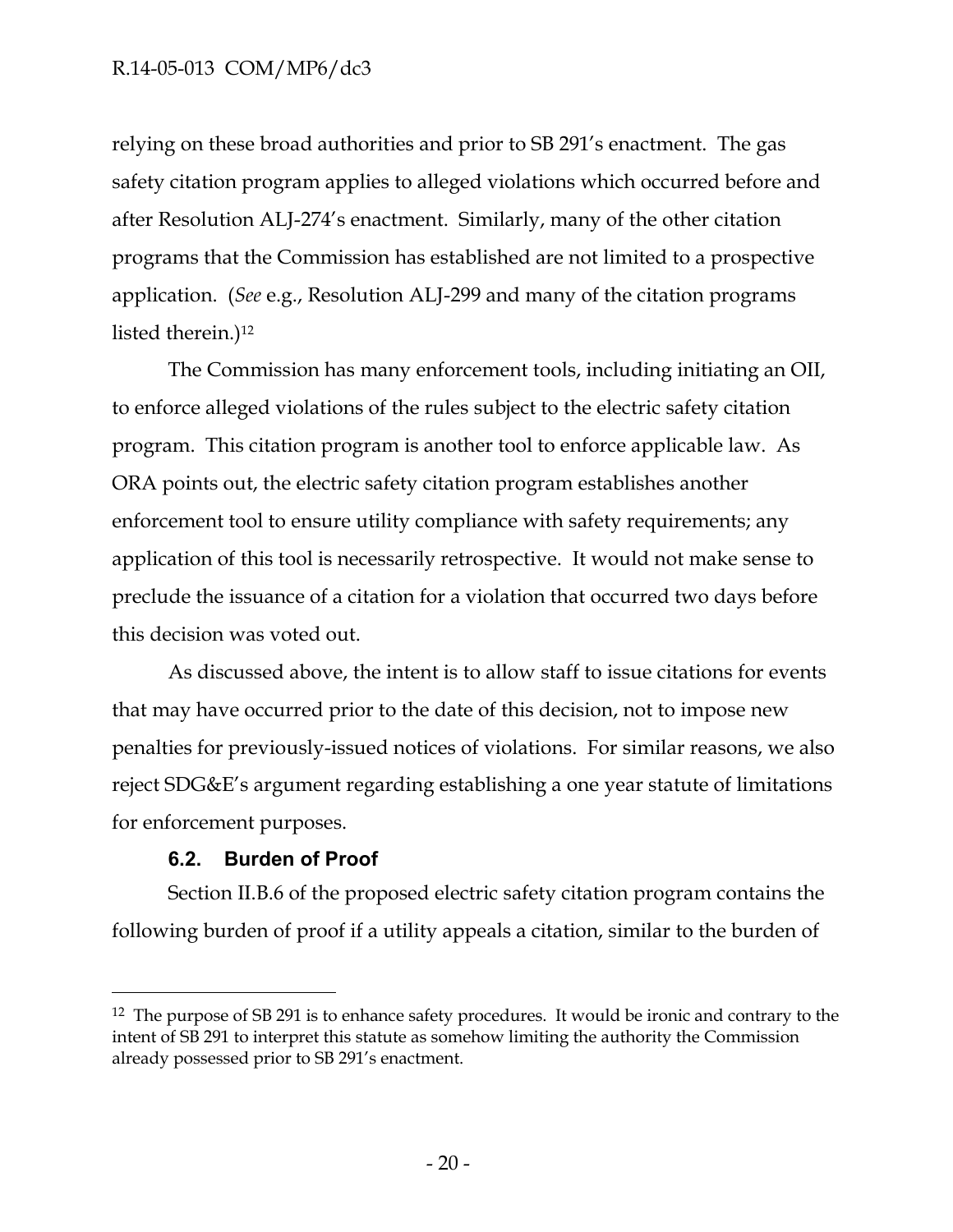proof set forth in the gas safety citation program established by Resolution ALJ-274:

Staff has the burden to prove a *prima facie* case supporting its issuance of the citation for the alleged violation; the burden then shifts to Respondent/Appellant to demonstrate that a violation did not occur and that the citation should not issue or that the penalty amount is inappropriate.

PG&E, Edison and SDG&E argue that the above burden of proof is inappropriate, and that staff should have the burden of proof in an appeal of the citation.

We revise the burden of proof set forth in the draft electric safety citation program to clarify that in an appeal, staff has the burden of proof by a preponderance of the evidence. This is similar to staff's burden in other enforcement proceedings before the Commission. Generally, the citation and supporting materials should satisfy this burden, but such determination will be based on the individual case. For example, in the gas safety citation program, a citation was issued and upheld on appeal for self-reported violations. (*See* e.g. Resolution ALJ-277.) We also note that once staff meets its burden, respondent has the burden to prove any affirmative defenses it might raise. (*See* e.g., *Mathis v. Morrissey* (1992) 11 Cal.App.4th 332, 347, n. 9 [13 Cal.Rptr.2d 819]: "…defendant normally bears the burden of proof with respect to affirmative defenses." (citations omitted). )

Because this burden of proof differs somewhat from that articulated in the gas safety citation program, we will further address and refine this issue in Phase II, so as to harmonize the standard applicable for both programs.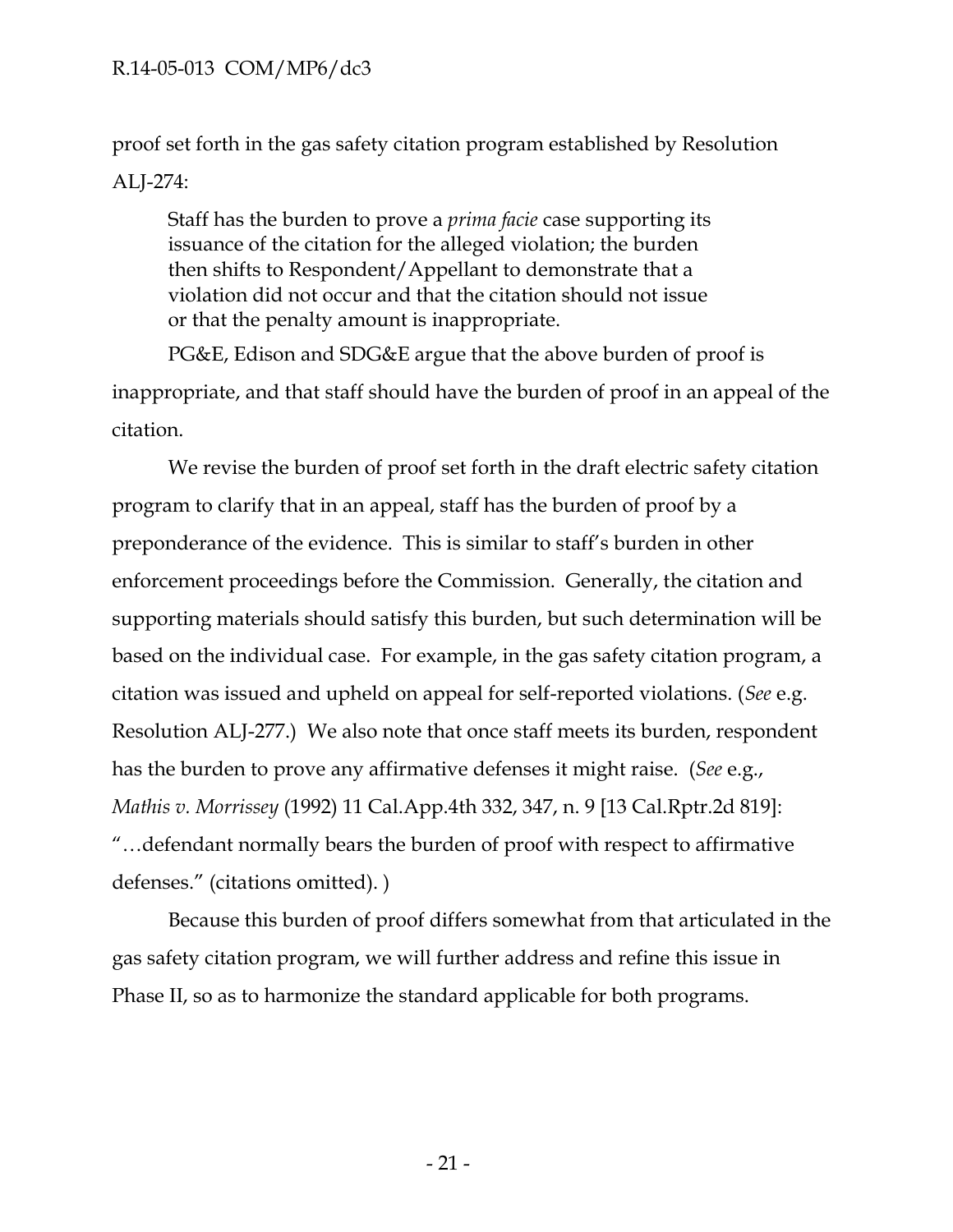#### **6.3. Meet and Confer Requirement and Opportunity to Cure Prior to the Issuance of a Citation**

<span id="page-22-0"></span>PG&E, SDG&E and Edison argue for a mandatory meet and confer requirement between staff and the utility prior to issuance of a citation. These utilities also believe that the utility should have an opportunity to cure the problem before the citation issues. For example, PG&E believes the Commission should establish a pre-citation process with an opportunity for the utility to meet and confer with staff and to respond to any initial findings, stating that this is consistent with the practices at the Federal Energy Regulatory Commission and the Pipelines and Hazardous Materials Safety Administration, as well as the procedure the Commission used to adopt its CEQA citation program through Resolution E-4550.

PG&E also recommends the utility be given the chance to cure the problem before the citation issues. PG&E notes that the CEQA citation program does not provide such an opportunity to cure, because the Commission noted that a failure to comply with CEQA construction requirements often results in an immediate impact that cannot be cured. PG&E argues that this is not often the case with electric issues, except possibly those in the Level 1 category of GO 95, Rule 18A.

Although staff has the discretion to meet and confer with the utility prior to issuing a citation and may do so in appropriate circumstances, we do not adopt a rule for the electric safety citation program that staff be required to do so. The utility is charged with knowing the statutes, GOs and other rules establishing safe electrical facilities and the citation program is established as another enforcement tool for the enforcement of these rules. Our priority is a safe electrical system. Therefore, we do not intend to layer onto the electric safety citation process a complex mandatory pre-citation program. For similar

- 22 -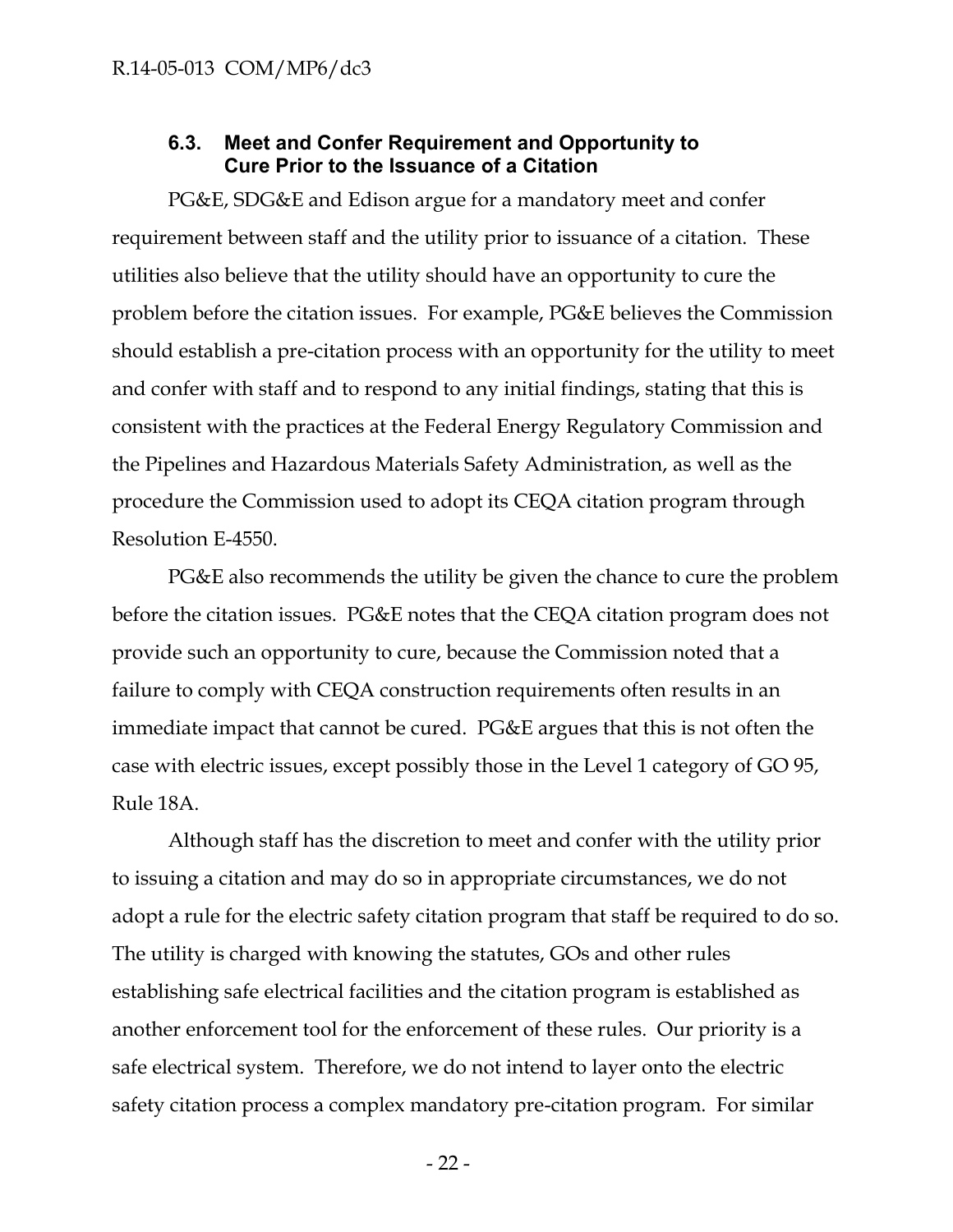reasons, we do not provide for a mandatory cure period before a citation can issue. We note that under the electric safety citation program, payment of a citation or filing an appeal does not excuse the electrical corporation owning or operating the electrical supply facilities from promptly curing cited violations.

#### **6.4. Which Commission Staff Can Issue a Citation?**

<span id="page-23-0"></span>PG&E recommends that the Commission should require either the Director or Deputy Director of SED, or the Executive Director of the Commission, to approve the issuance of a citation and that an internal process should be established to close out issues raised in audits or self-reporting in a timely manner. A similar argument was raised in response to Resolution ALJ-274, implementing the gas safety citation program.

We modify the proposed electric safety citation program to adopt a requirement that Commission management at the Deputy Director level or higher must sign off on a citation issued under the electric safety citation program. For example, the Director and Deputy Director of SED would have such authority, as well as the Executive Director or Deputy Executive Director. This requirement ensures management approval of the issuance of a citation, while still giving the Executive Director the flexibility to designate the appropriate staff to implement this citation resolution process. Because this designation differs somewhat from that articulated in the gas safety citation program, we will further address and refine this issue in Phase II, so as to harmonize both programs.

Concerning PG&E's argument to set a specific deadline for resolving issues raised in audit or self-reporting, we reject adopting a statute of limitations for citing violations for the reasons set forth in our discussion on Retroactivity and Statutes of Limitations (Section 6.1 above).

- 23 -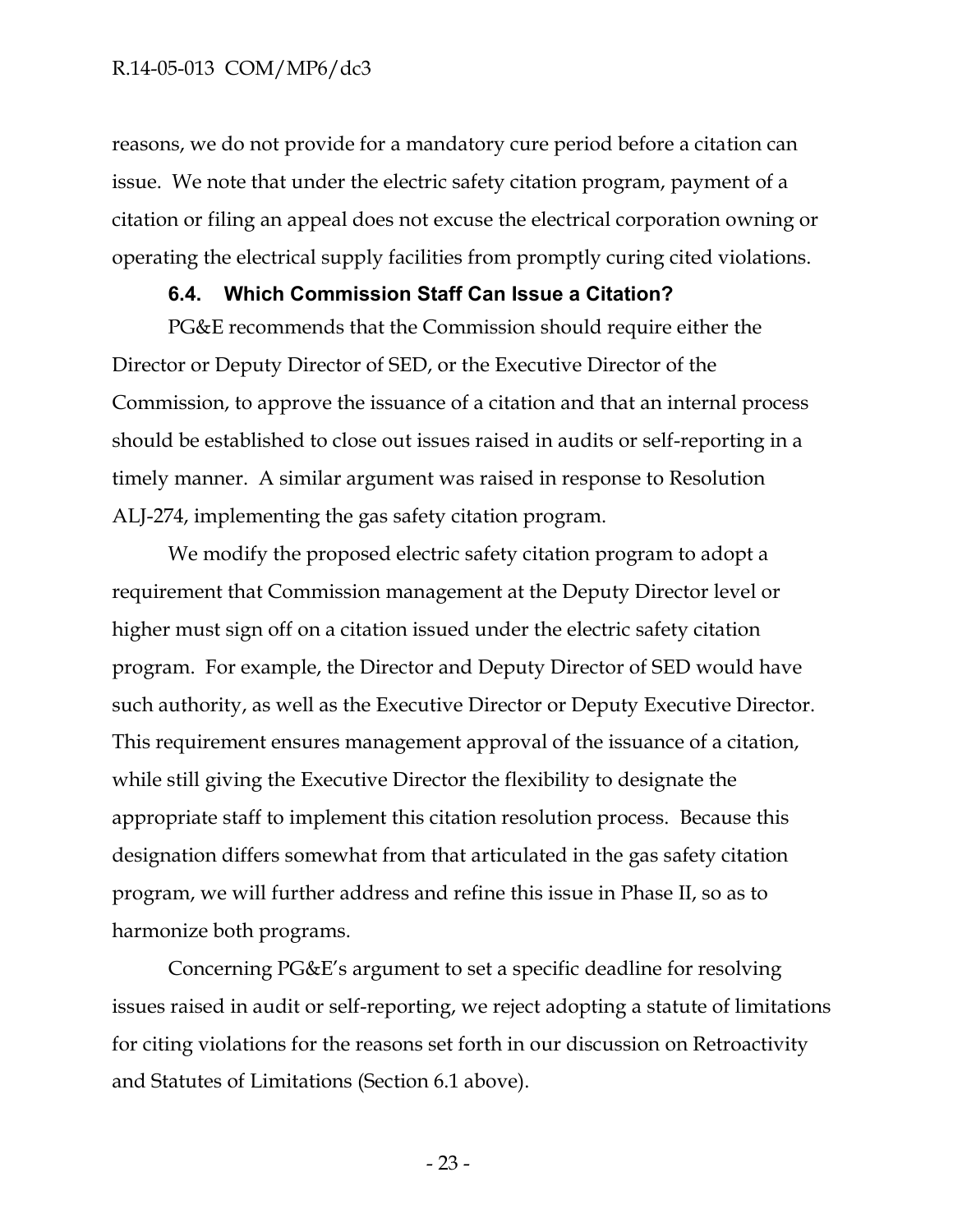### **6.5. Which Violations Should Be Subject to a Citation?**

<span id="page-24-0"></span>Several of the utilities argue that not all violations of safety GOs should be subject to citation. For example, CASMU and PG&E, Edison, and SDG&E all believe that the Commission should now exempt activities under GO 95 which permit correction of certain problems within a specified timeframe. SDG&E goes further, and believes the proposed electric safety citation program needs to describe with specificity the nature of the conduct that will be subject to citation by Commission staff and that the current draft is too vague. Specifically, SDG&E recommends limiting the program to redress violations where the acts, errors or omissions pose a demonstrable and unreasonable threat to public safety.

Staff will use the electric safety citation program as a tool to enforce laws and GOs which govern the electrical supply facilities for California. Many of these laws are embodied in the Commission's multiple GOs pertaining to electric supply facilities which have been in existence for years. (*See* Section 2.1 above discussing many of the applicable GOs relating to electrical supply facilities, with the first version of the oldest GO (GO 95) adopted in 1941.)

We will not reinterpret each provision of each applicable law and GO in this decision. We decline here to entertain a facial constitutional challenge to all of these laws and GOs based on multiple hypothetical situations which have not yet arisen and thus are not ripe for adjudication. As we stated with respect to similar issues in Resolution ALJ-274 at 11, adopting the gas safety citation program:

In addition, the utilities' constitutional arguments on excessive fines, due process and takings are too hypothetical and speculative in this facial challenge to the citation enforcement procedures adopted in this Resolution. The utilities presume that because the …staff would have the authority to issue citations, that they would be imposing the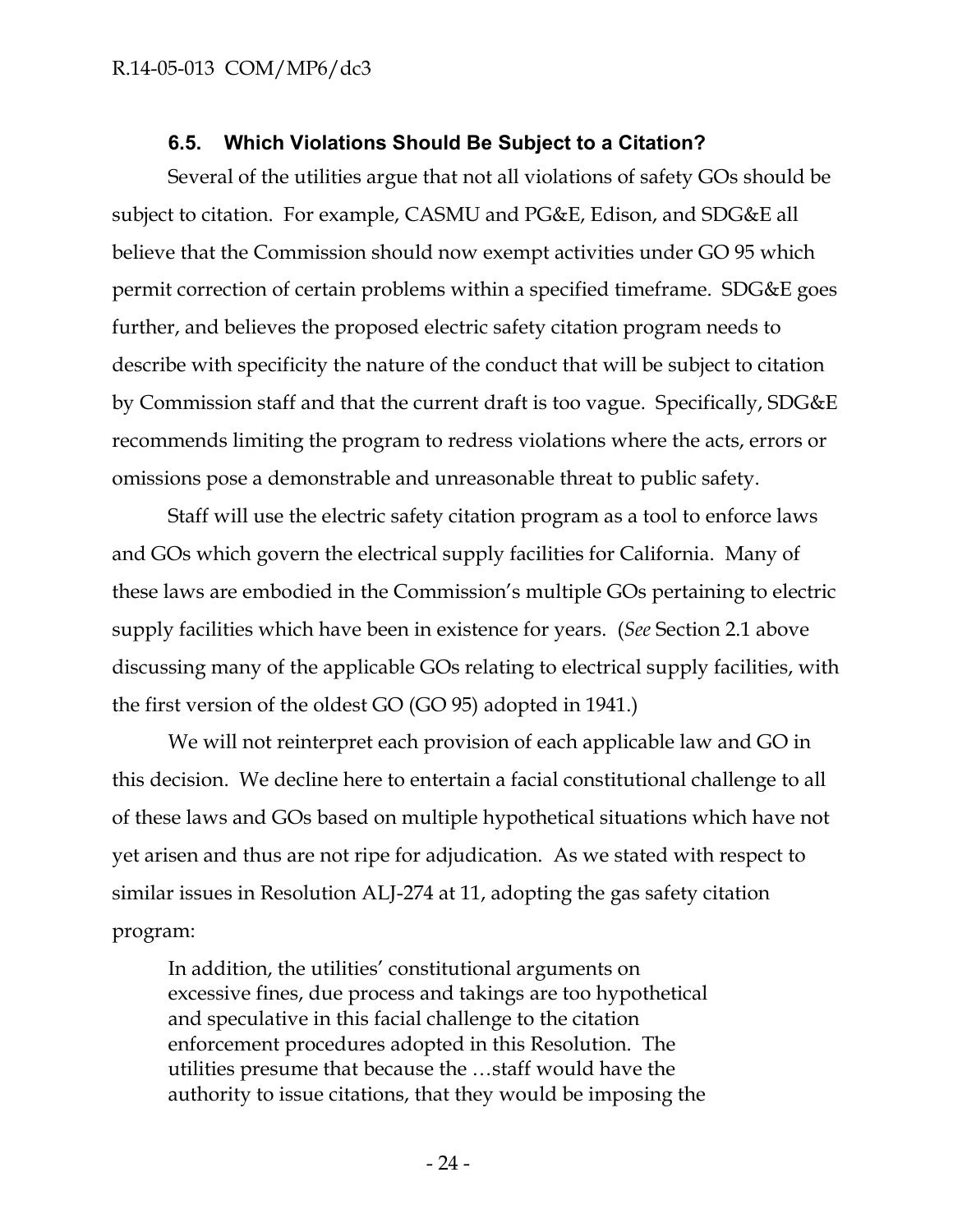citations for the maximum amount of penalties (and for the maximum days possible) without sufficient justification, and further that the Commission would, on appeal, uphold these amounts. However, as a facial challenge, the utilities, too, bear a heavy burden (which they have not met here) to challenge the citation enforcement procedures as unconstitutional, because in some future hypothetical situation constitutional problems may arise. *See Calif. Assn. of Private Special Education Schools v. Dep't of Education* (2006) 141 Cal.App.4th 360,371-72 (and cases cited therein).

### **6.6. Citation or Order Instituting Investigation?**

<span id="page-25-0"></span>SDG&E questions the provision in the electric safety citation program which states that nothing in the program interferes with the Commission's ability to institute a formal proceeding regarding alleged violations and to pursue additional enforcement action, and that the program is cumulative to all other provisions of law. SDG&E believes that if staff issues a citation and penalty for a specific action, this citation and penalty should preclude the Commission's independent right to pursue any additional action under § 1702.5(c).

Section 1702.5(c) addresses this issue and states that the Commission "may institute a formal proceeding regarding the alleged violation, potentially resulting in additional enforcement action, regardless of any enforcement action taken at the staff level."

Furthermore, similar to our discussion above on which violations should be the subject of a citation, we decline here to address an unripe facial challenge to the electric safety citation program based on SDG&E's argument here. If staff issues a citation and the Commission later issues an OII or other enforcement action on the same issue (for example if the Commission discovers the incident triggering a citation is discovered to be part of a utility pattern and practice), the utility can make its case if it believes its constitutional rights are being violated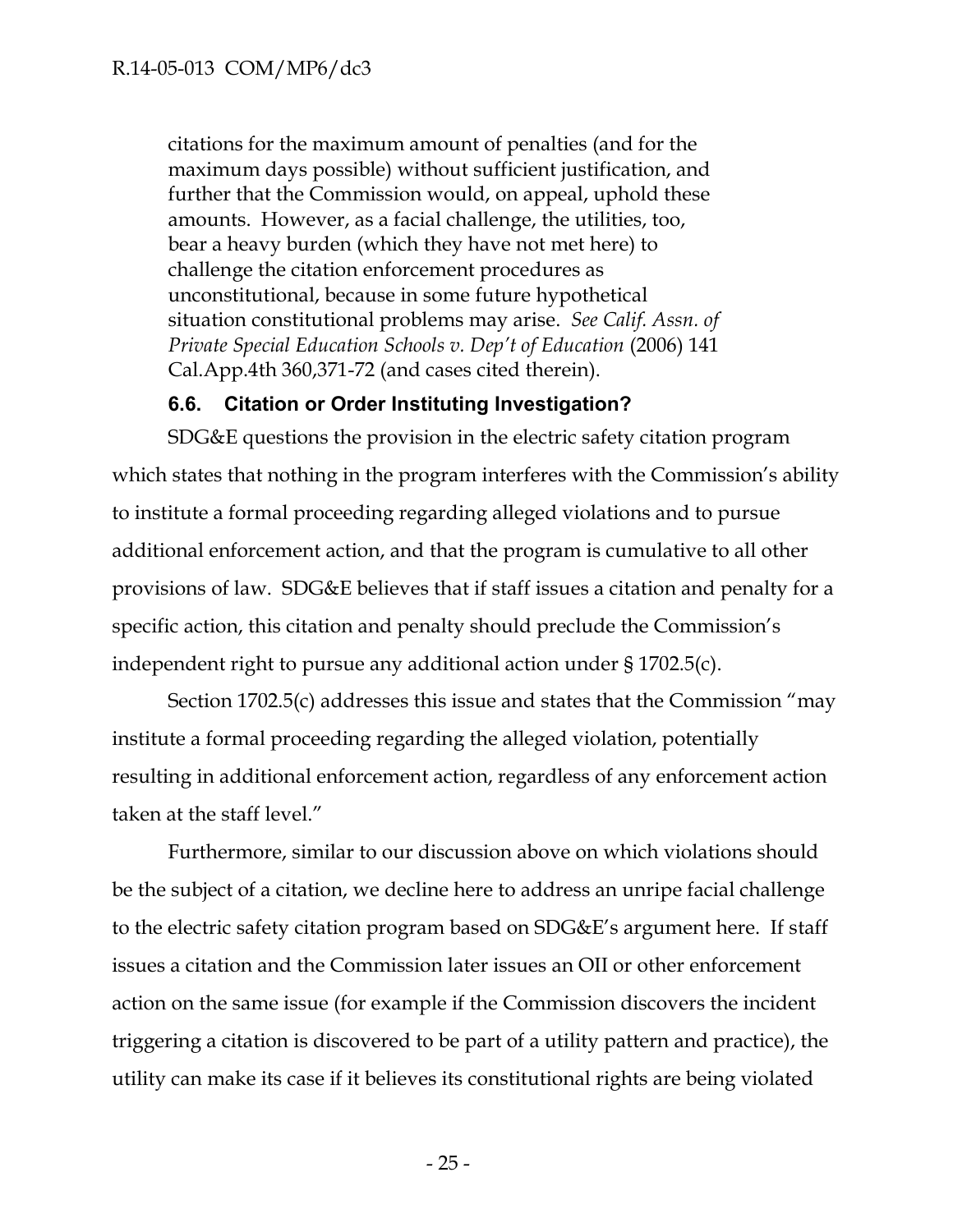for being prosecuted twice for the same action and nothing more. We cannot and do not make such determination in absence of specific and concrete facts.

### **6.7. Monetary Limit of Citation**

<span id="page-26-0"></span>Pursuant to SB 291, § 1702.5(a)(3), the Commission shall adopt an administrative limit on the amount of monetary penalty that may be set by Commission staff. Resolution ALJ-274 establishing the gas safety citation program sets a limit per violation, based on the statutory maximum in § 2107. The proposed electric safety citation program sets a similar limit for each violation and gives staff the discretion to compute the number of violations as more fully described below.

Several parties suggest a different limit. CASMU believes there should be a cap on penalties, but does not suggest a specific amount. PG&E believes that the Commission should adopt an administrative limit on any amount of penalty that staff may impose and recommends \$200,000 per citation and per incident, which PG&E argues is the statutory limit for the Commission's citation program for propane, and the highest limit of the various Commission programs that have an administrative limit. PG&E also believes that the Commission should clarify that staff has the discretion to issue penalties below the maximum amount of \$50,000 per violation, and that the Commission should provide staff with detailed guidelines regarding the application of factors to adjust the amount of any fine, including the general principles of a risk-based approach. PG&E also believes that a more detailed risk-assessment mechanism should be developed in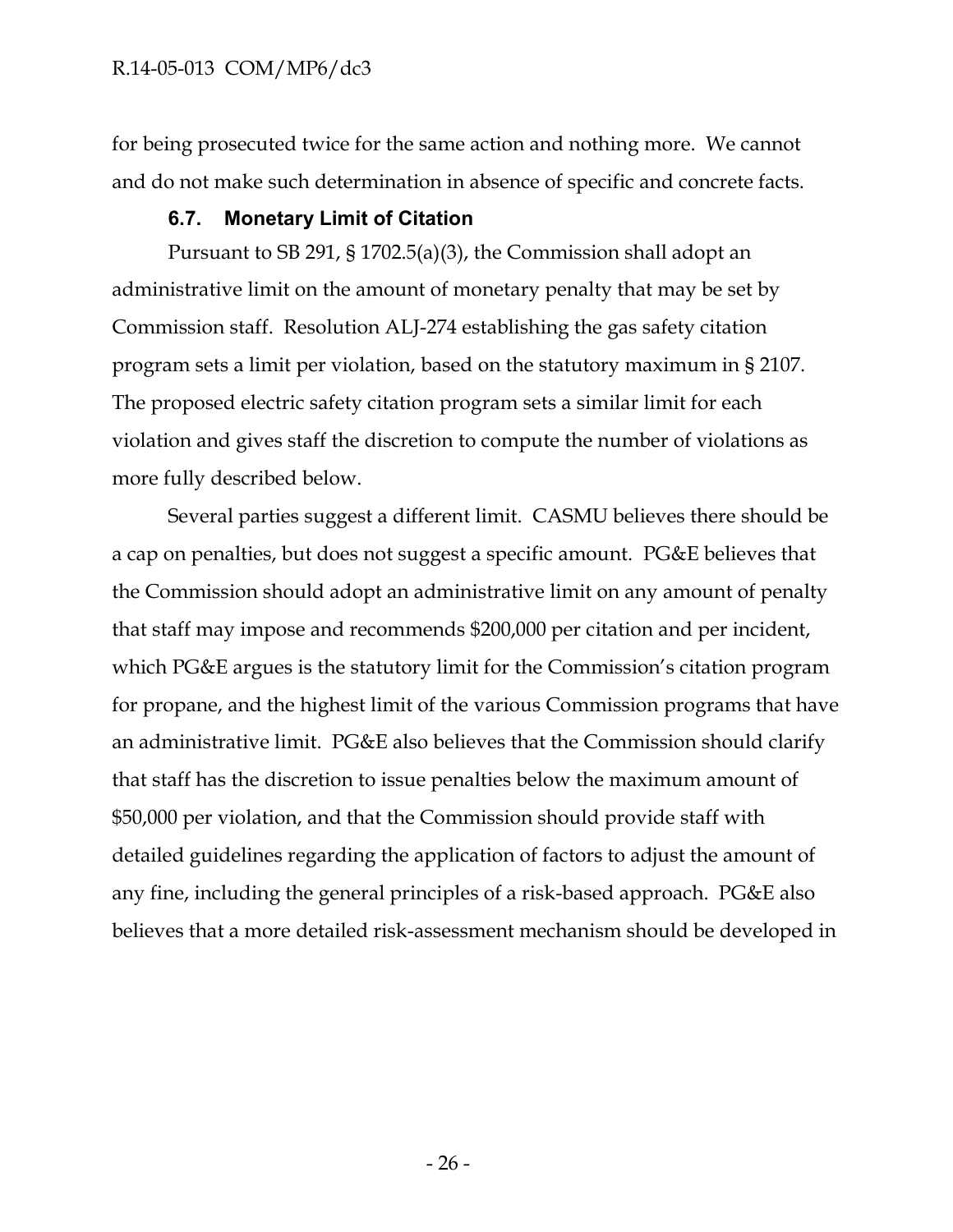$\overline{a}$ 

a separate phase of this proceeding after the January 1, 2015 deadline for implementing the electric safety citation program.<sup>13</sup>

SDG&E also believes that there should be an administrative limit different than the statutory maximum for citations issued pursuant to the proposed electric safety citation program, and that the program should require staff to take into account voluntary reporting of the potential violation in determining the penalty.

Edison similarly believes that the electric safety citation program should set an administrative limit to be consistent with SB 291. Edison cites as examples other citation programs and recommends the Commission adopt a \$250,000 administrative limit on the total aggregate penalty per citation, which Edison states is slightly more than the maximum cap of the other Commission citation programs. Edison also believes that staff should have the discretion to impose penalties at less than whatever the maximum administrative limit is adopted, arguing that imposing a mandatory single penalty amount in every citation is arbitrary.<sup>14</sup>

In the OIR initiating this proceeding, we stated that Resolution ALJ-274 meets the requirements of SB 291. Regarding the provision requiring that the Commission adopt an administrative limit on the amount of the monetary penalty that may be set by the Commission staff, the OIR stated:

<sup>13</sup> PG&E also believes that the Commission should address issues articulated in SED's Gas Safety Citation Program Standard Operating Procedure, Version 1.0 (dated September 20, 2013).

<sup>&</sup>lt;sup>14</sup> According to Edison, granting staff this discretion is also in keeping with staff's document Quantifying Risk: Building Resiliency into Utility Planning, Policy and Planning Division & Safety and Enforcement Division (CPUC, January 23, 2014).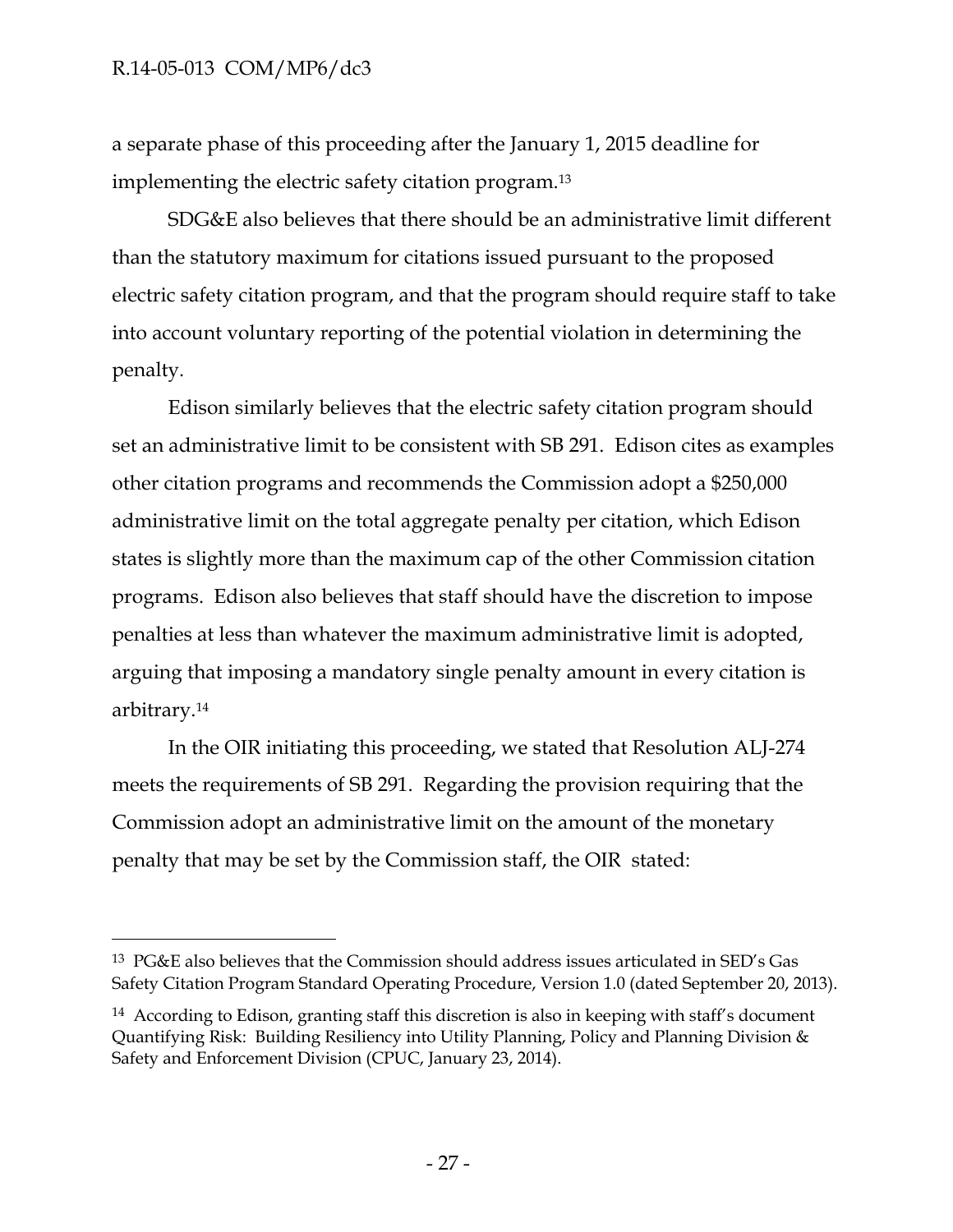Resolution ALJ-274 set a limit per violation, based on the statutory maximum in § 2107. Because there can be more than one violation per citation, this per-violation limit does not limit the total amount of penalty that could be imposed by a Commission staff-issued citation. It is not clear that SB 291 requires a per-citation limit, so the existing per-violation limit appears to comply with the statute. We will, however, consider as a policy matter in this proceeding whether a per-citation limit should also be implemented. (OIR at 6.)

In the electric safety citation program, we adopt the administrative limit set forth in Resolution ALJ-274, based on the statutory maximum in § 2107. However, staff has discretion in determining violations. Pursuant to § 2108, each violation is a separate and distinct offense and ongoing violations are separate and distinct offenses which are not cured until a satisfactory repair is made. We delegate to staff the authority to assess the maximum penalties required by § 2107 on less than a daily basis, by considering the factors set forth in § 1702.5(a)(1), § 2104.5, D.98-12-075, and Resolution ALJ-277, issued April 20, 2012. Staff may further consider if the violation was timely self-reported in deciding whether to issue a citation, and if so, on the penalty calculation. Furthermore, in Phase II of this proceeding, we will further examine this issue when we refine both the gas and electric safety citation programs. As stated in the OIR, we will consider as a policy matter whether to also implement a per-citation limit.

### **6.8. Joint Users of Electrical Facilities**

<span id="page-28-0"></span>Edison argues that staff needs to take into account who is responsible for the alleged violation and that the electric utilities should not be cited for violations caused by communications corporations or third parties. Similarly, SDG&E argues that the electric safety citation program should be administered consistent with due process so as to assure that the electric utilities will not be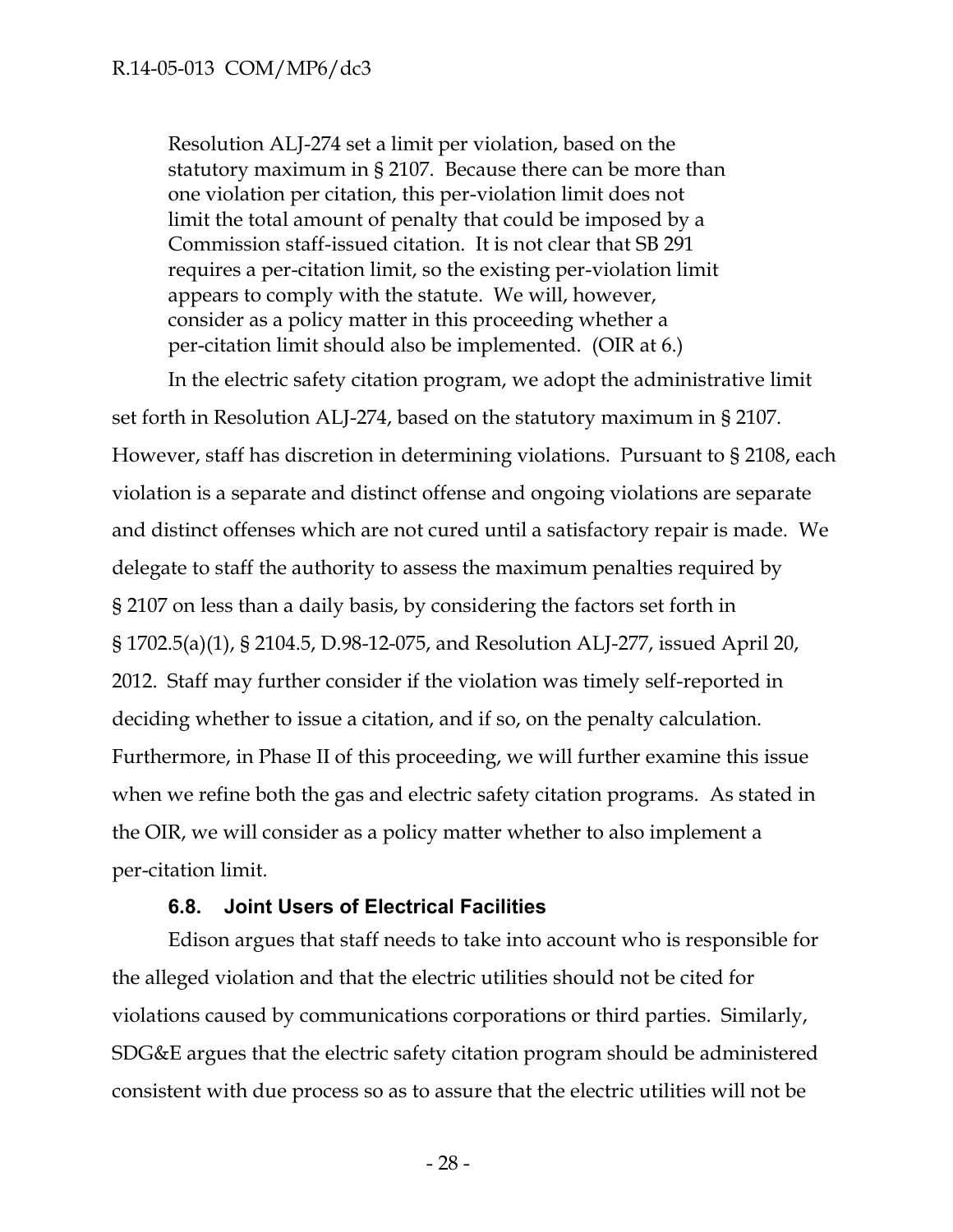subject to citation or penalties for violations related to joint facility uses where a joint user is responsible for the violation. PG&E agrees with Edison and SDG&E that the Commission needs to address non-compliance issues caused by third parties, particularly telecommunications providers.

The electric safety citation program applies to any electrical corporation for violations at electrical supply facilities it owns or operates. These rules currently do not apply to other utilities such as telecommunications providers as these other entities were not made respondents to this OIR. The fact that these other entities are not currently subject to the electric safety citation program does not relieve either the electric utilities nor these other entities from complying with the law. The electric utilities are responsible for maintaining their facilities in a safe condition. Whether the electric utility has violated the cited statute or rule is a matter of fact and law and the subject of the particular citation which issues. Furthermore, nothing in these rules prohibits this Commission from extending this citation program in the future, nor does it prohibit the Commission from invoking other procedures against non-electric utilities to enforce compliance with the law.

#### **6.9. Additional Items**

<span id="page-29-0"></span>Several parties requested workshops or hearings before the issuance of the electric safety citation program. Resolution ALJ-274 establishing the gas safety citation program was issued without hearings or workshops. Similarly, neither workshops nor hearings are necessary prior to issuing this decision. Parties were provided with the opportunity to file opening and reply comments on the proposed program and many parties did so. (*See* Appendix B summarizing these comments.)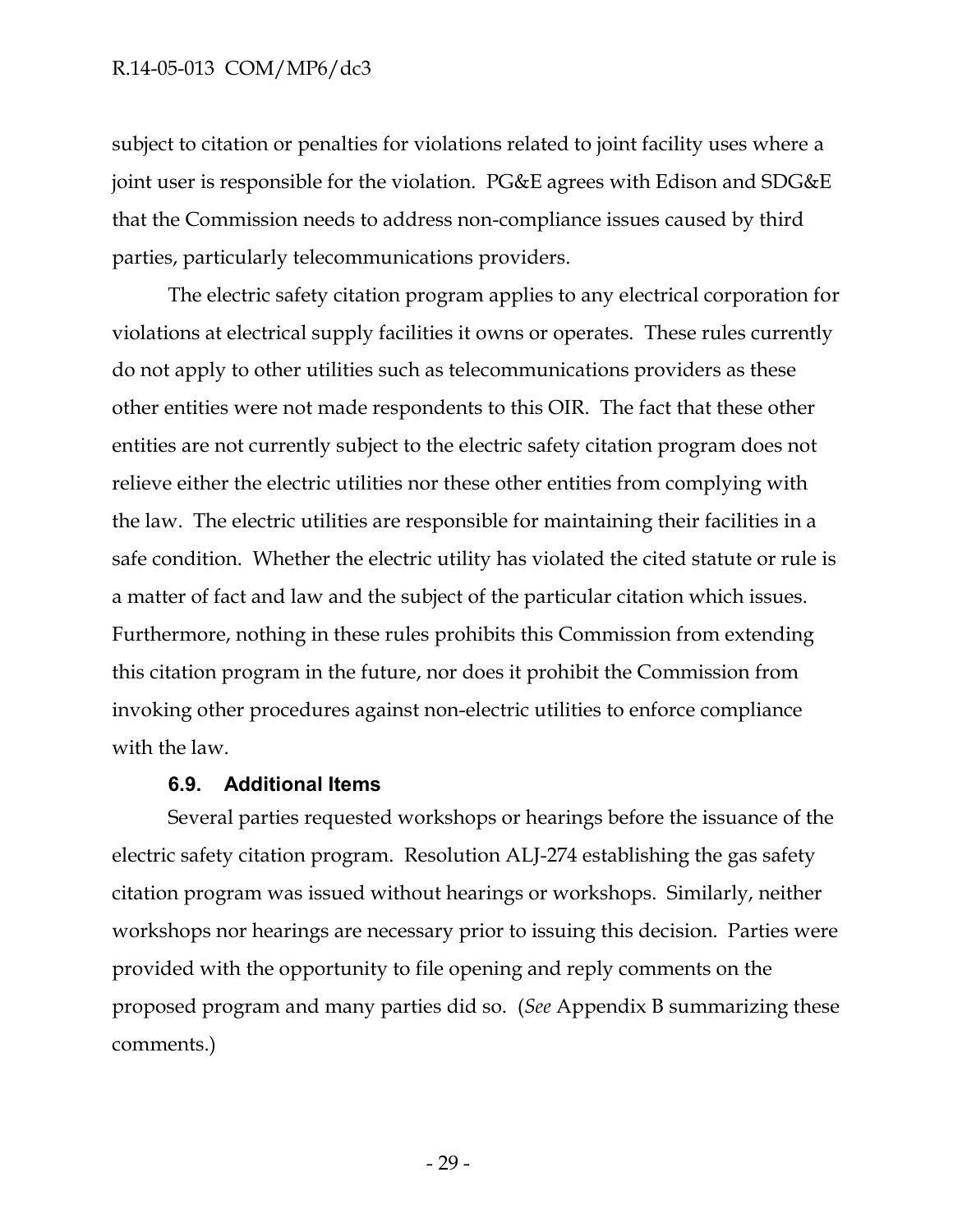PG&E argues that *ex parte* communications should be prohibited in the electric safety citation program from the time the appeal is filed, not from the time the citation issues. This argument is contrary to provisions in Resolution ALJ-274 as well as to Appellate Rule 19 adopted in Resolution ALJ-299 which applies procedurally to all Commission citation programs as of January 1, 2015. Resolution ALJ-299 prohibits *ex parte* communications in all citation appeals from the date the citation issues until a final order on the citation appeal issues, not from the date of an appeal. Therefore, we reject this proposal.

ORA notes that penalty payments pursuant to any citations issued under this program are the responsibility of shareholders, not ratepayers, and suggests it may be prudent to ensure that this occurs through an audit every three years by the Commission's Division of Water and Audits. Edison argues that this suggestion is moot as such audits occur in a utility's general rate case every three years. Whether this ORA proposal could be useful or is in fact unnecessary can be further considered in Phase II of this proceeding.

Several parties argue that we should consider other agencies' enforcement programs before adopting the electric safety citation program. An examination of other programs may be appropriate in Phase II of this OIR, if the assigned Commissioner and ALJ find it useful. However, we do not delay implementing this program pursuant to the deadline set forth in SB 291 to consider other agencies' programs.

Resolution ALJ-299 established a pilot program that requires, among other things, all citation appeals to be filed with the Commission's Docket Office and to comply with the Pilot Program Citation Appeal and GO 156 Appellate Rules, attached to Resolution ALJ-299 as Appendix A. These Rules are effective

- 30 -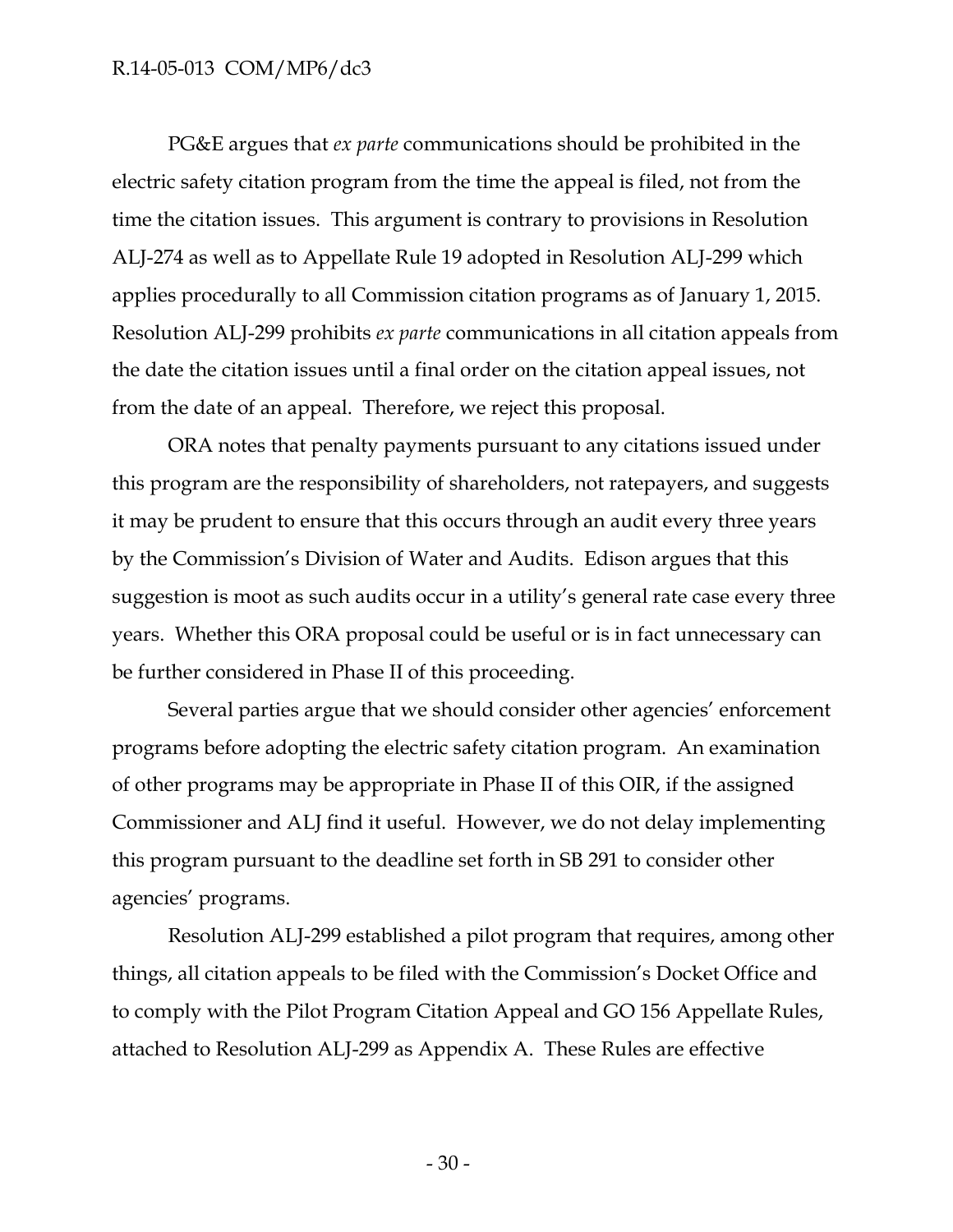January 1, 2015. We conform the appeal process set forth in Appendix A of this decision to that of Resolution ALJ-299.

Procedurally, this decision is effective immediately. However, because the Pilot Program Citation Appeal and GO 156 Appellate Rules adopted by Resolution ALJ-299 (which establish, among other things, a procedure to docket citation appeals with the Commission's Docket Office) apply on January 1, 2015, the electric safety citation program adopted today shall be implemented as of January 1, 2015.

#### <span id="page-31-0"></span>**7. Next Steps**

This decision satisfies the requirement set forth in SB 291 for the Commission to establish a citation and appeals process as part of a safety enforcement program to correct and penalize the safety violations of electrical corporations. In subsequent phases of this proceeding, we will develop and implement improvements and refinements to the electric and gas safety citation programs, as well as address other related issues relevant to a robust safety enforcement program.

### <span id="page-31-1"></span>**8. Comments on Proposed Decision (PD)**

The PD of assigned Commissioner Picker in this matter was mailed to the parties in accordance with § 311 of the Public Utilities Code and comments were allowed under Rule 14.3 of the Commission's Rules of Practice and Procedure. Comments were filed on November 18, 2014 and reply comments were filed on November 24, 2014.

The following five parties filed opening comments on the PD: CUE, Edison, ORA, PG&E, and SDG&E. ORA and Pacificorp filed reply comments. The parties largely raise the same arguments they did in commenting on the draft electric safety citation program. Most parties reserve the right to argue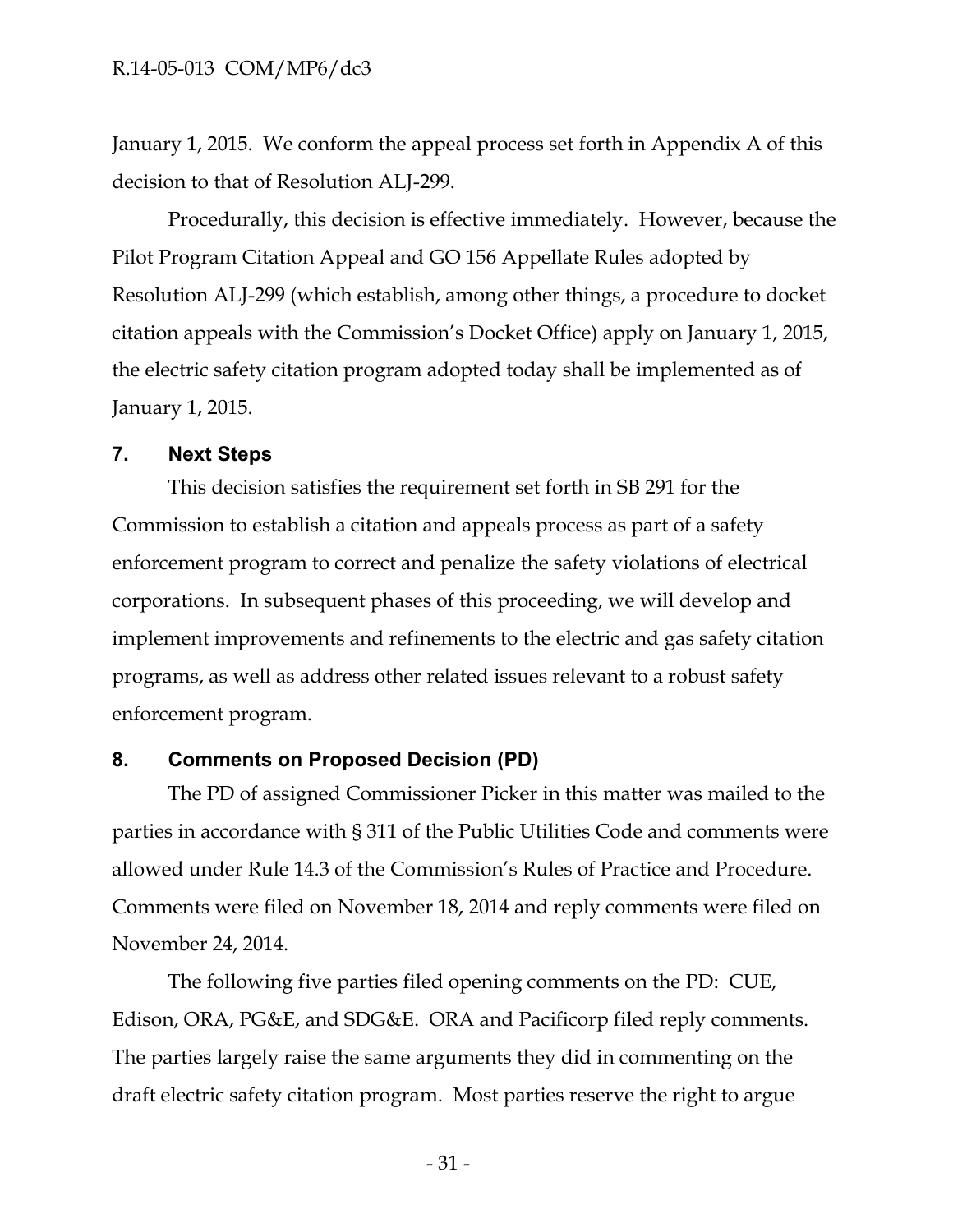improvements and refinements to the gas and electric safety citation programs in Phase II, notwithstanding their comments to the PD.

We summarize the parties' comments below. We make one substantive change to the PD to clarify the period within which a utility must correct a self-reported violation, and make several other minor non-substantive changes for clarification, to improve the flow of the decision, and to correct typographical errors. We do not address arguments previously raised in the initial comments on the draft electric safety citation program, as the PD addressed those comments.

# <span id="page-32-0"></span>**8.1. Summary of Parties' Comments CUE**

In its opening comments, CUE states it is pleased that the PD addresses the parties' concerns and allows Commission staff to consider several mitigating factors such as self-reporting and self-correction in determining whether a citation should issue and the amount of the penalty. CUE appreciates the opportunity to further craft the self-reporting requirements in order to encourage and give incentives to self-reporting. CUE also states it believes that the Commission must consider adopting a broader safety enforcement program in Phase II.

#### **Edison**

In its opening comments, Edison states it appreciates the PDs modification regarding the burden of proof standard and the requirement that Commission staff at the Deputy Director level or higher must sign off on a citation. Edison states it also supports the PD's suggestion that this citation program may be extended in the future to cover relevant non-electric utilities.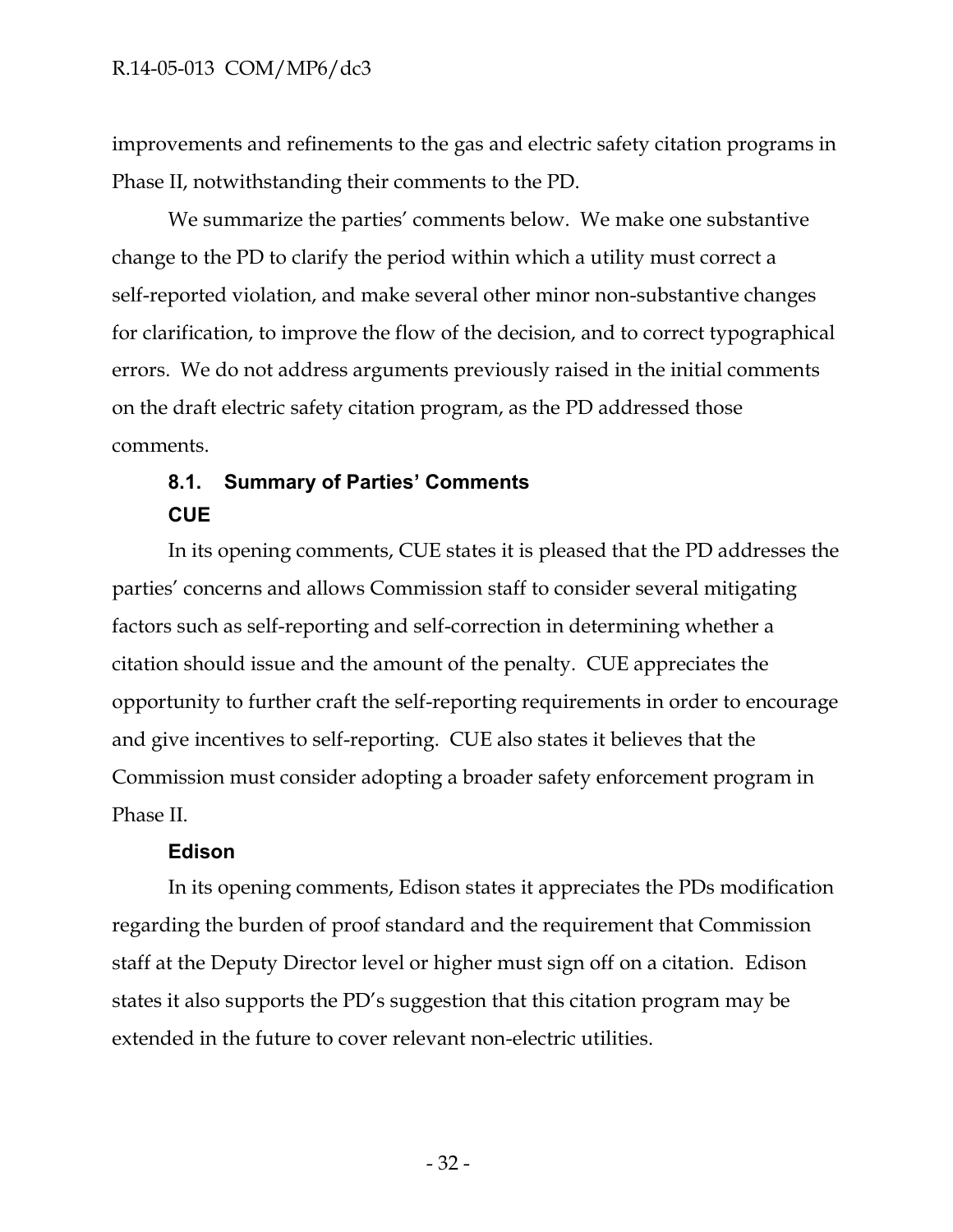Edison believes that the PD must be corrected in several respects. First, Edison argues that the PD lacks a clear definition of what constitutes a citable violation, which Edison believes should be linked to the risk posed to public and worker safety. Edison proposes that the PD be revised to provide clear definitions of citable violations and to direct the staff to focus on violations with immediate safety impacts. Edison also believes the PD is inconsistent with GO 95, Rule 18A and the Commission approved utilities' existing maintenance and inspection programs. Edison argues that the PD should be revised to provide that citations carrying penalties should be reserved for clearly defined immediate safety hazards, and that utilities should be given the opportunity to cure all other violations pursuant to the timelines for corrective actions specified in GO 95, Rule 18A. According to Edison, the PD also errs because it fails to set an administrative limit on penalties that may be assessed by citation. Edison states the PD should grant staff the discretion to impose penalties at less than whatever the administrative maximum is adopted. Edison argues that the PD's self-reporting requirements do not focus on violations with immediate safety impact, with meaningful consequences that give the utility an incentive to self-report, and that are consistent with current reportable incident requirements, citing D.06-04-055. Edison also believes that the PD would give staff the ability to issue citations for conduct that occurred prior to the adoption of the citation program, which in Edison's view is improper. Edison also argues that the PD should be revised to require a meet and confer requirement between staff and the utility prior to issuance of the citation. Edison also requests the PD clarify the procedures that the Executive Director will follow to delegate citation authority to Commission staff (other than to the Director and Deputy Director of SED), stating that not knowing the identity of the designated individuals may chill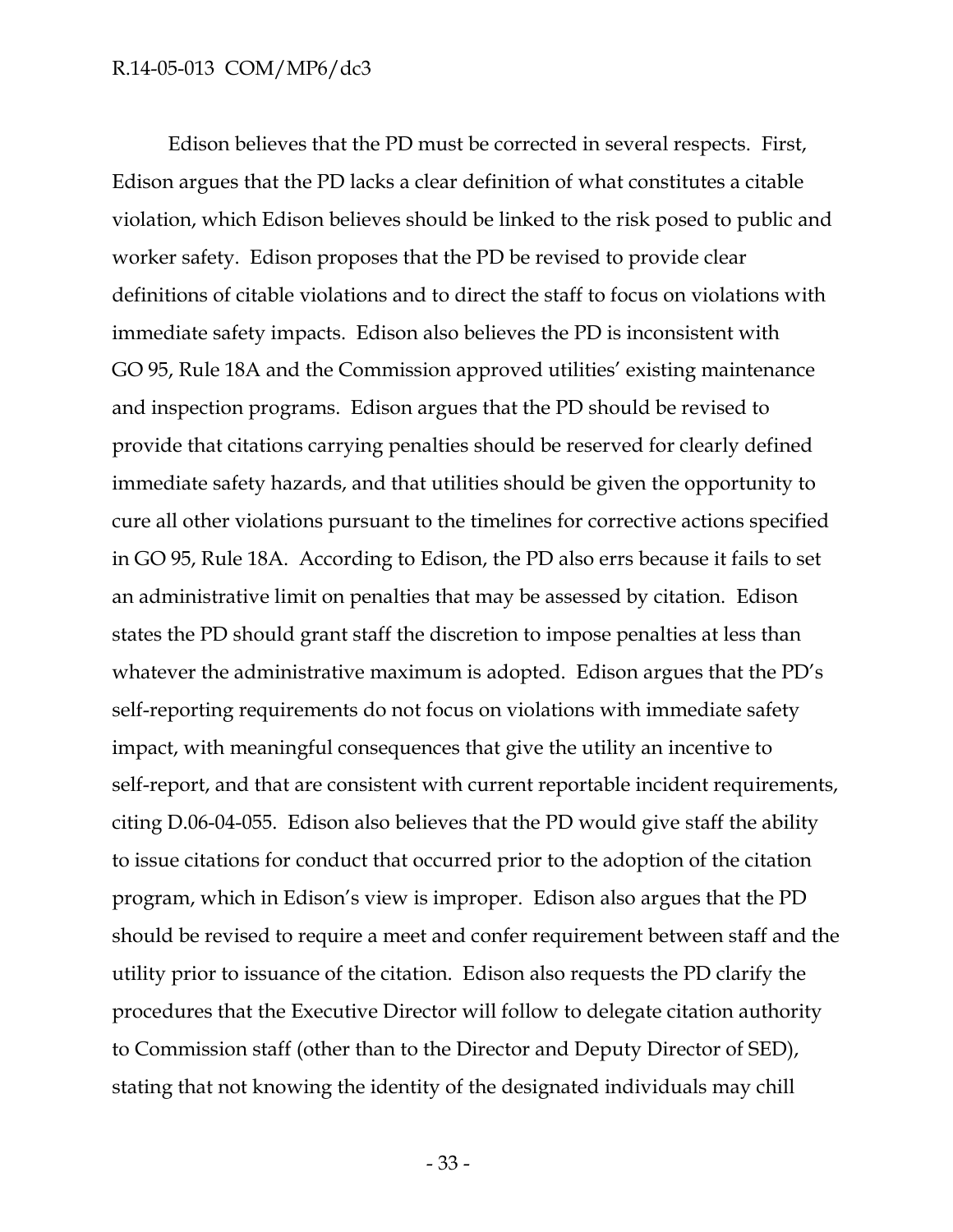communications between the utility and Commission staff, since the utility would not know if such communications could lead to a citation.

#### **ORA**

In its opening comments, ORA states it generally supports the PD and that its comments should be taken in that context. ORA supports the PD's statement that further review of the burden of proof standard will occur in Phase II to harmonize this standard between the gas and electric safety citation programs. ORA notes that in an OSC, the utility is generally required to appear and provide evidence that it should not be sanctioned for the alleged violations. According to ORA, the OSC is an enforcement tool that effectively forces the utility to divulge information and documentation that the Commission and its staff are legally entitled to discover. Thus, ORA states that if the burden of proof differs in a citation program and OSC proceeding, staff may be forced to elect pursuing the OSC, which takes more time and may be more burdensome. ORA also notes that access to evidence is another practical consideration on the burden of proof standard, and often the utility overzealously will claim privileges to hinder Commission staff's access to critical information. ORA therefore looks forward to a further review on the burden of proof standard in Phase II so as to harmonize the standards between the gas and electric safety citation programs.

In its reply comments, ORA urges that the Commission refrain from adopting all of the changes recommended by PG&E and Edison's opening comments, and particularly addresses several points. ORA notes that the PD appropriately addresses the issues of retroactivity and administrative limit on penalties. ORA states that the PD also provides staff with appropriate direction in setting penalties. Finally, in response to Edison's argument that the PD should promote utility-to-Commission-staff communications by further clarifying the

- 34 -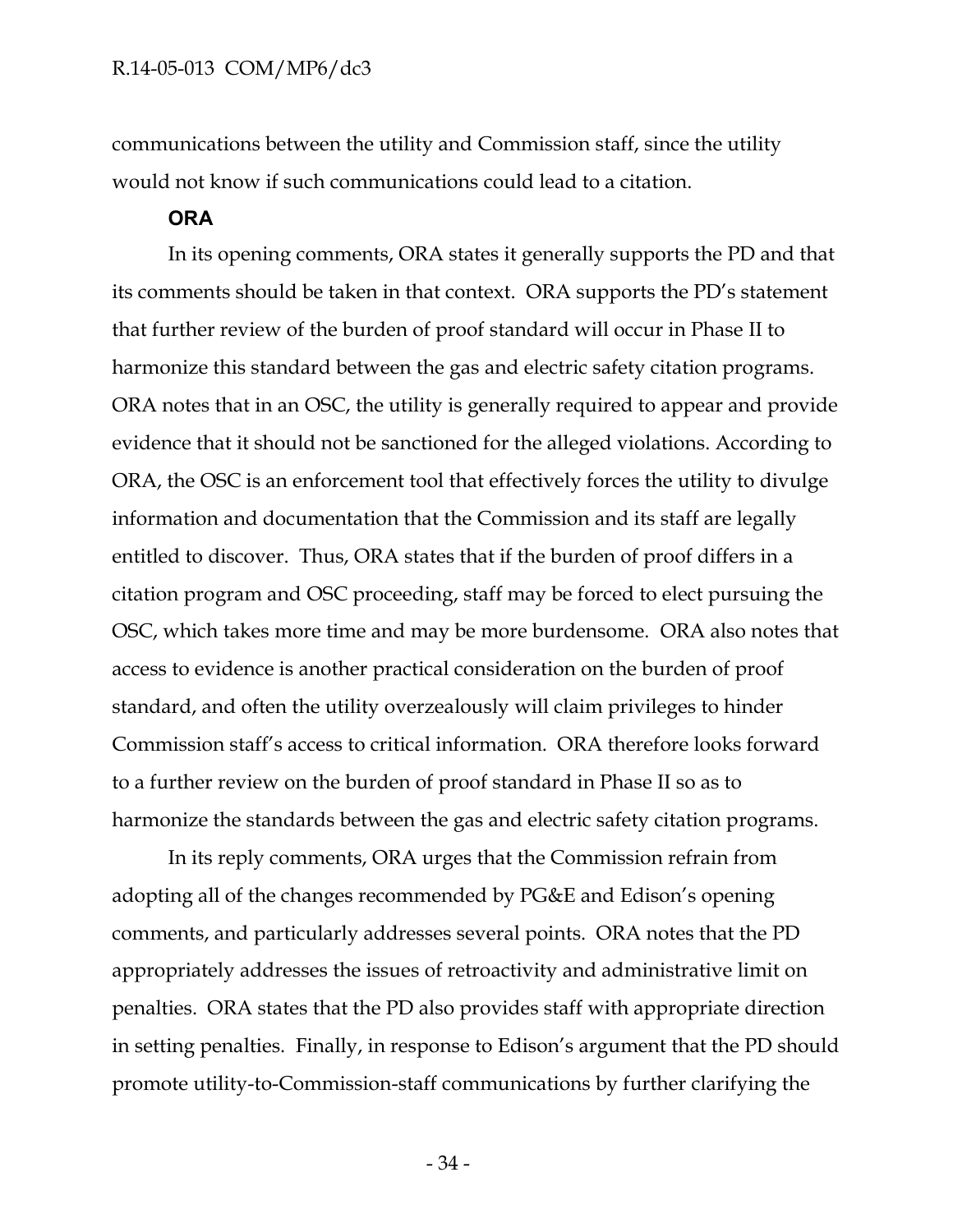procedures that the Executive Director will follow to delegate citation authority to Commission staff, ORA states that the utility has a duty to cooperate with all Commission staff, regardless of its fear of a potential citation.

#### **PG&E**

In its opening comments, PG&E states it appreciates the PD's revisions to the draft electric safety citation program on the burden of proof standard and the requirement that Commission management at the Deputy Director level or higher must sign off on a citation issued under the electric safety citation program.

PG&E opposes the PD on three issues. First, PG&E believes the PD violates SB 291 in that it has not adopted an administrative limit different from the statutory limit for penalties issued pursuant to the electric safety citation program. PG&E recommends the PD be revised to adopt an interim administrative limit of \$200,000 per citation per incident, consistent with its initial recommendations on the draft citation program. PG&E also recommends that the Commission explore developing a tiered, risk-based set of administrative limits in Phase II. Second, PG&E argues that the PD fails to provide fair notice about the kinds of utility conduct that would be subject to sanction under the new electric safety citation program, and is thus an unduly vague and facially unconstitutional regulation. PG&E singles out the self-reporting requirements and states that they are unclear or internally inconsistent; PG&E's example is that the PD states that Phase II will address reporting processes and criteria, yet the PD also requires a utility to provide notification of self-identified violations within 30 days of their discovery. PG&E believes the PD should be revised to state that the electric safety citation program should be focused on systemic issues and violations involving significant safety issues rather than minor,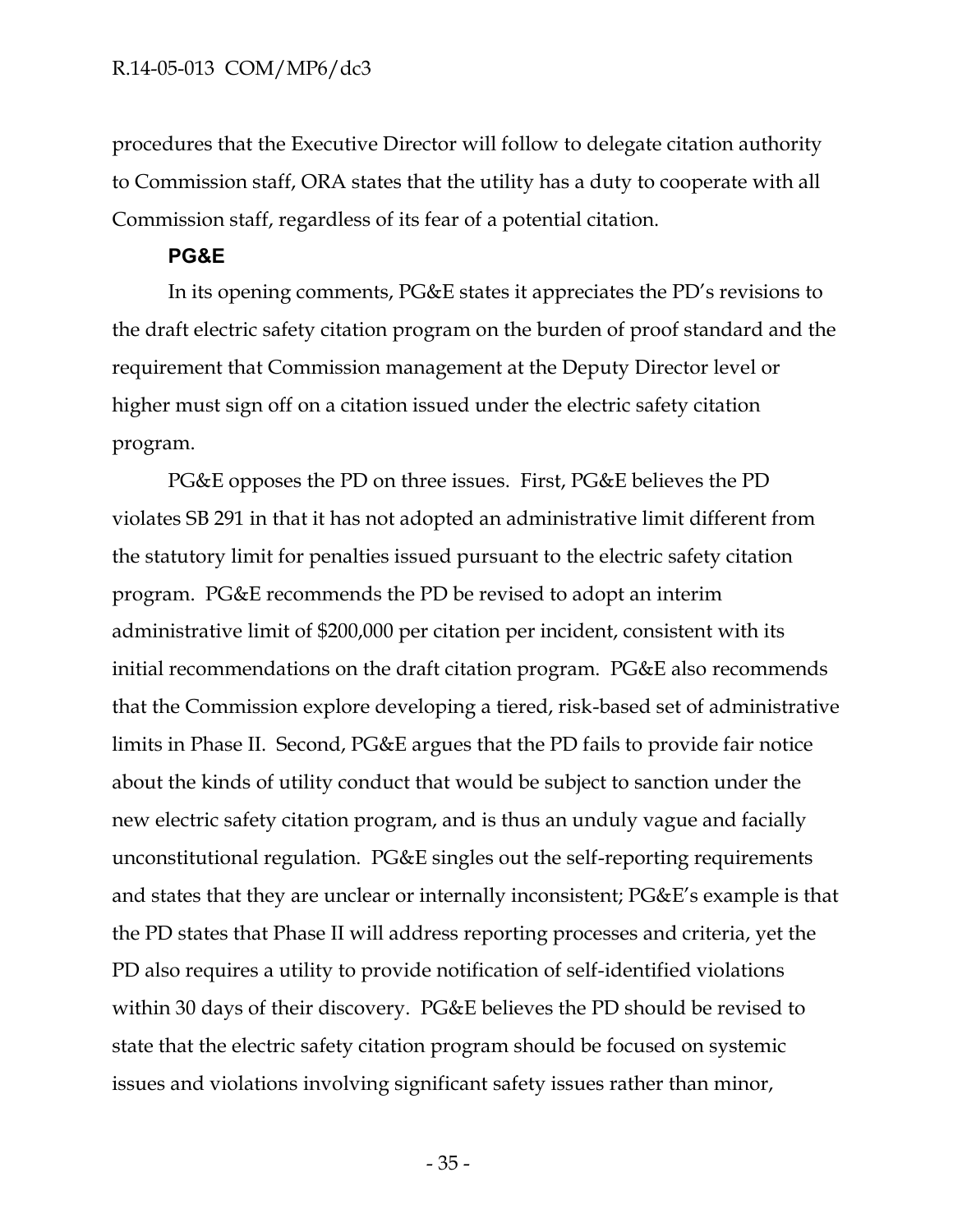technical issues, particularly those that are included as part of an ongoing maintenance schedule, and that the language on self-reporting and correction be deleted. Alternatively, PG&E argues that the PD should stay implementation of the citation program pending the development in Phase II of a tiered, risk-based delineation of electric violations that would be subject to the program. Third, PG&E states the PD should be revised so that the electric citation program is prospective only, consistent with its initial comments on the draft citation program.

#### **SDG&E**

In its opening comments, SDG&E commends the Commission for taking the first steps to implement an electric safety citation program to satisfy the requirements of SB 291. SDG&E does not believe that the PD contains any factual, legal or technical errors as it relates to the Phase 1 scope and recognizes that Phase II will consider and determine both improvements and refinements to the gas and electric safety citation programs in compliance with SB 291. Therefore, SDG&E does not propose any changes at this time but urges the Commission to restrict staff's authority to issue citations and penalties in circumstances where the safety standard or proscribed conduct is clear and unambiguous.

#### **PacifiCorp**

As stated above, PacificCorp did not file opening comments on the PD but filed reply comments. PacifiCorp agrees with Edison and PG&E that the PD needs to be reconciled with existing enforcement provisions, especially the timelines set forth in GO 95, Rule 18A. PacifiCorp also does not believe every "nonconformance" pursuant to GO 95 should be self-reported. PacifiCorp also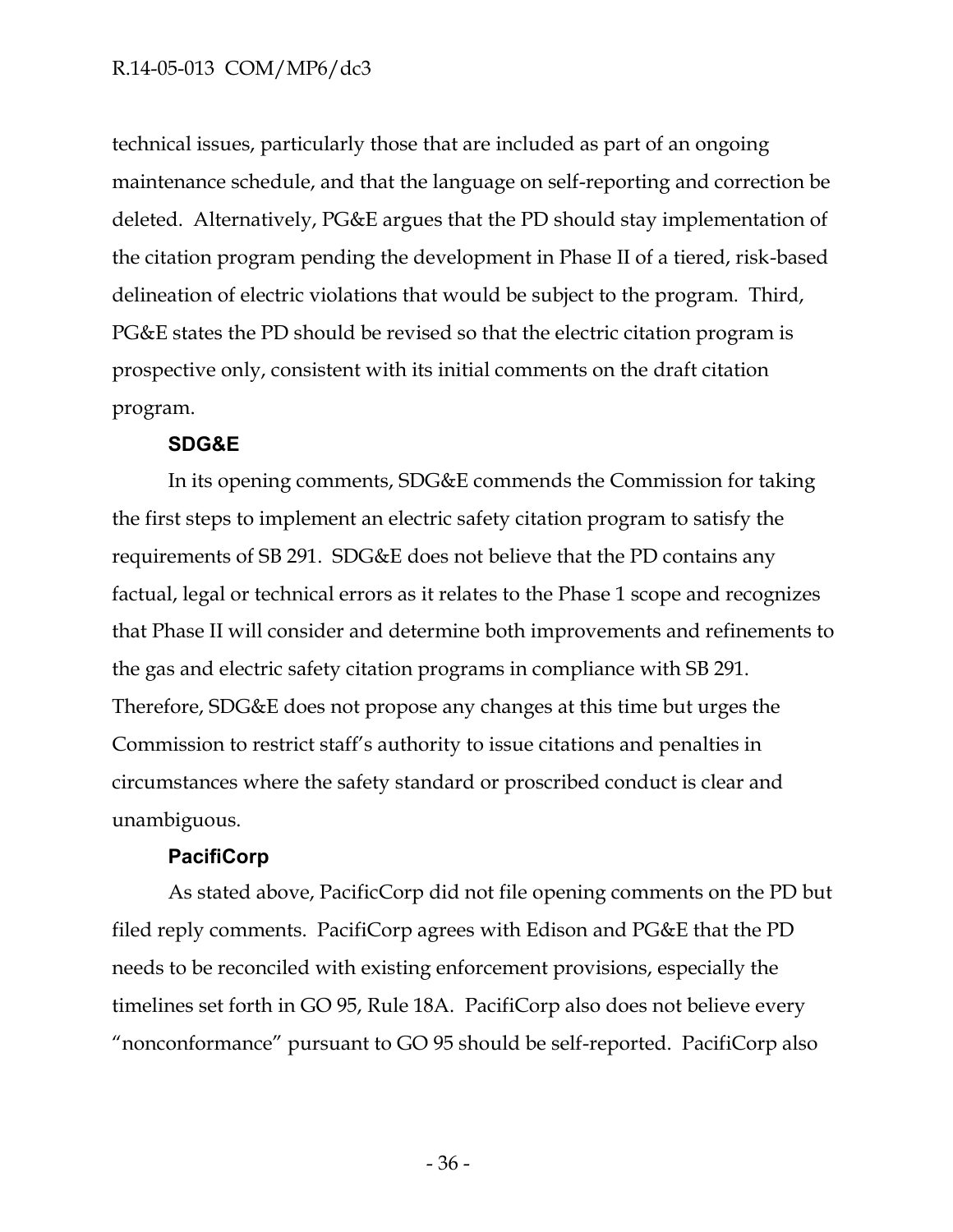believes that the PD inappropriately sets penalties at the maximum amount under § 2107.

#### **8.2. Discussion**

<span id="page-37-0"></span>As stated above, we make one substantive change to the PD to clarify the period within which a utility must correct a self-reported violation, and make several other minor non-substantive changes for clarification, to improve the flow of the decision, and to correct typographical errors.

PG&E and Edison raise alleged problems with the self-reporting requirements, arguing that all self-reporting issues should be considered in a subsequently scheduled workshop and that the 30 day requirement to self-report violations should be eliminated. Alternatively, the utilities argue that this requirement is contrary to GO 95, Section 18A, which provides for a repair schedule that may exceed 30 days, and to D.06-04-055, which requires certain incidents to be reported in fewer than 30 days.

We do not eliminate the 30 day requirement for an electrical corporation to provide notification of a self-identified violation. We also recognize that GO 95 provides for a longer repair schedule for some items than 30 days. In order to provide consistency between GO 95 and the electric safety citation program, we clarify that the utility's self-report of the violation (made within 30 days of self-identifying the violation) should also state when the violation will be corrected, consistent with the time period in GO 95. This is in contrast to the corrective action a utility must take if cited for a violation. (*See* e.g. Ordering Paragraph 7 and Section I.C of the Citation Procedures and Appellate Process set forth in Appendix A.) Furthermore, in Phase II, we will further address the issue of the period within which a utility must correct a self-identified and self-reported violation. We clarify that Phase II will also establish additional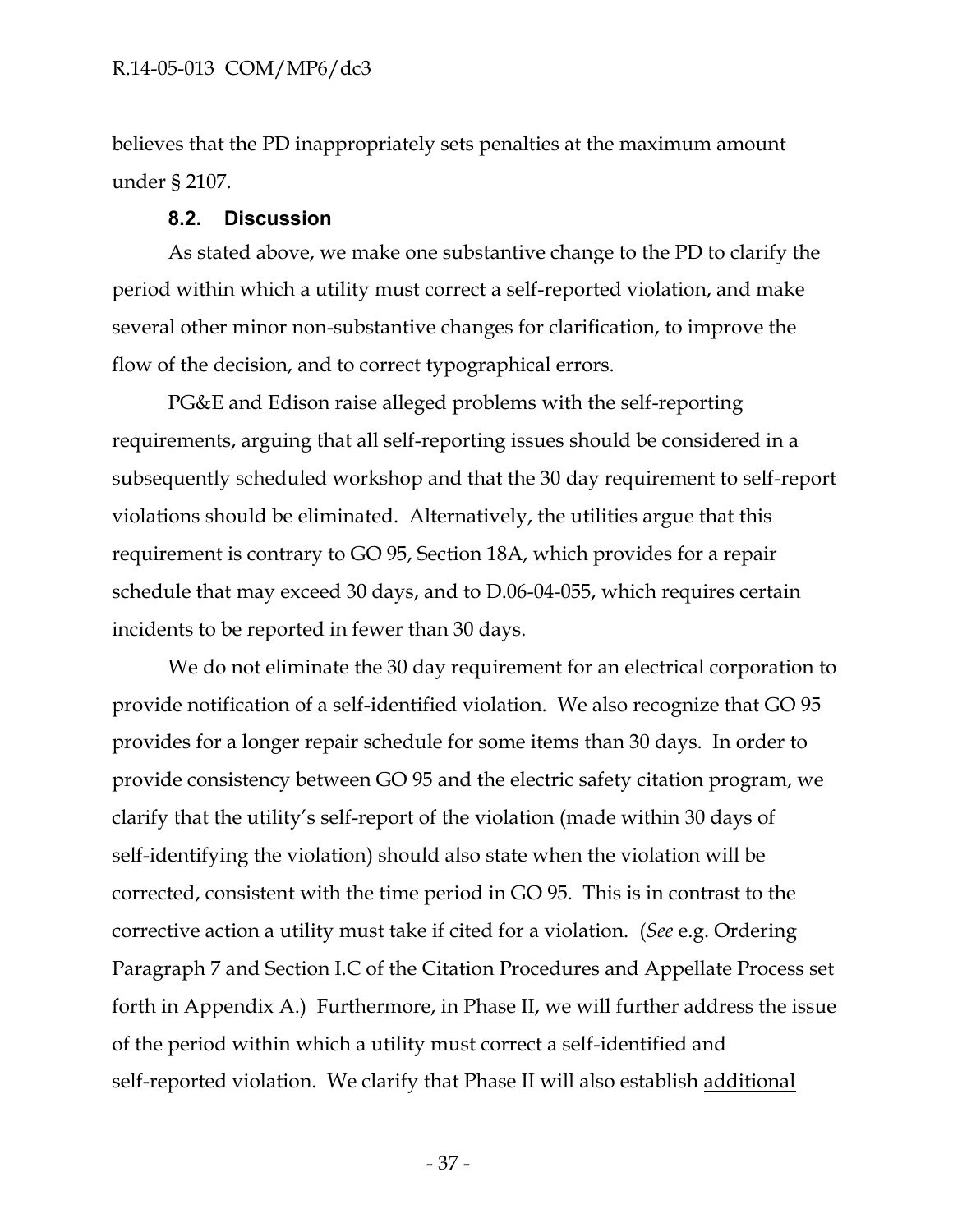self-reporting requirements to the 30 day reporting requirement, which shall encompass reporting process and criteria. This is consistent with the language in Conclusion of Law 14 of the draft PD. We do not intend to revisit the 30 day reporting requirement for self-identified violations in Phase II.

We disagree with Edison and PG&E that D.06-04-055 somehow requires a different outcome. D.06-04-055 addresses incident reporting rules. Utility incident notifications, and self-identifying and reporting a violation pursuant to the electric safety citation program, are two separate procedures and serve different purposes. Utility incident notifications serve the purpose of notifying Commission staff in a timely manner of safety related issues (often accidents), thus enabling SED to send an inspector into the field to initiate an investigation when necessary. There are some instances where incidents may happen without an underlying utility violation, such as third party dig-ins. When a utility reports an incident, in many cases this report is made quickly (often within two hours of a reportable incident), and thus before the utility can determine if there is a potential violation. However, there may be other instances that are not incidents that nonetheless constitute violations. Thus, if a utility identifies a violation, it should self-report it pursuant to the provisions of the electric safety citation program. To the extent that there has been a related incident that was reported, the utility can refer to this incident in its self-report provided pursuant to the electric safety citation program.

#### <span id="page-38-0"></span>**9. Assignment of Proceeding**

Michael Picker is the assigned Commissioner and Dan H. Burcham is the assigned ALJ in this proceeding.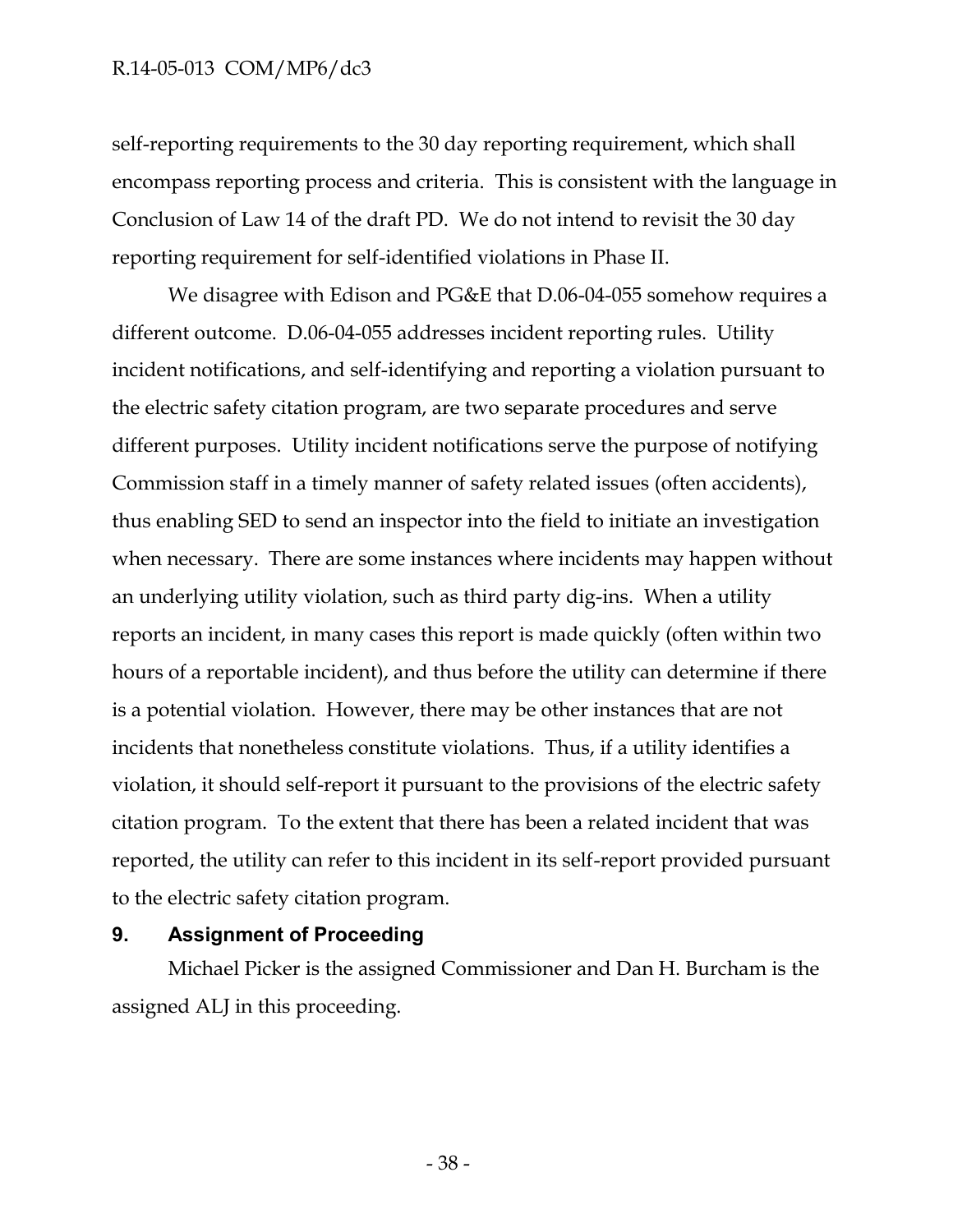### <span id="page-39-0"></span>**Findings of Fact**

1. The electrical safety citation program for electrical corporations owning and operating electrical supply facilities, as provided for in this decision and in Appendix A hereto, will help to ensure effective, prompt, and efficient enforcement of Commission decisions and orders to ensure the public safety.

2. The electric safety citation program for electrical corporations owning and operating electrical supply facilities, as provided for in this decision and in Appendix A hereto, is similar to citation programs previously adopted by the Commission for other industries.

3. The electric safety citation program for electrical corporations owning and operating electrical supply facilities, as provided for in this decision and in Appendix A hereto, is reasonable, and will facilitate improved compliance with Commission decisions and orders to protect public safety and will help to deter future violations.

4. The potentially hazardous nature of electrical supply facilities is not speculative. There have been a number of incidents in the past decade involving electrical supply facility failures.

5. It is reasonable to grant staff authority to issue citations for violations that have occurred both before and after the date of this decision.

6. It is reasonable to assess penalties for each violation at the maximum amount set forth in Section 2107; this approach is consistent with the Commission's broad regulatory powers to protect public safety and to ensure compliance with the Commission's orders and the Public Utilities Code.

7. The Commission needs the flexibility for its Executive Director to designate SED staff or such other staff who may be most appropriate to carry out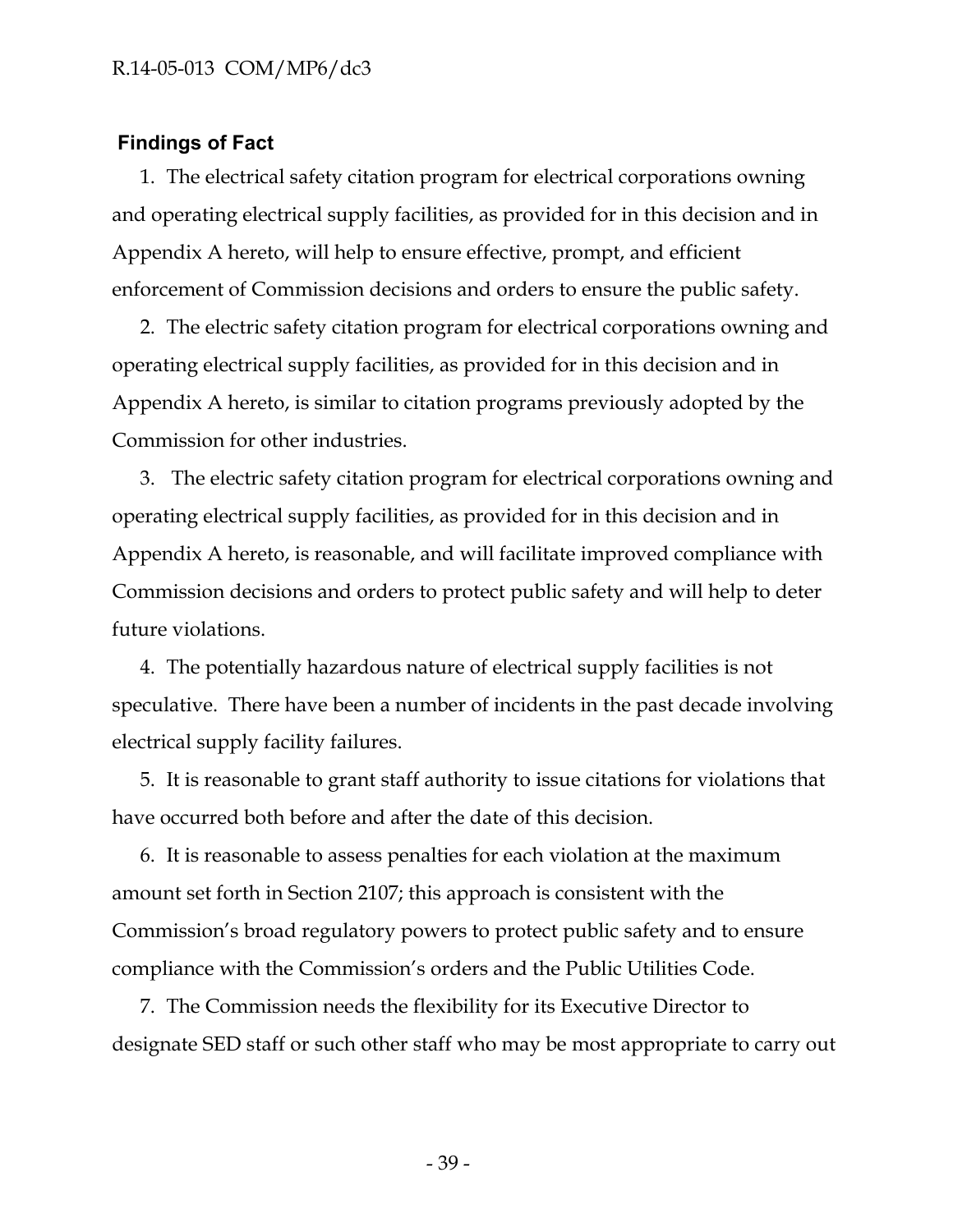the various functions involved in the electric safety citation program adopted by this decision, as more fully set forth in Ordering Paragraphs 1 and 2 below.

8. In its ongoing implementation of the statutes and GOs relating to electrical supply facilities listed in Section 2 above, the Commission already has procedures for monitoring, data tracking and analysis and investigations of electric safety. The electric safety citation program adopted today establishes a citation program to enable designated Commission staff to issue citations to electrical corporations for violations concerning operation on their electrical supply facilities as more fully described in this decision.

#### <span id="page-40-0"></span>**Conclusions of Law**

1. Section 701 authorizes the Commission to supervise and regulate very public utility in the State.

2. Section 702 mandates every public utility to obey and promptly comply with every Commission order, decision, direction, or rule.

3. Section 2101 directs the Commission to see that the provisions of the State Constitution and statutes dealing with public utilities are addressed and obeyed.

4. California law, including Pub. Util. Code § 7, authorizes the Commission to delegate certain powers to its staff, including the investigation of acts preliminary to agency action, and the issuance of citations for certain types of categories of violations up to specified amounts.

5. The Commission's authority for implementing an electric safety citation program is broad; it is not limited to SB 291.

6. SB 291 requires the Commission to develop and implement a safety enforcement program for electrical corporations by January 1, 2015.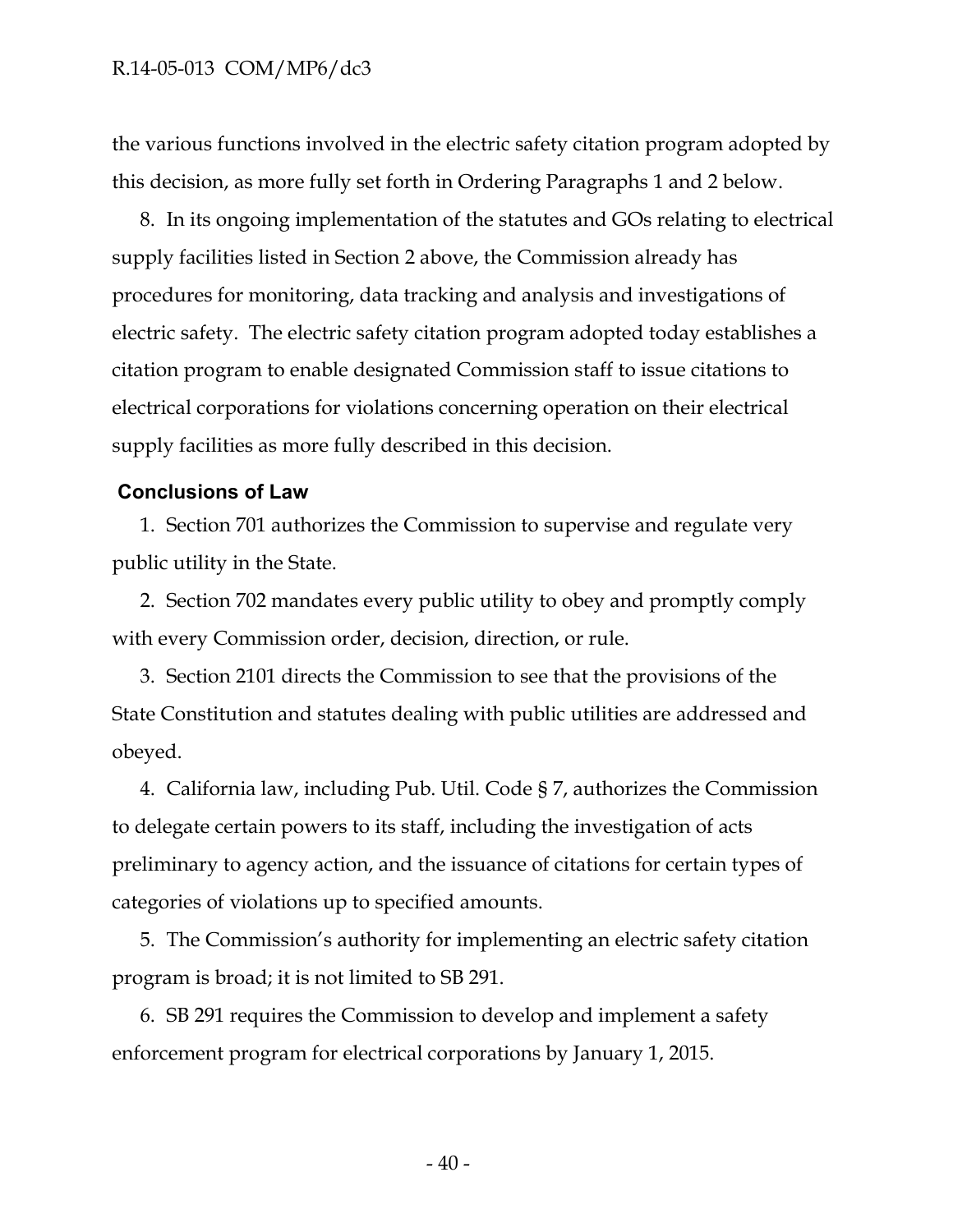7. Staff should determine penalties for each violation at the maximum amount set forth in § 2107. Section 2108 provides that each violation is a separate and distinct offense; to the extent that a violation is ongoing, each day's continuance is a separate and citable offense. Given Section 2108, staff has the authority to assess penalties on a daily basis, but staff should have the discretion to assess penalties on something less than a daily basis based upon consideration of the factors set forth in Section 1702.5(a)(1) and 2104.5 and D.98-12-075 and Resolution ALJ-277, issued April 20, 2012.

8. Citations may be issued for violations, and penalties levied, regardless of the status of the electrical corporation's schedule for repairs.

9. The electric safety citation program should allow a respondent who receives a citation to appeal staff-issued citations.

10. Payment of a citation or filing an appeal does not excuse the electrical corporation owning or operating the electrical supply facilities from promptly curing cited violations, and does not preclude the Commission from taking other remedial measures.

11. Penalty payments should be the responsibility of shareholders of the electrical corporation owning or operating electrical supply facilities and should not be recovered in rates or otherwise directly or indirectly charged to ratepayers.

12. The Commission's Executive Director should designate Commission management at the Deputy Director level or higher to sign off on a citation issued under the electric safety citation program.

13. To the extent that violations are self-identified, self-corrected, reported to Commission staff, and no injury or damage has resulted from these violations, staff should take these factors into account, in addition to those factors set forth

- 41 -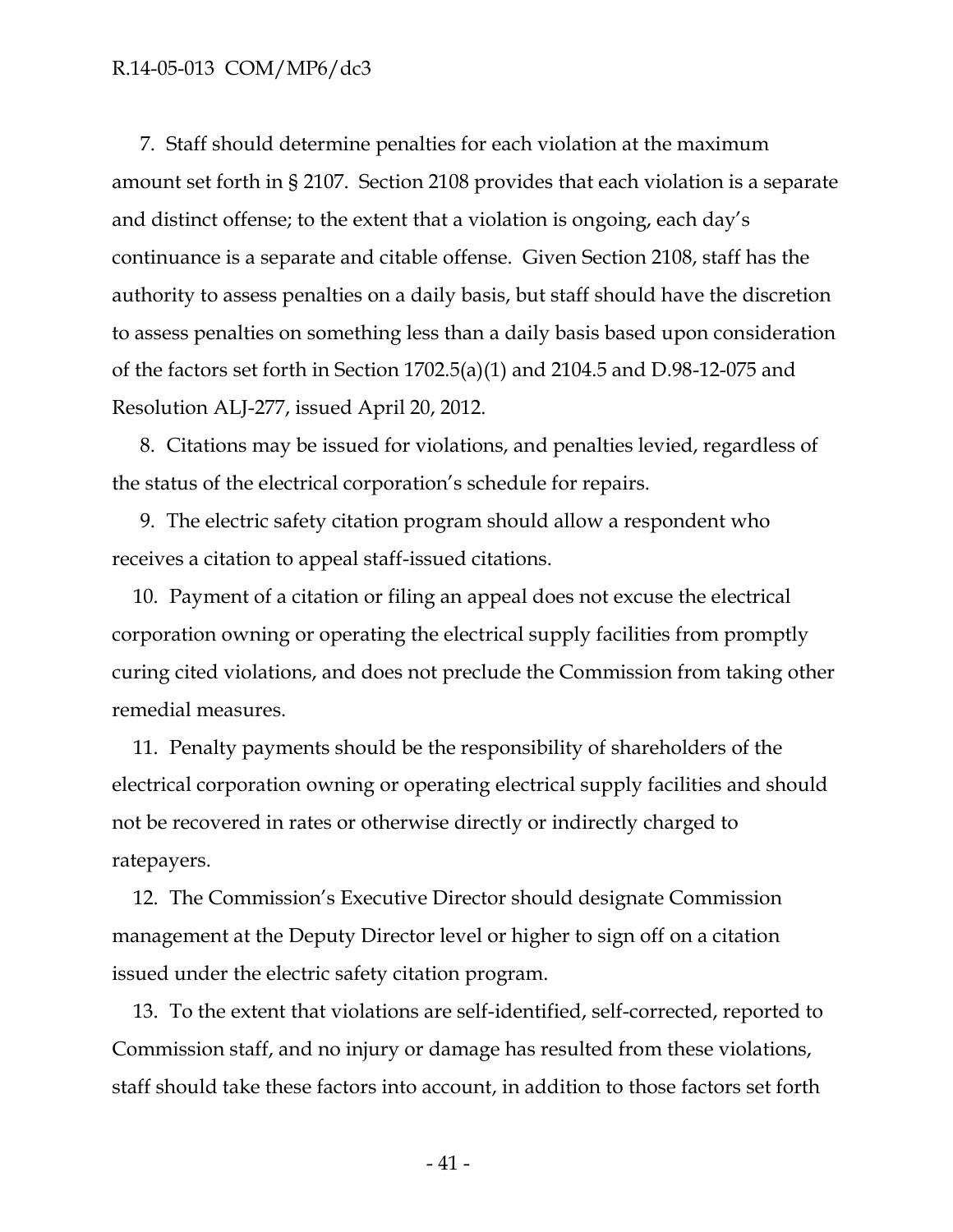in § 1702.5(a)(1), § 2104.5, D.98-12-075, and Resolution ALJ-277, in deciding whether to cite such violations and the amount of a penalty if a citation issues. The electrical corporation should provide notification of such violations to Commission staff within 30 days of self-identification of the violation. The electrical corporation's notification of the self-identified violation should also state when the violation will be corrected, consistent with the time period in GO 95.

14. In Phase II, the Commission should address, review, and approve additional self-reporting requirements which shall encompass reporting process and criteria after a record on this issue is developed. The assigned Commissioner and ALJ will provide further direction for developing the self-reporting requirements.

15. Nothing in the electric safety citation program we approve today interferes with the existing requirements that electrical corporations owning and operating electrical supply facilities must maintain and operate their systems safely, including invoking any necessary emergency response procedures to address immediate safety hazards, or any other procedures necessary to ensure that immediate safety hazards are promptly corrected.

16. Nothing in the electric safety citation program we adopt today limits or interferes with the Commission's ability to institute a formal proceeding regarding any alleged violations and to pursue additional enforcement action, regardless of any enforcement action taken at the staff level.

17. To the extent that staff discovers violations that constitute immediate safety hazards, staff has existing authority to ensure that violations are promptly corrected.

- 42 -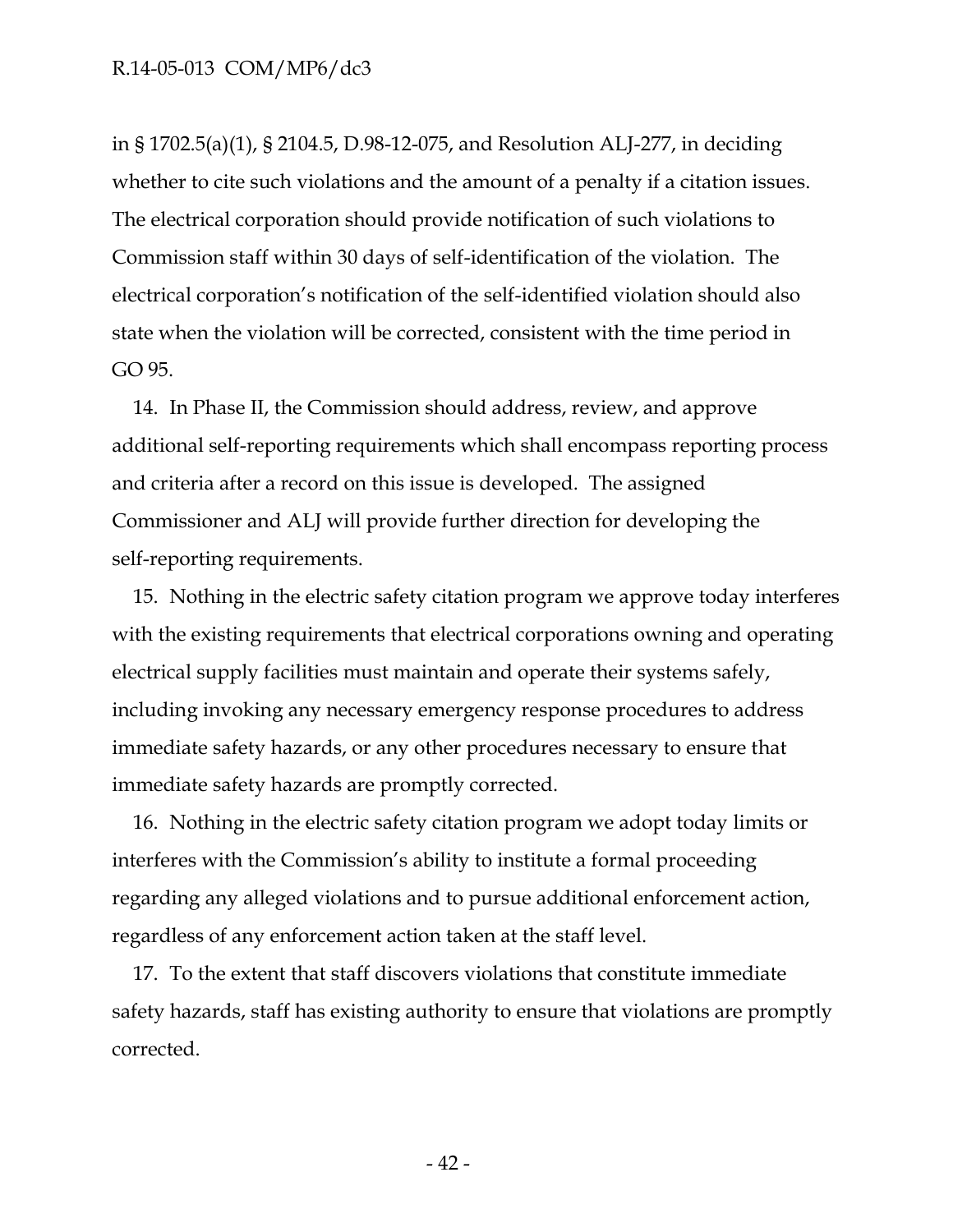18. SB 291 requires the electric safety enforcement program to include:

(a) Procedures for monitoring, data tracking and analysis and investigations; and

(b) A staff citation program, under the direction of the Commission's Executive Director.

19. With today's adoption of the electric safety citation program, the Commission's electric safety enforcement program satisfies the requirements of SB 291.

20. This proceeding should remain open to consider Phase II issues.

21. This decision should be effective immediately so that the electric safety citation program can be operational on January 1, 2015, in compliance with SB 291.

### **ORDER**

#### <span id="page-43-0"></span>**IT IS ORDERED** that:

1. The Commission delegates the authority to the Safety and Enforcement Division Staff or other such staff as may be designated by the Commission's Executive Director, to issue citations to and to levy penalties against electrical corporations owning or operating electrical supply facilities to enforce compliance with General Orders 95, 128, 165, 166, 174 and other related applicable decisions, codes, or regulations.

2. Staff shall have the authority to issue citations for violations that have occurred both before and after the date of this decision. The Commission's Executive Director shall designate Commission management at the Deputy Director level or higher to sign off on a citation issued under the electric safety citation program.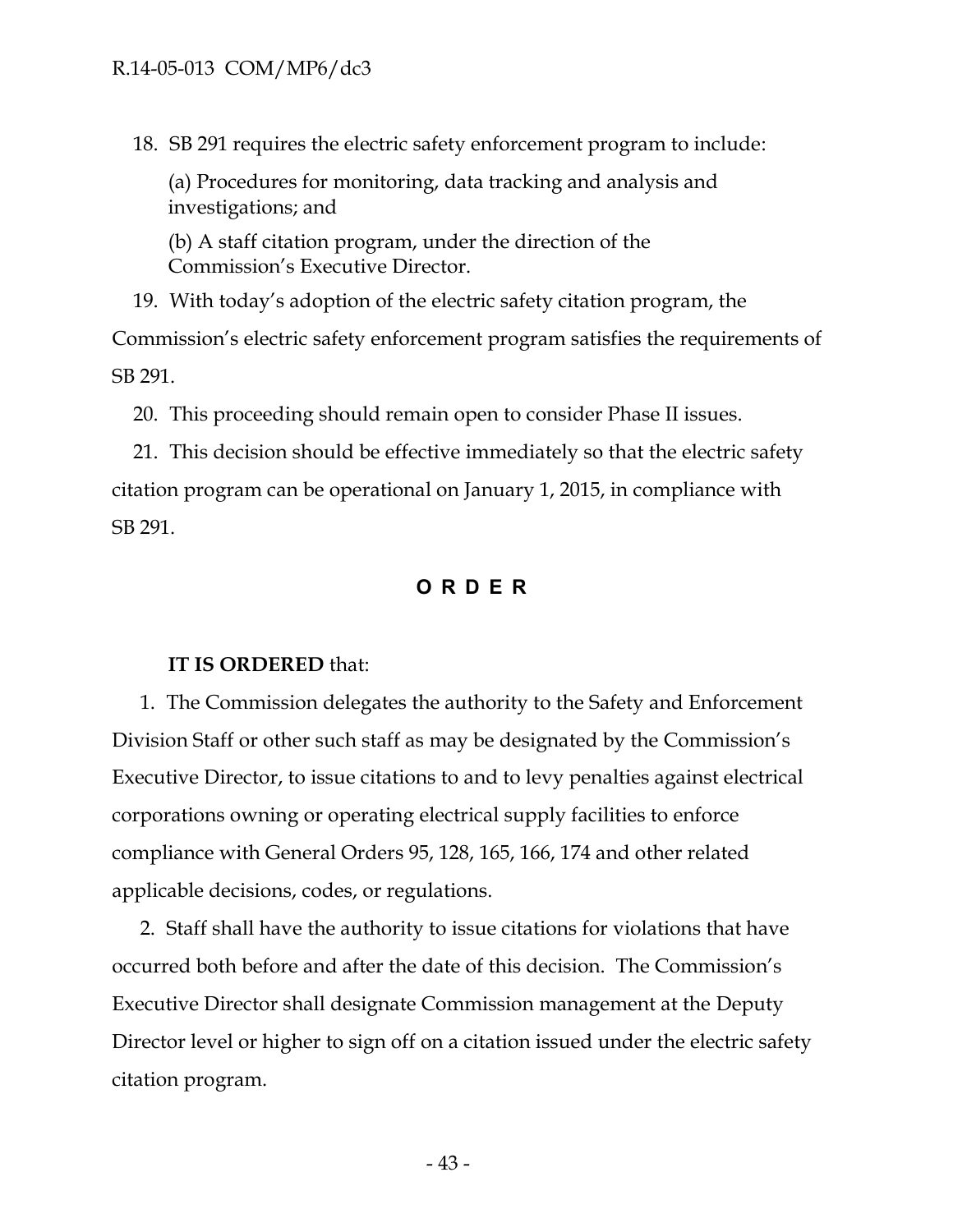3. The Citation Procedures and Appeals Process set forth in Appendix A are adopted to govern the issuance and appeal of citations to electrical corporations for violation of statutes, orders or rules relating to electrical systems.

4. Penalty payments for citations issued pursuant to the electric safety citation program are the responsibility of shareholders of the electrical corporations who are cited and must not be recovered in rates or otherwise directly or indirectly charged to ratepayers.

5. Electrical corporations owning or operating electrical supply facilities must cure any cited violation as soon as feasible, pursuant to the procedures described in Appendix A.

6. Payment of the penalty or submitting a Notice of Appeal does not exempt the electrical utility from curing any cited violation.

7. Violations that constitute immediate safety hazards must be corrected immediately. Violations that do not constitute immediate safety hazards shall be corrected in 30 calendar days. If other violations that do not constitute immediate safety hazards cannot be corrected within 30 calendar days after the citation is served, then the respondent receiving the citation shall submit a detailed Compliance Plan to the Director of the Safety and Enforcement Division (SED) within 30 days after the citation is served, unless the utility and the Director of the SED, before the expiration of the 30 day period, agree in writing to another date, reflecting the soonest that the corporation can correct the violations. In addition, notwithstanding a Compliance Plan or repair schedule, penalties may continue to accrue for each day of an ongoing violation until the violation is corrected.

- 44 -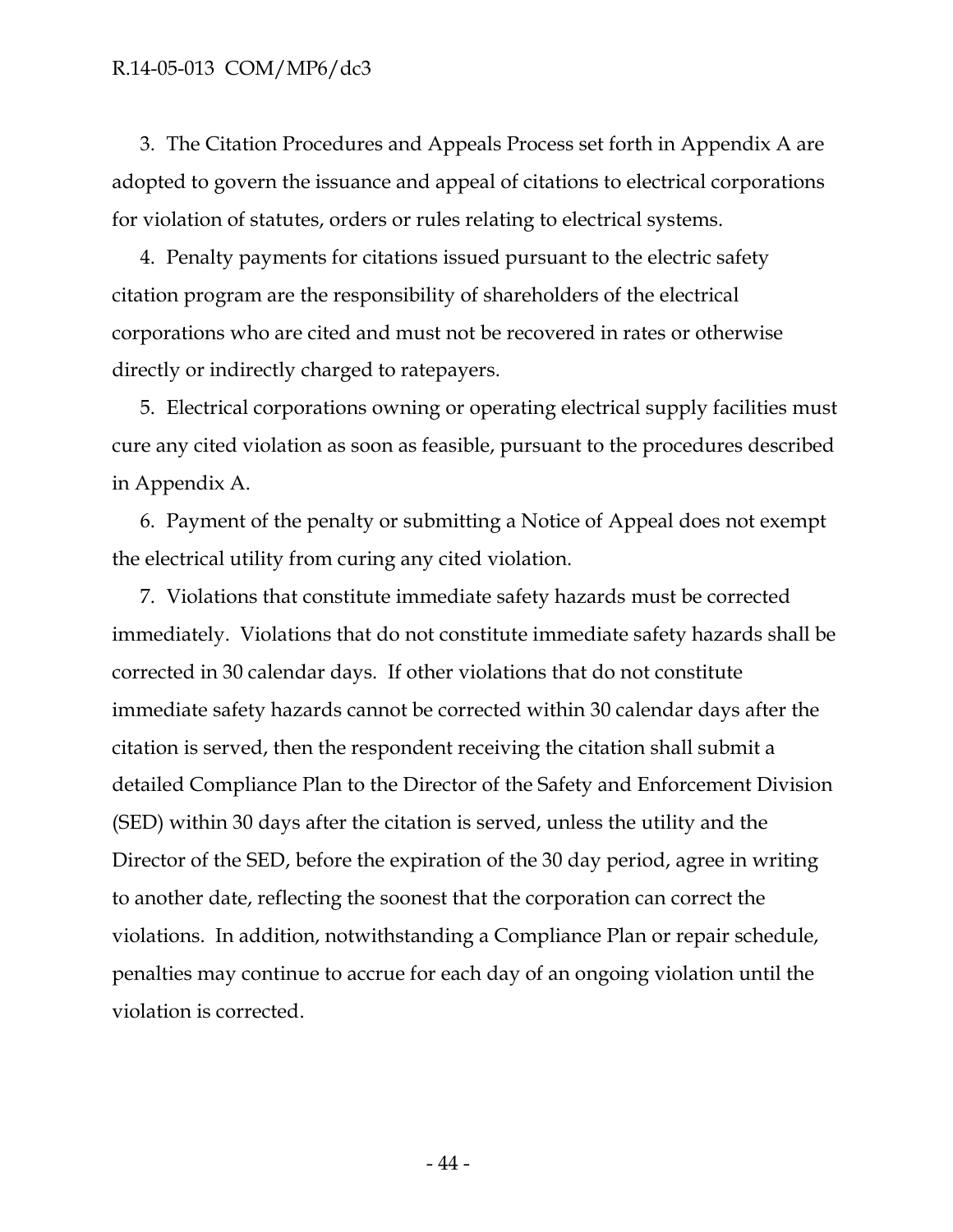8. Notwithstanding a Compliance Plan or a repair schedule, penalties may continue to accrue for each day of an ongoing violation until the violation is corrected. Penalties will be stayed during an appeal.

9. This decision is effective today. The electric safety citation program adopted by today's decision is implemented as of January 1, 2015.

10. Rulemaking 14-05-013 remains open.

This order is effective today.

Dated December 4, 2014, at San Francisco, California.

 MICHAEL R. PEEVEY President MICHEL PETER FLORIO CATHERINE J.K. SANDOVAL CARLA J. PETERMAN MICHAEL PICKER **Commissioners**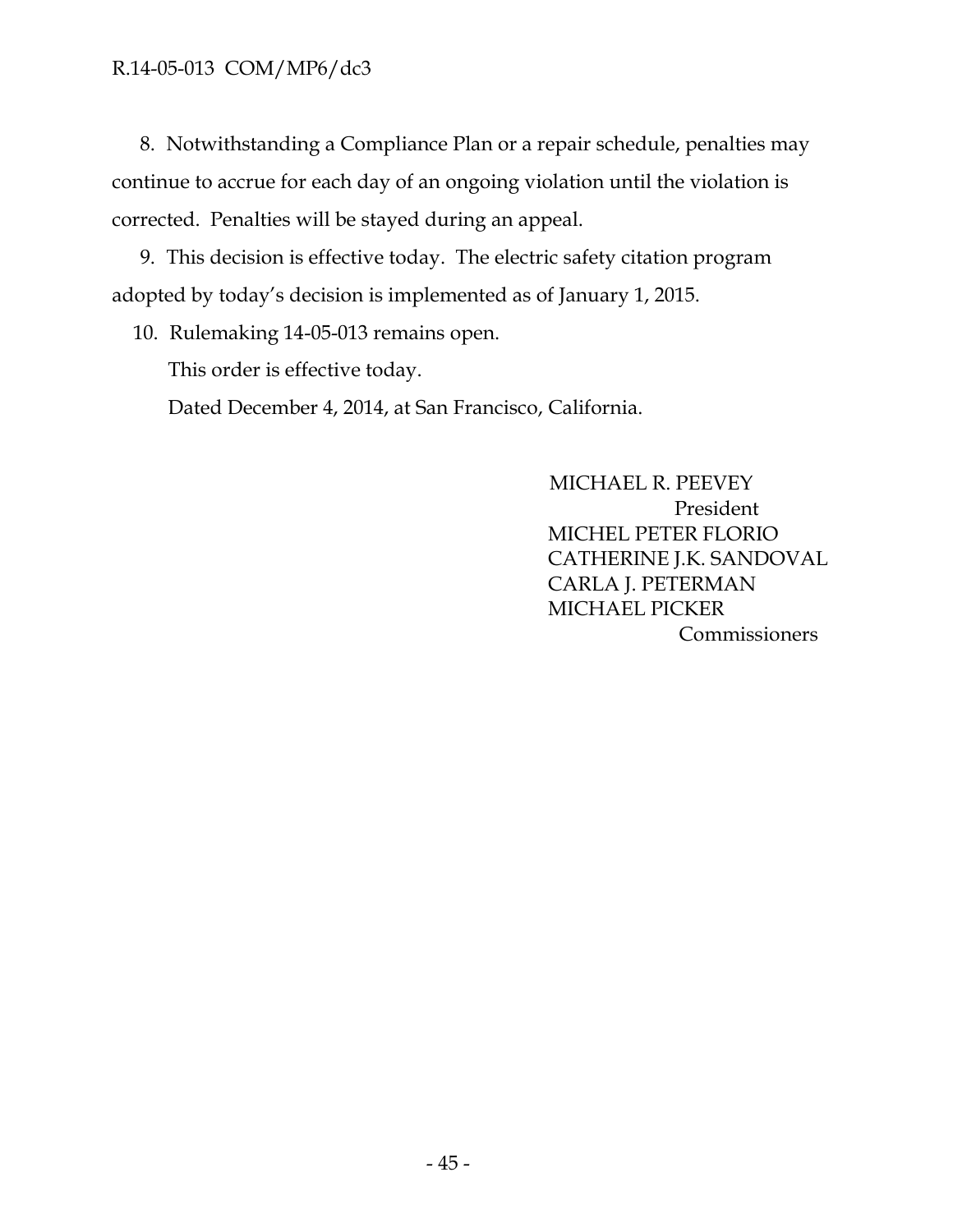## **APPENDIX A**

## **Citation Procedures and Appeal Process**

### **Applicable to Electrical Corporation's Electrical Facility Violations**

### **I. Citation Procedures**

### A. Contents of Citation

- 1. A specification of each alleged violation, including citation to the portion of General Orders 95, 128, 165, 166, 174, or other decision, code or regulation allegedly violated;
- 2. A statement of the facts upon which each alleged violation is based;
	- (a) While the citation need not include all supporting evidence, Staff will make the evidence available for timely inspection upon request by the Respondent;
- 3. The number of offenses, which may be counted on a daily basis, or something less, depending upon application of the factors set forth in California Public Utilities Code §§ 1702.5 and 2104.5, Commission Decision (D.) 98-12-075 and Resolution ALJ-277;
- 4. The penalty assessed for each offense;
- 5. The total amount of the penalty;
- 6. A statement that the Respondent shall, within thirty calendar days of the date of service of the citation, either pay the amount of the penalty set forth in the citation or appeal the citation. The citation shall also inform the Respondent that immediate safety hazards must be corrected immediately; that violations that do not constitute immediate safety hazards must be corrected within 30 calendar days after the citation is served. The citation shall also inform Respondent that if other violations that do not constitute immediate safety hazards cannot be corrected within 30 calendar days, then the Respondent shall submit a detailed Compliance Plan to the Director of the Safety and Enforcement Division (SED) within 30 days after the citation issues, unless the utility and the Director of SED, before the expiration of the 30 day period, agree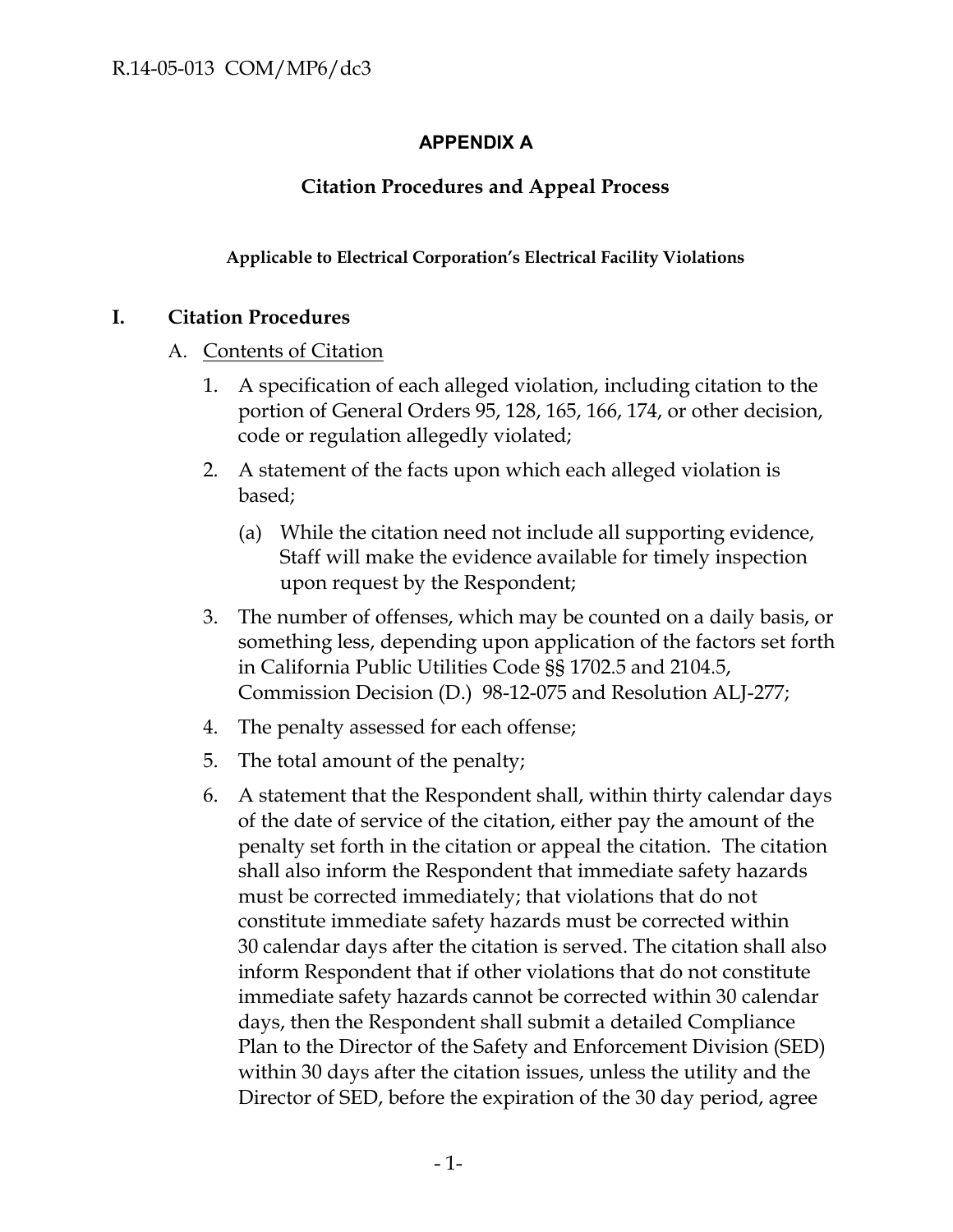in writing to another date, reflecting the soonest that the Respondent can correct the violations. The citation shall also state that the Respondent will forfeit the right to appeal the citation by failing to do one of these things within 30 calendar days. The citation shall also inform the Respondent that payment of a citation or filing a Notice of Appeal does not excuse the Respondent from curing the violation, that the amount of the penalty may continue to accrue until a Notice of Appeal is filed, and that penalties are stayed during the appeal process.

- 7. A Citation Payment Form;
- 8. An explanation of how to file an appeal, including the Respondent's right to have a hearing, to have a representative at the hearing, to request a transcript, to request an interpreter, and a copy of Resolution ALJ-299 Establishing Pilot Program Citation Appeal and General Order 156 Appellate Rules (Citation Appellate Rules).
- 9. A form for filing the appeal, which will be called a "Notice of Appeal".
- B. Service of Citation
	- 1. Service of the citation shall be effected either personally in the field or to an officer of the Respondent by electronic mail or by first-class mail.
	- 2. Citations served by first class mail may be sent to the Respondent's business address, or the address for the service of process the Respondent has on file with the Secretary of State of California.
	- 3. On the same date that Staff serves a citation in the field, Staff must also serve a copy of citations issued in the field to an officer of the Respondent at the Respondent's business address.
	- 4. Service is effective upon the date the citation is served personally in the field or on the Respondent by electronic mail or first-class mail.
- C. Response to Citation
	- 1. Violations that constitute immediate safety hazards shall be corrected immediately. Violations that do not constitute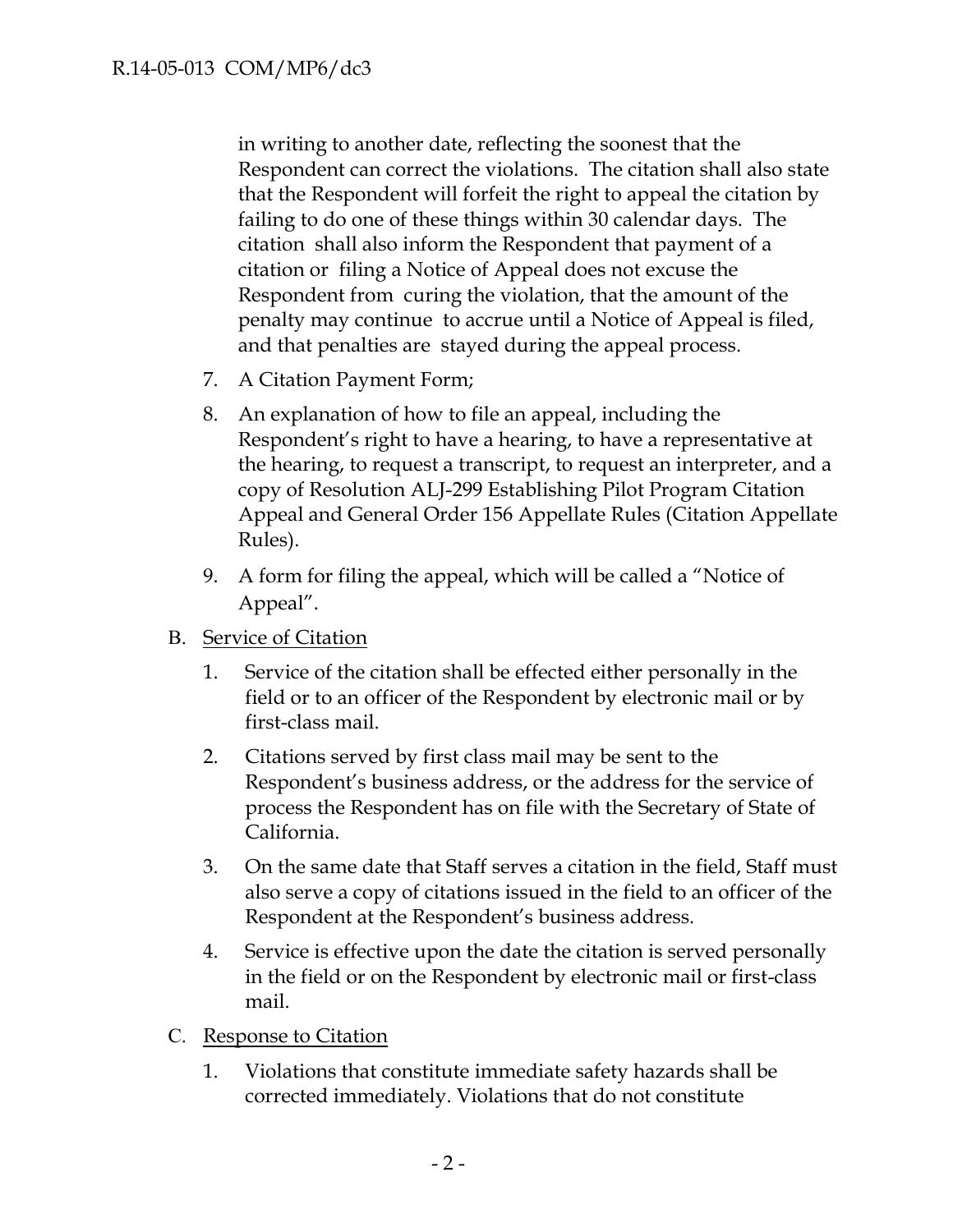immediate safety hazards shall be corrected within 30 calendar days after the citation is served. If other violations that do not constitute immediate safety hazards cannot be corrected within 30 calendar days, then the Respondent shall submit a detailed Compliance Plan to the Director of the SED within 30 days after the citation is served, unless the utility and the Director of SED, before the expiration of the 30 day period, agree in writing to another date, reflecting the soonest that the Respondent can correct the violations. The Compliance Plan must provide a detailed description of when the violation will be corrected, the methodology to be utilized, and a statement supported by an declaration from the Respondent's Chief Executive Officer or appropriate designee (CEO Declaration) stating that in the Respondent's best judgment, the time that will be taken to correct the violation will not affect the safety or integrity of the operating system or endanger public safety.

- 2. If the citation is for a continuing violation, the amount of the penalty may continue to accrue on a daily basis until the violation is corrected, notwithstanding the existence of a Compliance Plan, CEO Declaration, or existing repair schedule.
- 3. Any CEO Declaration shall include:
	- a. The name of the person and that person's position that the Chief Executive Officer relied upon for this declaration, and
	- b. An explanation of why the time taken to correct the violation will not affect the safety or integrity of the operating system or endanger public safety.
- 4. Unless otherwise specified, a requirement to "notify Staff" or "serve Staff or the Director of SED" means to send a written communication by first-class mail or an express mail service to the address specified in the citation.
	- a. Such written communications are not filed with the Commission's Docket Office.
	- b. Staff may specify an e-mail address in order to allow electronic submissions in addition to, or instead of communications by mail service.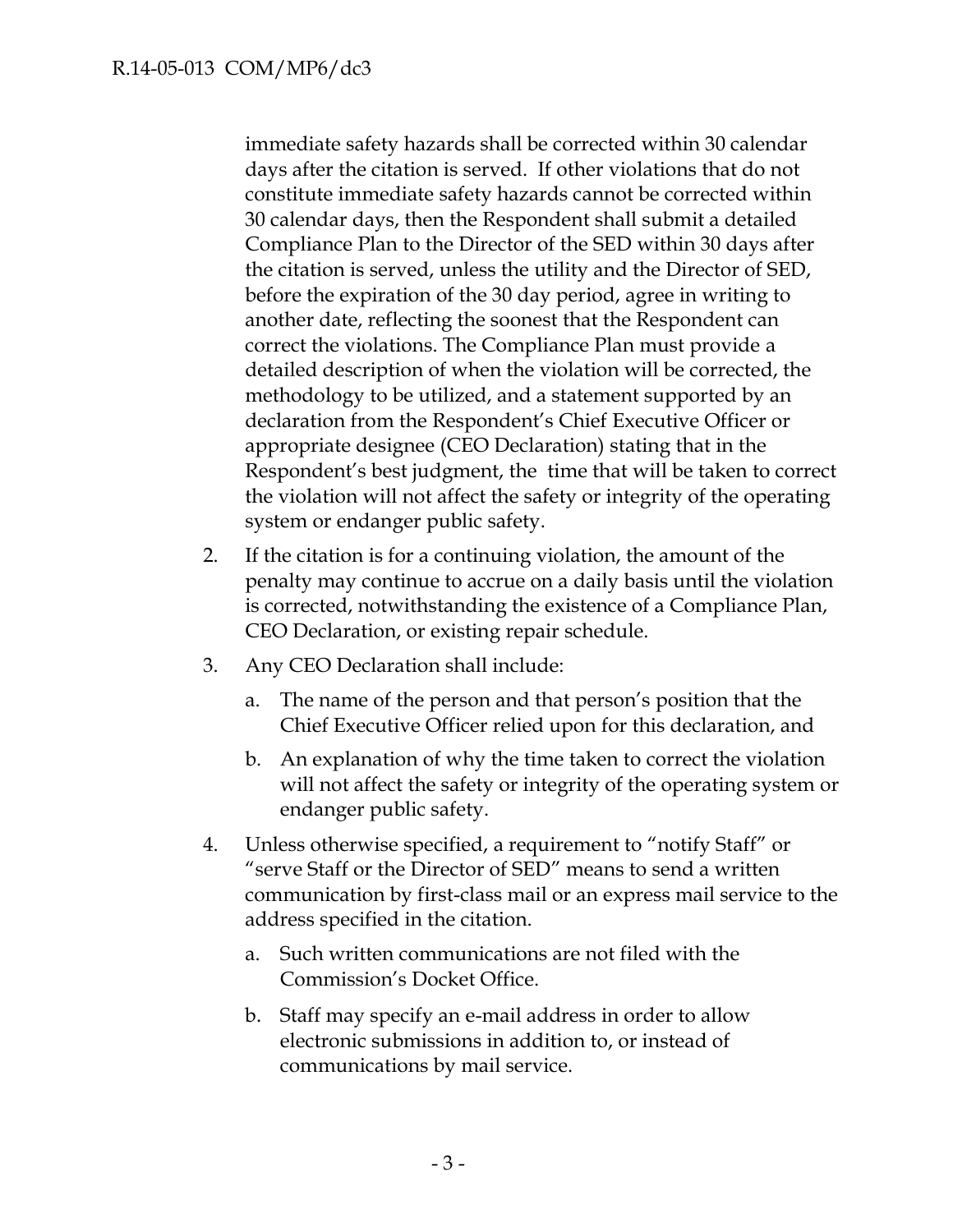## D. Payment of Penalty or Default

- 1. All cited violations must be cured, as set forth in Section I.C.1. Payment of penalties shall be submitted to the Commission's Fiscal Office, 505 Van Ness Avenue, San Francisco, CA 94102, in the form of certified check, payable to the California Public Utilities Commission.
	- a. The Respondent shall include the citation number and shall include a completed Citation Payment Form.
	- b. Upon payment, the penalty will be deposited in the State Treasury to the credit of the State General Fund.
- 2. If Respondent pays the full amount of the penalty within the time allowed, the citation shall become final.
- 3. Failure to pay the full amount of the penalty or to file a Notice of Appeal will place Respondent in default, the citation shall become final, and the Respondent will have forfeited its right to appeal the citation.
- 4. A late payment is subject to a penalty of 10 percent per year, compounded daily and to be assessed beginning the calendar day following the payment-due date.
- E. Self-Identified and Self-Corrected Violations

Phase II of Rulemaking 14-05-013 will establish additional Self-Identified reporting requirements, which shall encompass reporting process and criteria. Those requirements shall be developed in Phase II pursuant to further direction by the Assigned Commissioner and ALJ. To the extent that an electrical corporation self-identifies and self-corrects violations, reports the violation to Commission Staff, and no injury or damage has occurred, Staff shall consider such facts, in addition to those factors set forth in California Public Utilities Code § 1702.5 (a)(1), § 2104.5, D. 98-12-075, and Resolution ALJ-277, in determining whether a citation should be issued and the amount of the penalty if a citation is issued. The electrical corporation shall provide notification of such violations to Commission Staff within 30 days of self-identification of the violation. The electrical corporation's notification of the self-identified violation shall also state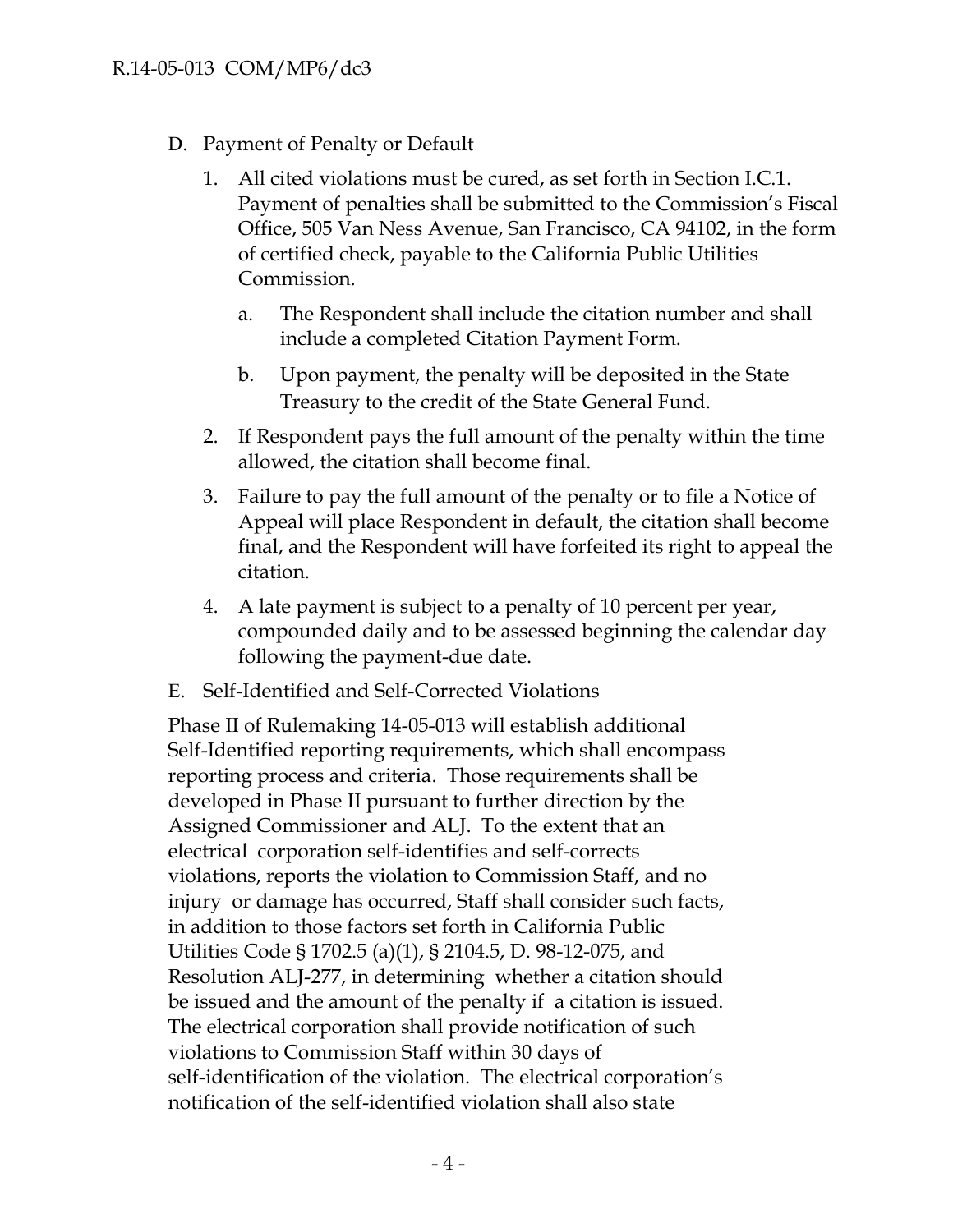when the violation will be corrected, consistent with the time period in GO 95.

## **II. Appeal**

## A. Notice of Appeal

1. If Respondent wishes to appeal a citation, Respondent (now Respondent/Appellant) must file a Notice of Appeal with the Commission's Docket Office, pursuant to Resolution ALJ-299, within 30 calendar days from the date service of the citation is effected. Respondent/Appellant must serve the Notice of Appeal on the Commission's Executive Director, the Chief ALJ (with an electronic copy to:

[ALJ\\_Div\\_Appeals\\_Coordinator@cpuc.ca.gov\)](mailto:ALJ_Div_Appeals_Coordinator@cpuc.ca.gov), the General Counsel, the Director of SED, and the Director of the Office of Ratepayer Advocates. Respondent/Appellant must serve the Notice of Appeal on the same day the Notice of Appeal is filed and must file a proof of service to this effect at the same time it files the Notice of Appeal.

- 2. Filing a Notice of Appeal does not excuse the Respondent/Appellant from curing the violation described in the citation. Pursuant to Resolution ALJ-299, Rule 5 of the Citation Appellate Rules, the Notice of Appeal must state the date of the citation that is appealed and explain with specificity each and every ground for the appeal.
- B. Designation of ALJ and Hearing Procedures
	- 1. The Chief ALJ shall promptly designate an ALJ to hear the appeal.
	- 2. The assigned ALJ shall set the matter for hearing promptly. The Respondent/Appellant and Staff will be notified at least ten days in advance of the time, date and place for the hearing. The ALJ may, for good cause shown or upon agreement of the parties, grant a reasonable continuance of the hearing.
	- 3. Pursuant to Resolution ALJ-299, Rule 7 of the Citation Appellate Rules, no later than seven business days after the Notice of Appeal is filed, Staff issuing the citation must file with the Commission's Docket Office a Compliance Filing which includes a complete copy of the citation, including all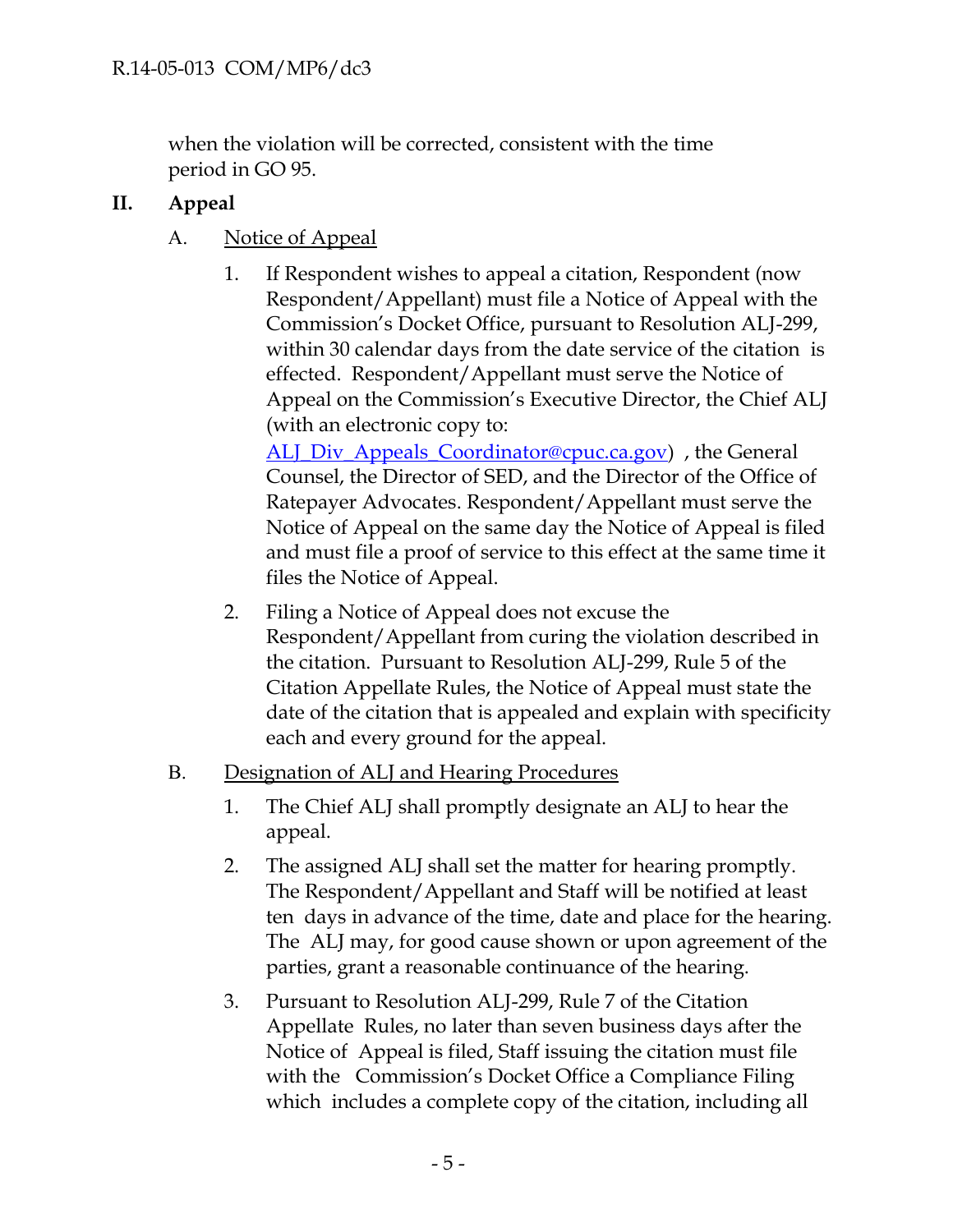attachments, which is appealed. The Compliance Filing must be served on the Chief ALJ (with an electronic copy to: [ALJ\\_Div\\_Appeals\\_Coordinator@cpuc.ca.gov\)](mailto:ALJ_Div_Appeals_Coordinator@cpuc.ca.gov) and Respondent/Appellant on the same day the Compliance Filing is filed. Staff must file a proof of service to this effect at the same time it files the Compliance Filing.

- 4. Pursuant to Resolution ALJ-299, Rule 9 of the Citation Appellate Rules, no later than three business days prior to the scheduled hearing on the citation appeal, the parties must exchange all information they intend to introduce into the record at the hearing which is not included in the citation already filed with the Commission pursuant to Resolution ALJ-299, Rule 7 of the Citation Appellate Rules, unless otherwise directed by the ALJ. The information exchange is not to be filed with the Commission or served upon the ALJ or other decision makers.
- 5. Any appeal of a citation shall be heard in the Commission's courtroom in San Francisco or Los Angeles, at the discretion of the Commission.
- 6. Upon a good faith showing of language difficulty, the Respondent/Appellant will be entitled to the services of an interpreter at the Commission's expense upon written request to the assigned ALJ and the Public Advisor's Office not less than five business days prior to the date of the hearing.
- 7. The Respondent/Appellant may order a transcript of the hearing, and shall pay the cost of the transcript in accordance with the Commission's usual procedures.
- 8. Staff has the burden of proof by a preponderance of the evidence and accordingly shall open and close the hearing. Respondent/Appellant has the burden to prove affirmative defenses it might raise. The ALJ may, in his or her discretion, alter the order of presentation at the hearing.
- 9. Respondent/Appellant may be represented at the hearing by an attorney or other representative, but such representation will be at the Respondent's/Appellant's sole expense. Rule 13.6 (Evidence) of the Commission's Rules of Practice and Procedure is applicable.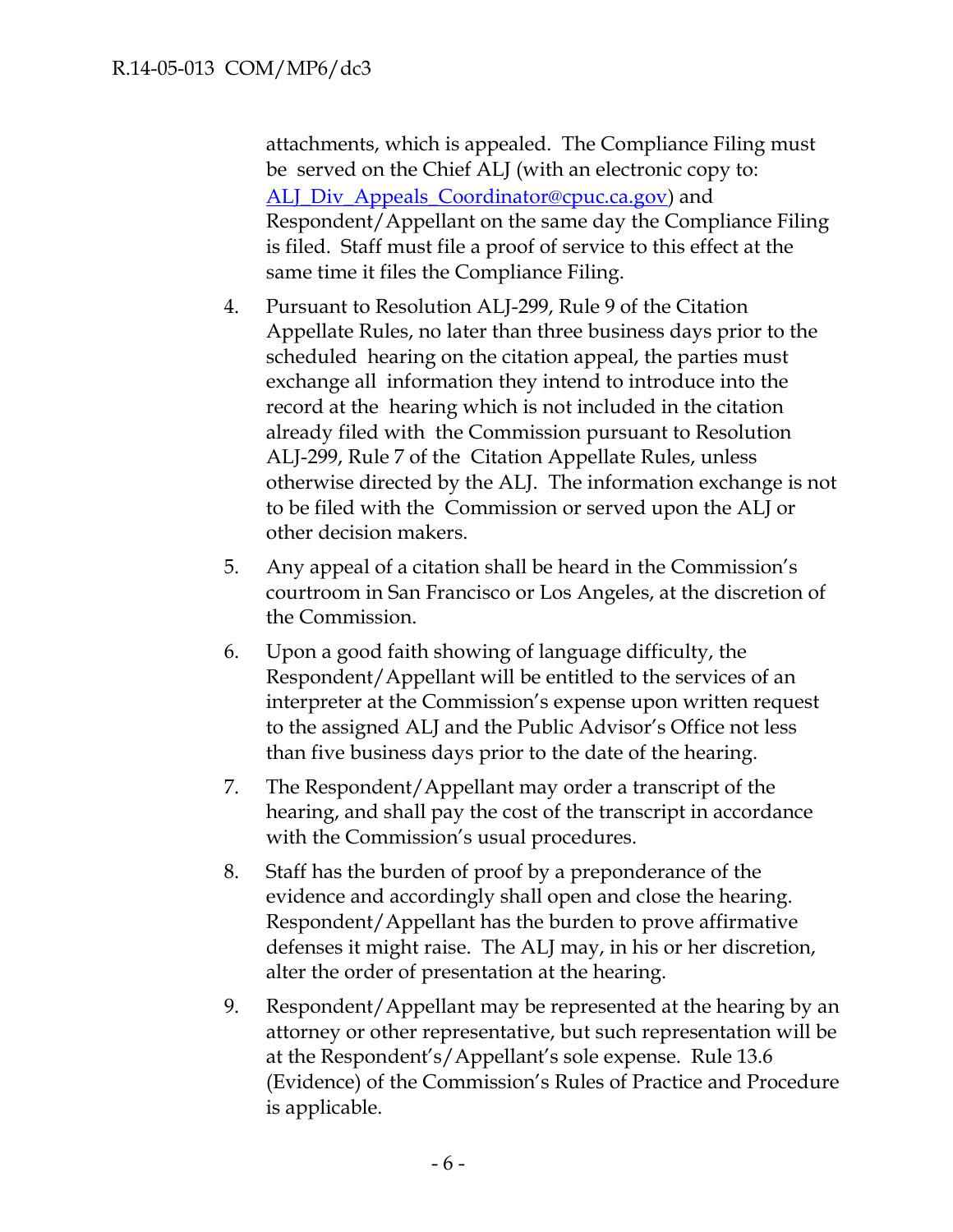- 10. Ordinarily, the appeal will be submitted at the close of the hearing. Upon a showing of good cause, the ALJ may keep the record open for a reasonable period to permit a party to submit additional evidence or argument.
- C. Draft Resolution

Pursuant to Resolution ALJ-299, Rules 17 and 18 of the Citation Appellate Rules, the ALJ will issue a draft resolution resolving the appeal expeditiously, and no later than 60 days after the appeal is submitted. The draft resolution will be placed on the first available agenda, consistent with the Commission's applicable rules. Persons may file comments on the draft resolution pursuant to Rule 14.5 of the Commission's Rules of Practice and Procedure.

D. Rehearing

A resolution approved by the Commission is subject to rehearing pursuant to Public Utilities Code Section 1731 and to judicial review pursuant to Public Utilities Code Section 1756.

### **III. Prohibition on** *Ex Parte* **Communications**

Pursuant to Resolution ALJ-299, Rule 19 of the Citation Appellate Rules, *ex parte* communications as defined by Rule 8.1(c) of the Commission's Rules of Practice and Procedure, with a decision maker, including any Commissioner, Commissioner advisor, the Chief ALJ, any Assistant Chief ALJ, the assigned ALJ, or the Law and Motion ALJ, are prohibited from the date the citation issued, through the date a final order is issued on the citation appeal.

A final order means the date when the period to apply for rehearing of the Commission resolution on the appeal has expired and no application for rehearing has been filed, or if an application for rehearing is filed, the date when the period to seek judicial review of the decision finally resolving the application for rehearing has passed without any party seeking judicial review; or if judicial review is sought, the date any court cases are finally resolved.

## **(END OF APPENDIX A)**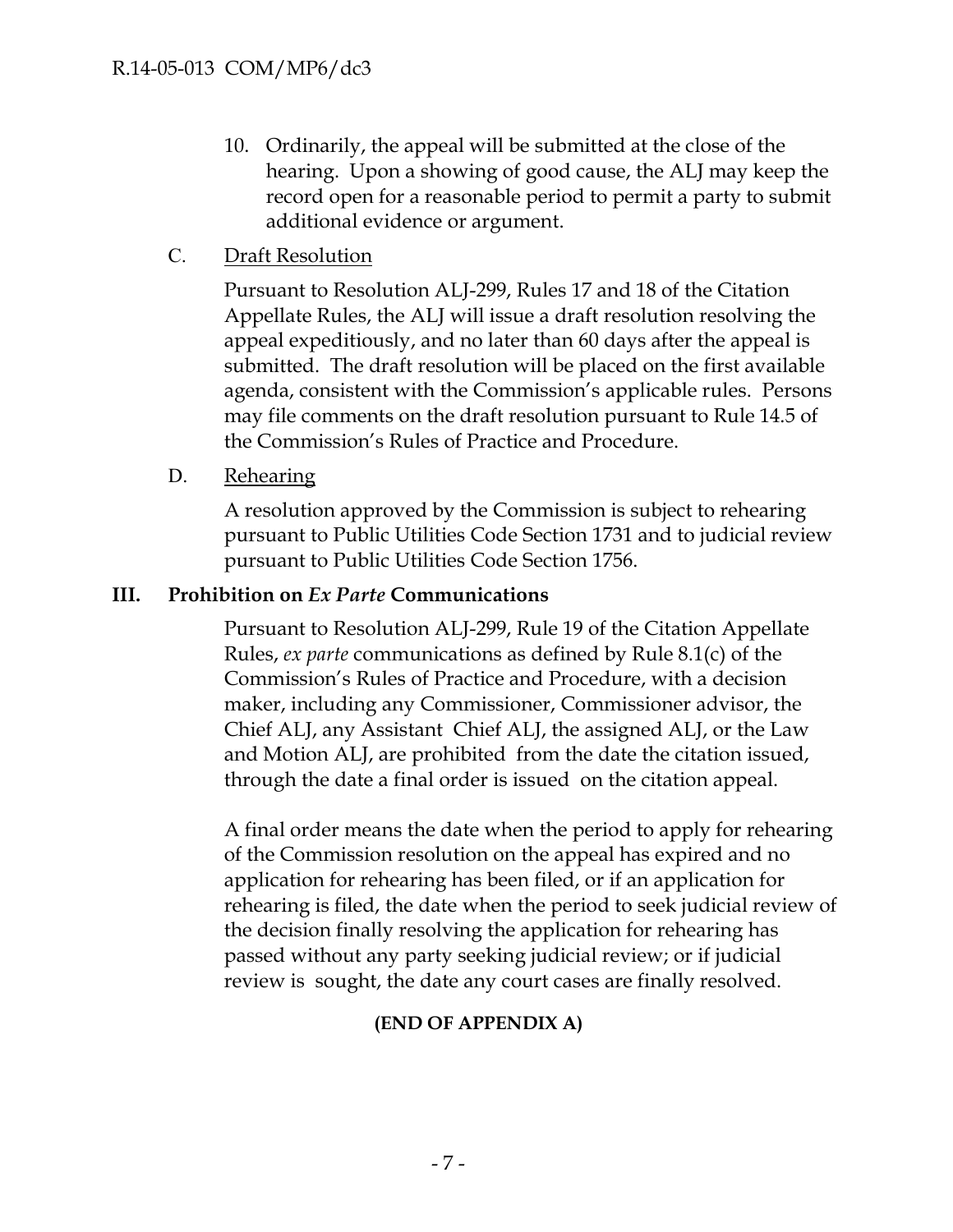## **APPENDIX B**

## **Summary of Comments to the Proposed Electric Safety Citation Program Opening Comments Filed June 20, 2014; Reply Comments Filed July 7, 2014**

## **Coalition of California Utility Employees (CUE), Opening Comments Only**

Senate Bill (SB) 291 requires the Commission to develop a safety enforcement program, not just a citation program. Regardless of the citation program adopted, CUE believes the Commission must create a safety enforcement program which includes procedures for monitoring, data tracking and analysis and investigations.

According to CUE, the safety citation program should provide an incentive for self-reporting and foster an improved safety culture within the utilities. CUE suggests the Commission should use as a model the Federal Aviation Administration (FAA) program which has an anonymous self-reporting program, and also uses a third party neutral (NASA) to evaluate safety reports.

## **Energy Producers and Users Coalition (EPUC), Opening Comments Only**

EPUC supports the Commission's efforts to deter future safety incidents and agrees that citation authority will empower Commission staff to quickly address safety violations.

EPUC urges the Commission to clarify that the Safety Enforcement Division (SED) will investigate and subject to potential citation the following: any outage that directly or indirectly results in harm to person or property; repeated outages on the same circuit; outages occurring on circuits serving essential customers. EPUC also believes that the Commission should also consider as grounds for citation violations of tariffs and industry standards.

According to EPUC, service outages may have serious consequences for customers and failures in reliability and unplanned electric delivery outages may cause environmental harm. EPUC therefore argues that the Commission should consider as grounds for enforcement violations of utility tariffs and industry standards.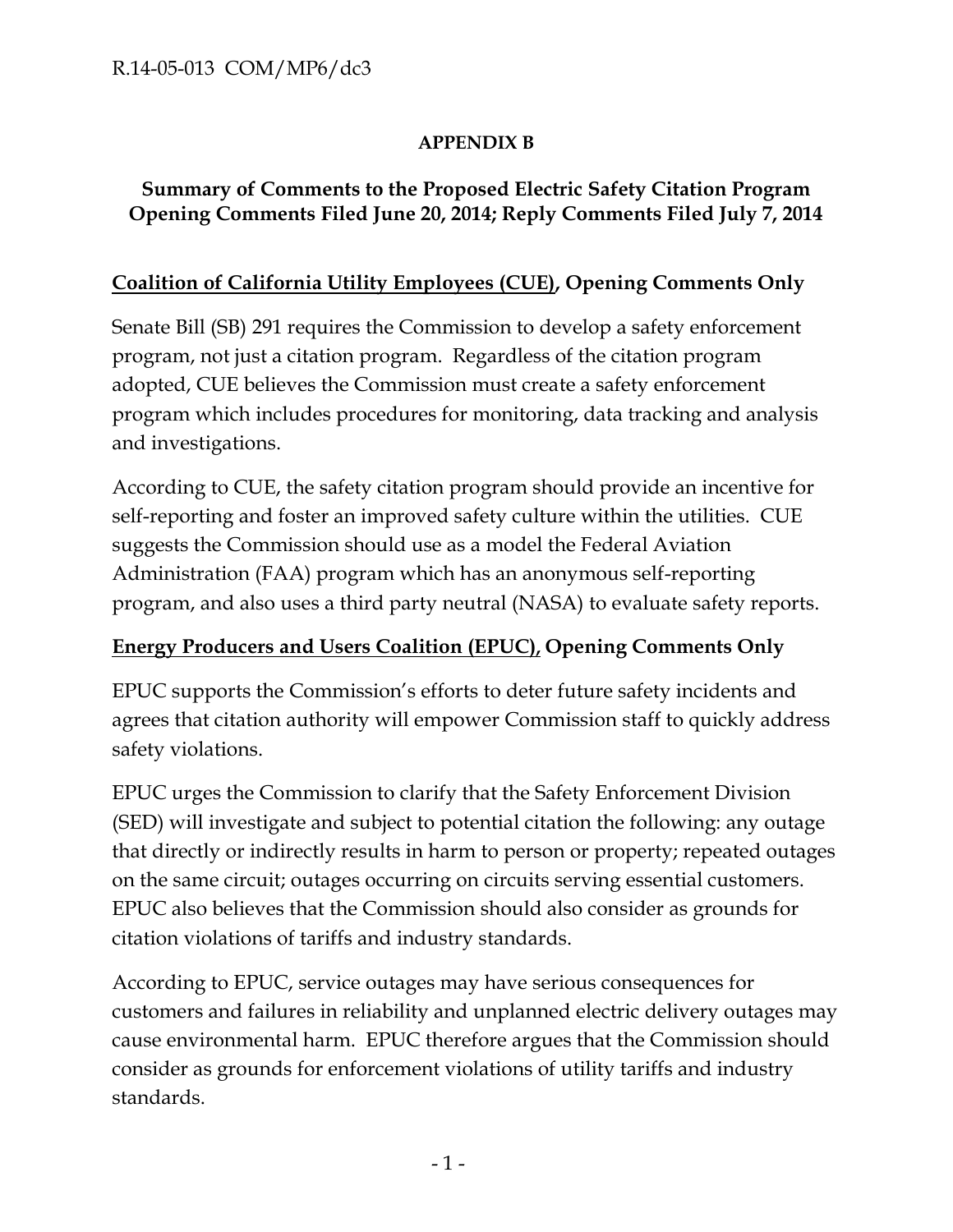# **Office of Ratepayer Advocates (ORA), Opening and Reply Comments**

## **Opening Comments:**

ORA believes that the Commission should ensure that the utilities are paying fines through shareholder funds by having the Commission's Division of Water and Audits conduct an audit of the utilities in this regard every three years.

# **Reply Comments:**

ORA does not support any of the utility proposals that seek material modification of the electric citation program. ORA's reply comments respond to some of the utilities' opening arguments. ORA believes that the utilities due process arguments should be rejected, as they similarly were rejected when the Commission adopted the gas citation program (quoting from Resolution ALJ-274). ORA does not believe the Commission needs to set further administrative limits on the monetary penalty that may be set by staff, and believes the existing range of penalties are necessary as a deterrent. ORA believes the penalty amount should be high enough to provide an incentive for utilities to inspect, repair and improve their facilities consistently, and that the citation program offers the flexibility to reduce the maximum daily amount consistent with the factors set forth in SB 291.

ORA also believes that SB 291 offers another enforcement tool to ensure utility compliance with safety requirements, and that any application of this tool is necessarily retrospective. ORA does not believe the Commission should apply a statute of limitations to these violations or apply SB 291 only prospectively. ORA also does not support a mandatory meet and confer requirement between staff and the utility prior to issuance of a citation. ORA argues that staff can meet and confer when feasible but due to safety concerns, staff should not be required to do so in all instances. Finally, ORA does not believe that the citation program is impermissibly vague, as argued by some utilities; the General Orders (GOs) have been in existence for many years and the utilities are on notice of their mandates. With respect to the culpability of third parties, ORA does not believe the Commission needs to wait until an Order Instituting Investigation is completed in order to have electric utilities promptly rectify unsafe conditions, regardless of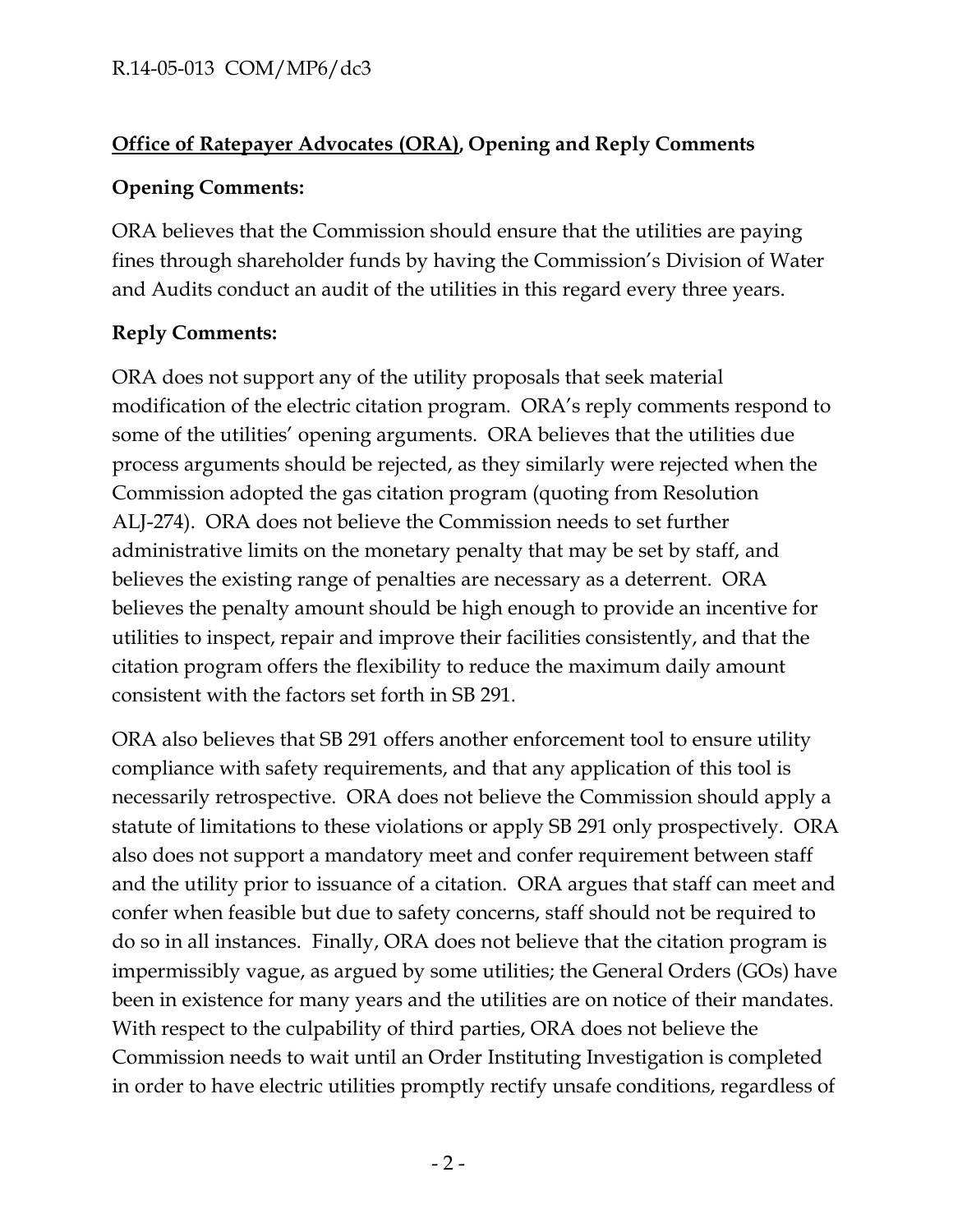the actions taken by other providers. ORA recognizes that communication infrastructure providers are not currently covered by the draft electric citation program but believes this should not relieve the electric utility, for example, from maintaining adequate clearances.

# **PacificCorp, d/b/a Pacific Power, Bear Valley Electric Service, a division of Golden State Water Company and Liberty Utilities (CalPeco Electric) LLC, collectively CASMU, Opening Comments Only**

CASMU believes that the proposed citation program inappropriately renders the existing enforcement mechanisms meaningless. An example, CASMU states that some GOs address what it cites as "nonconformance" issues and have a schedule for repair (Citing GO 95, Rule 18-A). CASMU believes it is unnecessary to override such schedules.

According to CASMU, the citation program should be clear and narrowly focused and voices concern over the applicability of this program not only to violations of specific GOs, but to "other related decisions, codes or regulations applicable to electrical supply facilities, " as set forth in the draft electric citation program.

CASMU also argues that the Commission should establish a cap on penalties issued pursuant to the citation program.

## **Pacific Gas and Electric Company (PG&E), Opening and Reply Comments**

## **Opening Comments:**

PG&E strongly supports the Commission's efforts to improve and enhance public and employee safety. PG&E believes that developing an effective safety enforcement program merits broad consideration and input of a variety of other agencies safety enforcement approaches and that immediate focus should not be on Appendix B to the OIR. PG&E believes that the Commission should hold workshops and hearings this year on the interim electric citation program, and could still achieve the January 1, 2015 deadline for adopting the interim electric citation program.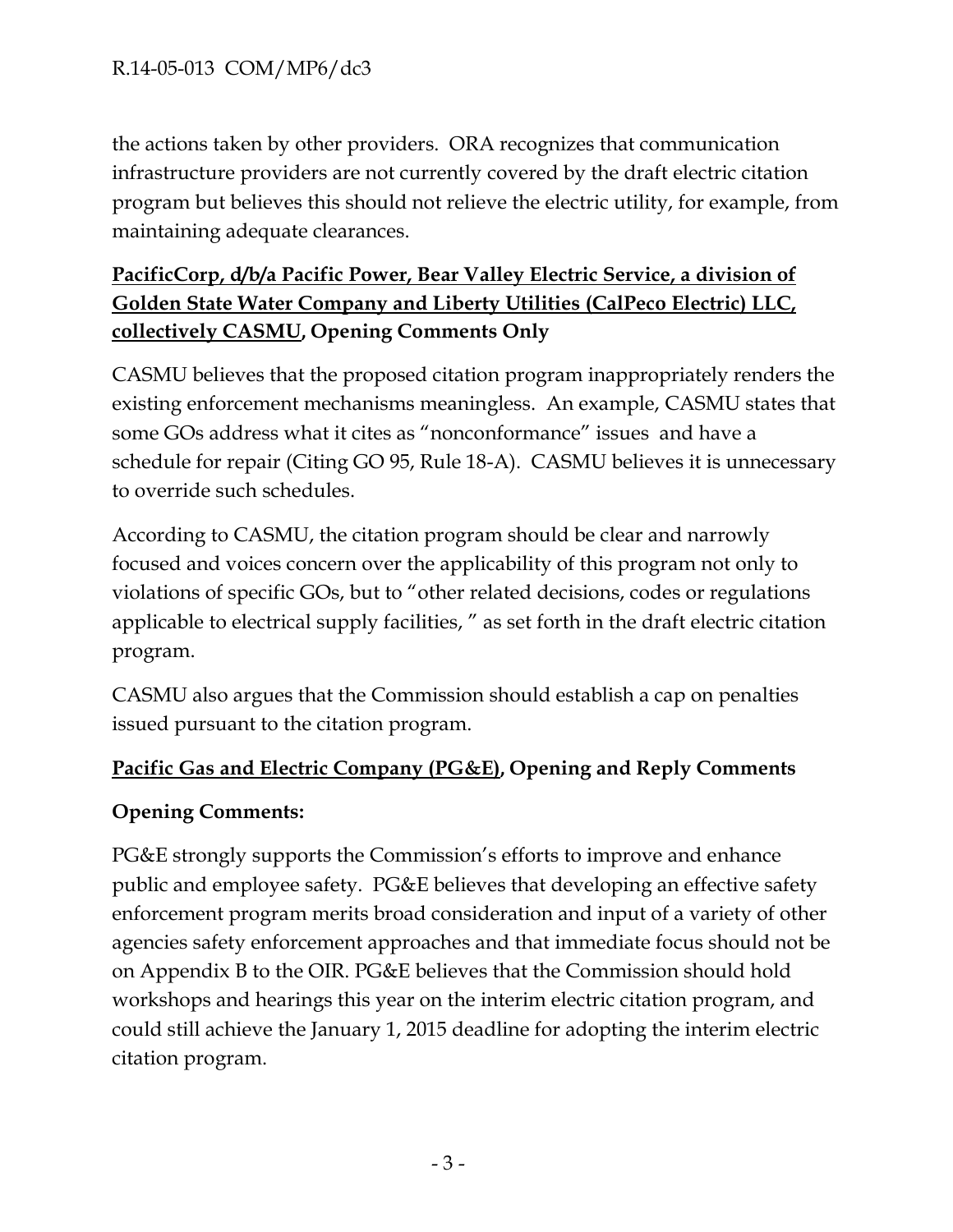PG&E focuses its comments on the issues needing to be addressed to have an interim electric citation program in place by January 1, 2015. PG&E believes that the electric citation program should focus on systemic issues and violations involving significant safety issues, prioritized on the basis of risk. PG&E believes the program should be consistent with GO 95, Rule 18.A in that citations should be issued for only Level 1 issues (immediate safety and reliability risks) and not Level 2 or Level 3 issues of which GO 95 permits correction within a certain timeframe.

PG&E believes the Commission should establish a pre-citation process with an opportunity for the utility to meet and confer with staff and to respond to any initial findings or cure the problem before a citation issues, stating that this is consistent with the practices at the Federal Energy Regulatory Commission (FERC) and the Pipelines and Hazardous Materials Safety Administration (PHMSA), as well as the procedure the Commission used to adopt its California Environmental Quality Act (CEQA) citation program. PG&E also cites to other Commission citation programs which PG&E states require staff to give the utility notice of and a chance to cure a violation before a citation is issued.

PG&E also believes the Commission should adopt an administrative limit on any amount of penalty that staff may impose and recommends \$200,000, which PG&E argues is the statutory limit for the Commission's citation program for propane, and the highest limit of the various Commission programs that have an administrative limit. PG&E also believes that the Commission should clarify that staff has discretion to issue penalties below the maximum amount of \$50,000 per violation, and that the Commission should provide staff with detailed guidelines regarding the application of factors to adjust the amount of any fine, including the general principles of a risk-based approach. (PG&E believes the Commission should address issues articulated in SED's Gas Safety Citation Program Standard Operating Procedure, Version One.) PG&E also believes that a more detailed risk-assessment mechanism should be developed in a separate phase of this proceeding after the January 1 deadline. Procedurally, PG&E recommends that the Commission should require either the Director or Deputy Director of SED, or the Executive Director of the Commission, to approve the issuance of a citation,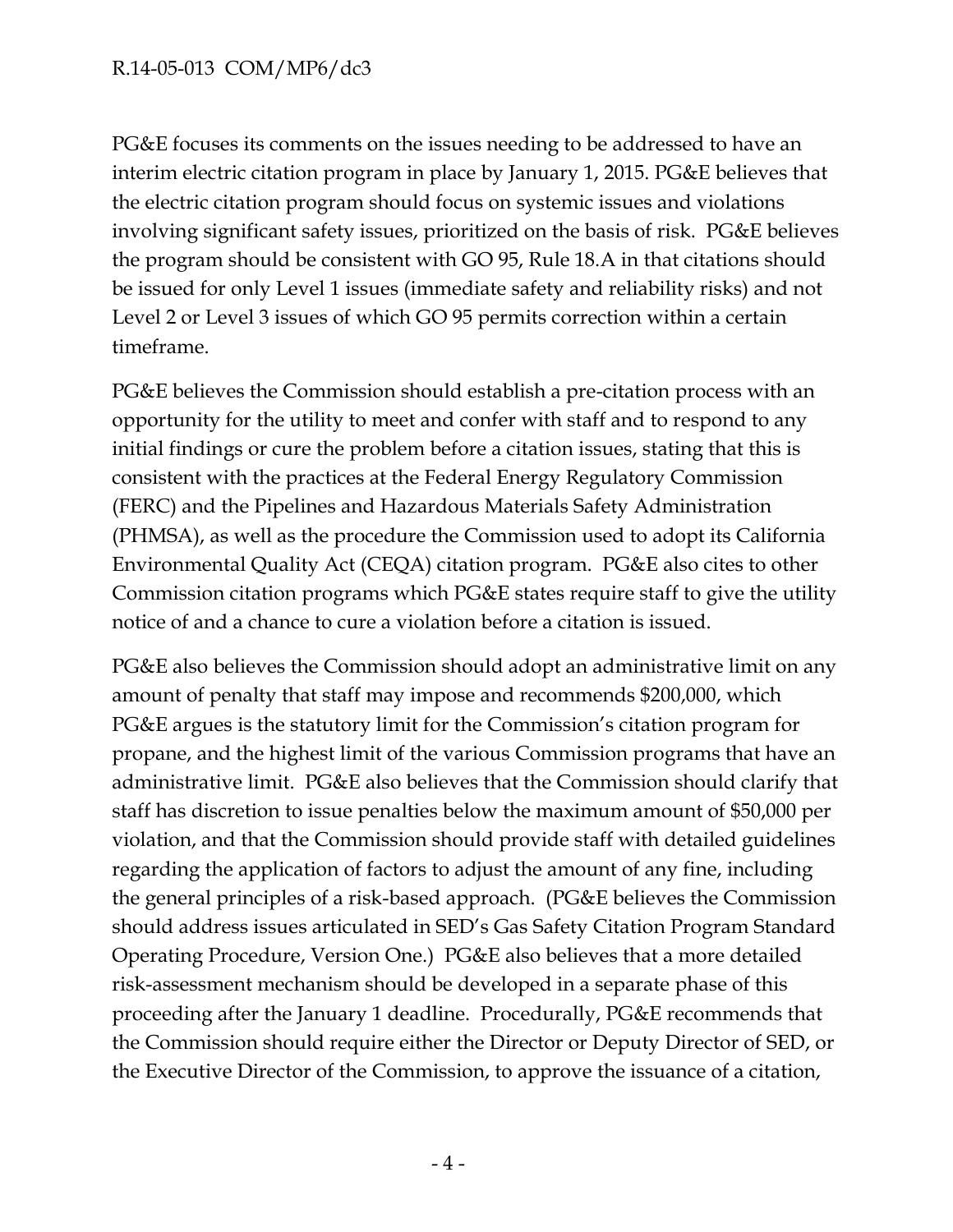and that an internal process should be established to "close out" issues raised in audits or self-reporting in a timely manner.

PG&E believes the burden of proof should be revised so that the appeal is a de novo review and staff has the burden of proof, including the amount of the fine. PG&E also states that the prohibition on ex parte communications should commence when the appeal is filed, and not when the citation issues.

PG&E also argues that the Commission should eliminate the proposed retroactivity of the electric citation program, and should clarify that citations can only be issued for violations that occur after the adoption of the safety citation program. PG&E believes that permitting citations to issue for violations which occurred before the Commission adopts the electric citation program is contrary not only to the general legal principle that statutes should have a prospective application, but also contrary to SB 291, which states that the utility should receive notice of the violation within a reasonable period of time.

PG&E supports a workshop to address self-reporting requirements and to explore further utilization of self-reporting to reduce safety risk. PG&E also anticipates that workshops can cover a host of topics, such as "how enforcement can be risk based and proportionate, how an overarching enforcement policy can improve clarity and consistency with a long term road map, opportunities for enforcement to maximize effectiveness and efficiency in use of resources, and how execution can be most objective, evidence based, transparent, focused on outcomes and promote compliance." (PG&E Opening Comments at 20.)

# **Reply Comments:**

PG&E notes that many parties raise concerns PG&E raised in its opening comments, and lists them. PG&E also agrees with several of the other parties' points that PG&E did not initially raise in its opening comments. PG&E supports CUE's recommendation that the safety enforcement program should create an incentive for self-reporting to improve the safety culture. PG&E also agrees with Edison and SDG&E that the Commission needs to address noncompliance issues caused by third parties, particularly telecommunications providers. PG&E disagrees with EPUC's position that any outage on a circuit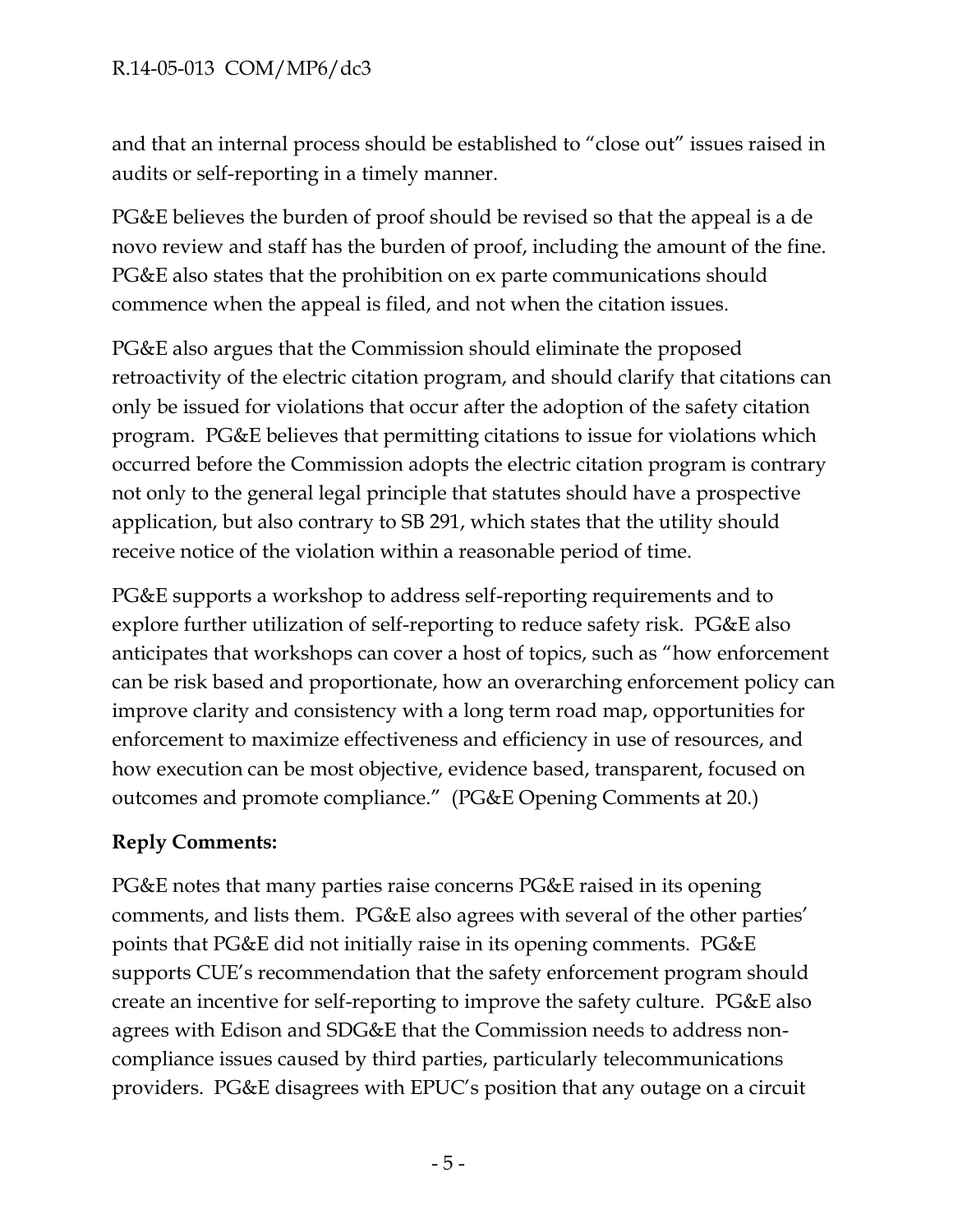serving essential customers or repeated outages on the same circuit should be subject to citation, arguing that the focus on this proceeding should be on issues that have the largest impact on public safety.

## **San Diego Gas & Electric Company (SDG&E), Opening and Reply Comments**

## **Opening Comments:**

SDG&E believes that the electric safety citation program should be modified to provide reasonable substantive and procedural notice to the utilities. (SDG&E notes that the Sempra Utilities raised this point in response to the gas citation program and that the Commission dismissed such arguments as hypothetical and speculative, and stated that Commissions staff could be presumed to exercise its discretion reasonably and the Commission could be expected to review penalties fairly.) SDG&E believes that the proposed electric citation program needs to describe with specificity the nature of the conduct that will be subject to citation by Commission staff, and that the current draft is too vague and does not do so. Specifically SDG&E recommends the Commission consider limiting the program to redress violations where the acts, errors or omissions pose a demonstrable and unreasonable threat to public safety. SDG&E also recommends that the Commission should specify that Commission staff should have to prove that the violation posed an unreasonable threat to public safety by a preponderance of the evidence if this issue is disputed on appeal.

SDG&E incorporates its prior response to the OIR and reiterates its request for evidentiary hearings to consider the scope of the electric safety citation program. SDG&E also reiterates its earlier comments that the citation program be reconciled with GO 95. Particularly, SDG&E believes that, under the proposed citation program, if a utility implements a higher standard in excess of what the rules require, that the utility could be subject to a higher form of liability for taking a this more proactive approach to safety. SDG&E cites to specific rules in GO 95, particularly Rules 18 and 18.A and states these GO provisions need to be reconciled with the electric citation program in order for the utility to be adequately apprised as to which acts, errors and omissions may be subject to penalties.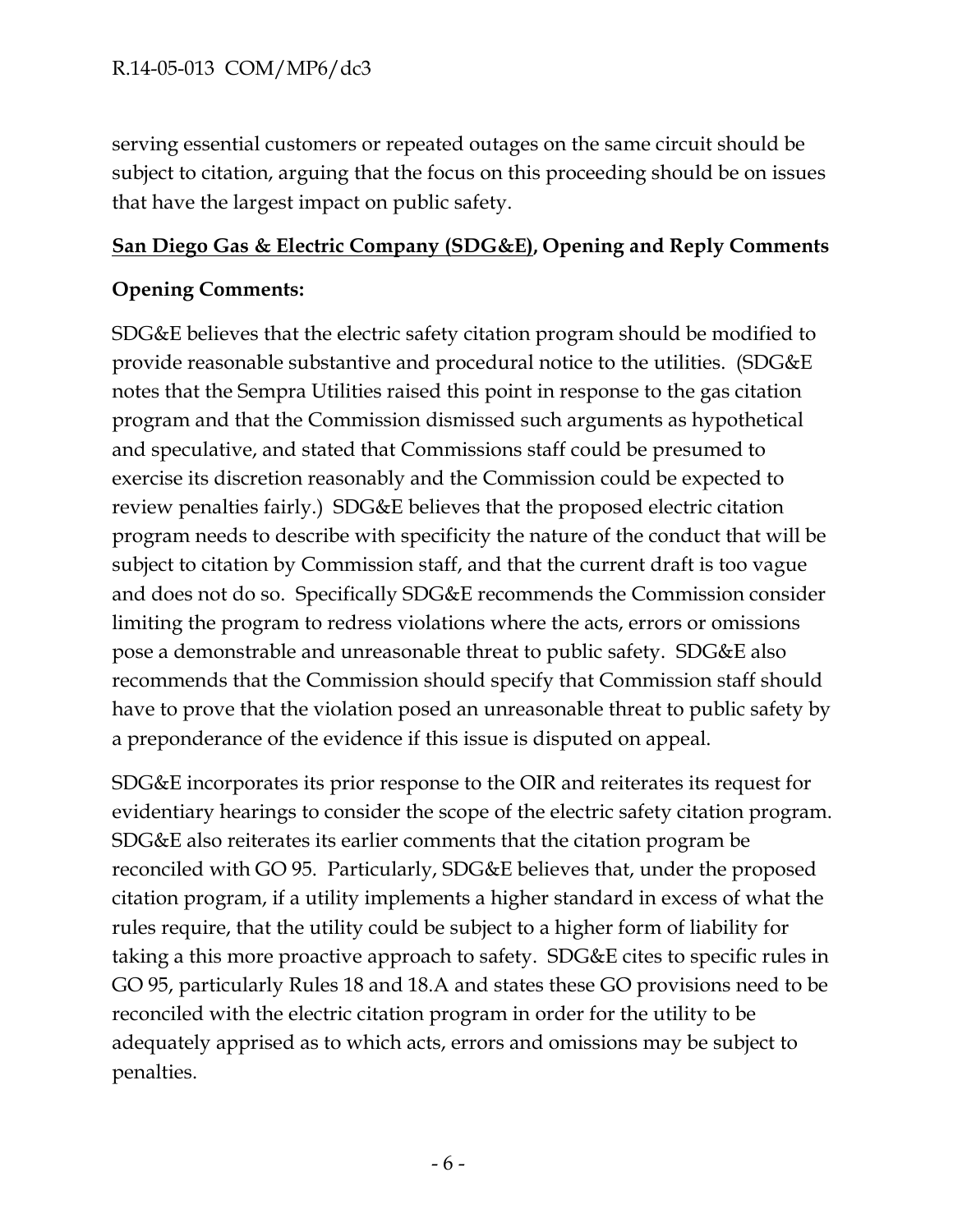SDG&E also believes the electric safety citation program should be modified to adopt reasonable limitations on the safety-enforcement authorities delegated to the Commission staff. SDG&E questions the provision in the proposed electric citation program which states that nothing in the program interferes with the Commission's ability to institute a formal proceeding regarding the alleged violations and pursuing additional enforcement action, and that the program is cumulative to all other provisions of law. SDG&E believes that if staff issued a citation and penalty for a specific action, this citation and penalty should preclude the Commission's independent right to pursue any additional action under Section 1702.5(c ). SDG&E also argues that the proposed electric citation program cannot be retroactively applied to utility actions that predate the passage of SB 291, because such retroactive application of the statute would be unconstitutional. SDG&E also believes that there should be an administrative limit different than the statutory maximum for citations issued pursuant to the proposed electric citation program, and that the program should require staff to take into account voluntary reporting of the potential violation in determining the penalty. SDG&E also believes there should be a reasonable statute of limitations imposed on staff for assessing penalties under the electric citation program as a one year limitations from when the violation was discovered. SDG&E states that this one year statue would not bar issuing a citation for a continued violation but that one could only calculate penalties for the year prior to issuing the citation.

SDG&E also argues that the electric safety citation program should be administered consistent with due process so as to assure that the electric utilities will not be subject to citation or penalties for violations related to joint facility uses where the joint user is responsible for the violation. SDG&E also recommends an additional meet and confer process be added to the citation program.

## **Reply Comments:**

SDG&E focuses its reply comments on EPUC's comments and argues that such issues are outside the scope of this proceeding. SDG&E also believes that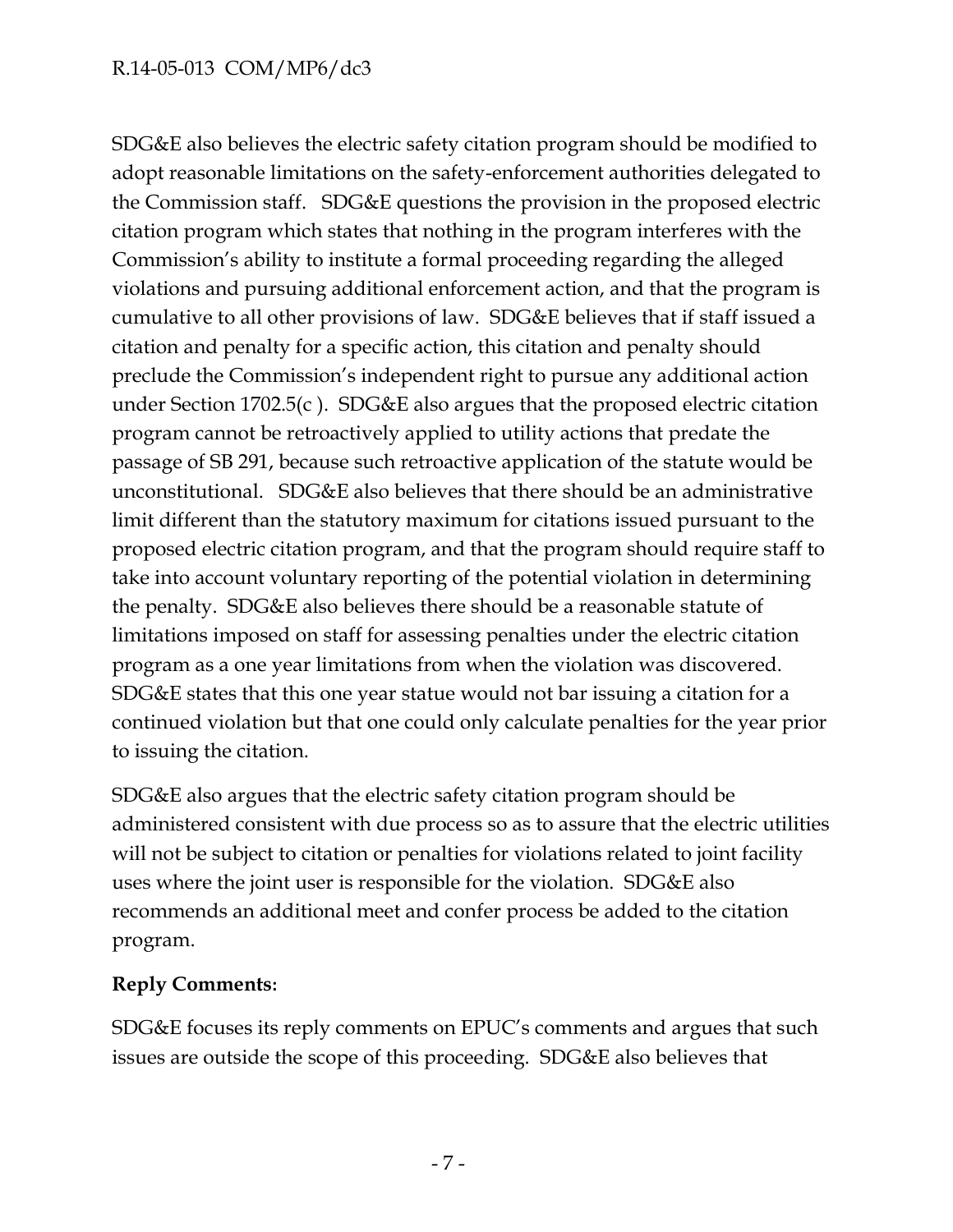EPUC's recommendations create vague and ambiguous standards for the utilities to meet.

### **Southern California Edison Company (Edison), Opening and Reply Comments**

### **Opening Comments:**

Edison believes that the proposed electric citation program should set an administrative limit to be consistent with SB 291. Edison cites as examples other citation programs which include administrative limits and recommends the Commission adopt a \$250,000 administrative limit on the total aggregate penalty per citation, which Edison states is slightly more than the maximum cap of the other Commission citation programs.

Edison also believes that staff should have the discretion to impose penalties at less than whatever administrative maximum is adopted. Edison argues that imposing a mandatory single penalty amount in the case of every citation is arbitrary and barring any supporting findings of fact and conclusions of law, illegal. According to Edison, granting staff this discretion is also in keeping with staff's document Quantifying Risk: Building Resiliency into Utility Planning, Policy and Planning Division & Safety and Enforcement Division (CPUC, January 23, 2014). Edison also believes that staff should be required to meet and confer with the utility prior to issuing a citation and that the Commission should convene workshops so that stakeholders can recommend appropriate criteria to be used in determining citation penalties depending upon the severity of the violation and its potential consequences.

Edison also states that a respondent has the right to contest a citation and that the proceeding before the Commission should not be termed an appeal. According to Edison, staff should have the burden of proof in this proceeding, not just the burden of proving a prima facie case that the citation should issue and the reasonableness of the penalty.

Edison believes that the OIR should address gas and electric safety enforcement programs, not just a program limited to the issuance of citations, and that the electric citation program should permit utility corrective action without penalty within the timeframes already allowed in GO 95. Edison believes the citation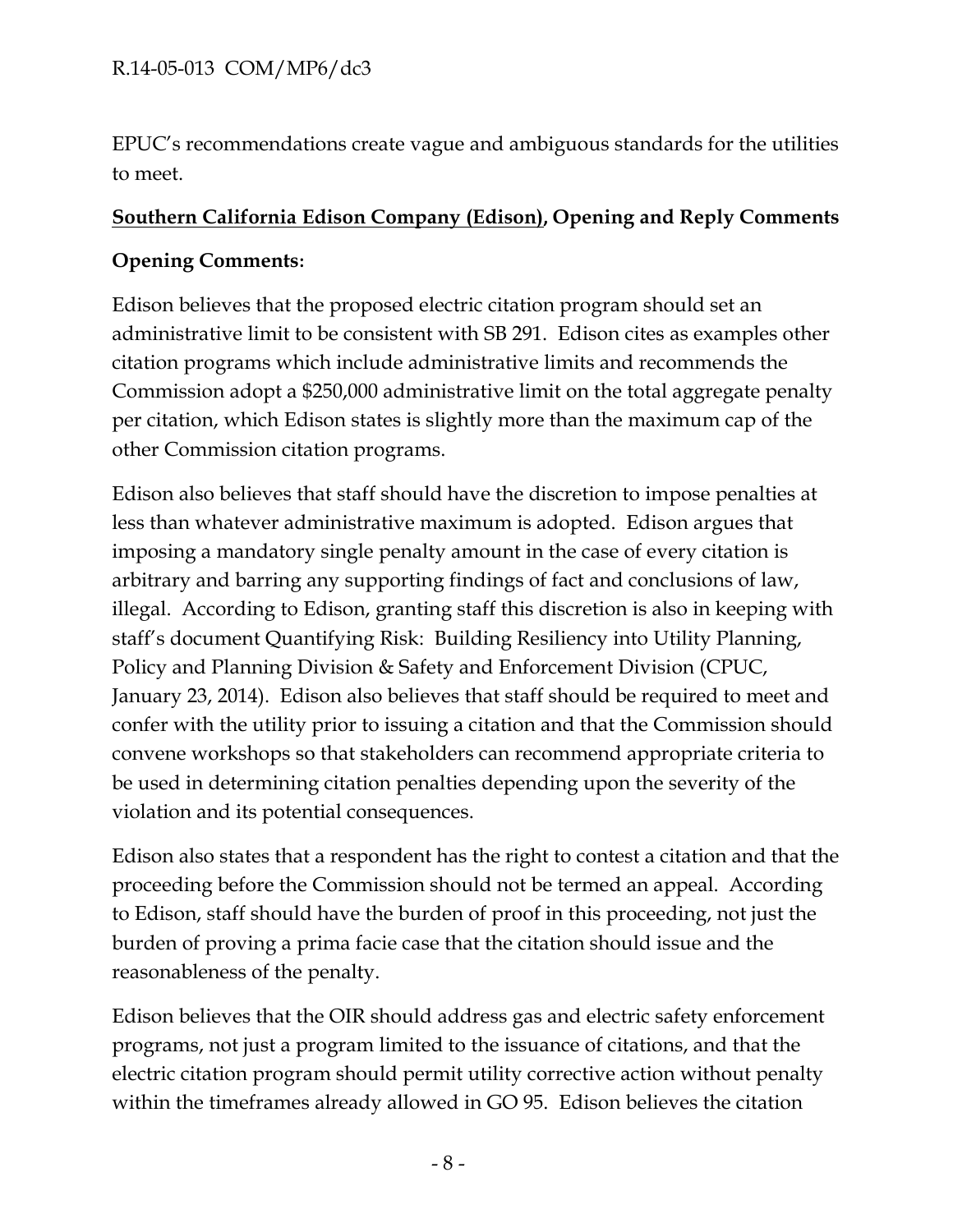program should be limited to clearly defined immediate safety hazards, and that utilities should have the opportunity to cure all other violations pursuant to the timelines for corrective action specified in GO 95, Rule 18A.

Edison argues that the program should recognize the impact of self-reporting and violations caused by communication corporations and third parties. Edison states that staff should establish self-reporting requirements only after holding workshops and recommends that staff should take into account self-reported and self-corrected violations when deciding which to cite. Edison also believes staff needs to take into account who is responsible for the violation and that the electric utilities should not be cited for violations caused by communication corporations or third parties.

Finally, Edison believes that the electric citation program should be limited to violations identified by staff, which occur following adoption of the electric citation program, and that retroactive application of this citation program is legally impermissible.

## **Reply Comments:**

Edison states it agrees with the Opening Comments of PG&E, SDG&E, CASMU and CUE on the points it enumerates in its reply. Edison also supports PG&E's recommendation to use the NERC enforcement program as a model, especially considering the fact that Edison states that the NERC transitioned from a zero tolerance policy to a program focused on the risks and consequences of non-compliance. Edison also says that the NERC program is consistent with Edison's argument that a successful safety enforcement program must permit notice and an opportunity to cure non-immediate safety hazards and reserve the issuance of citations for immediate safety hazards. Edison also agrees on the recommendation to require a meet and confer with staff prior to the issuance of a citation.

Edison states that ORA's request for regular audits is moot, because audits of the investor owned utilities are statutorily required once every three years and those audits already occur in the electric utilities' general rate case. Finally, Edison states that EPUC's request that the Commission authorize SED to issue citations